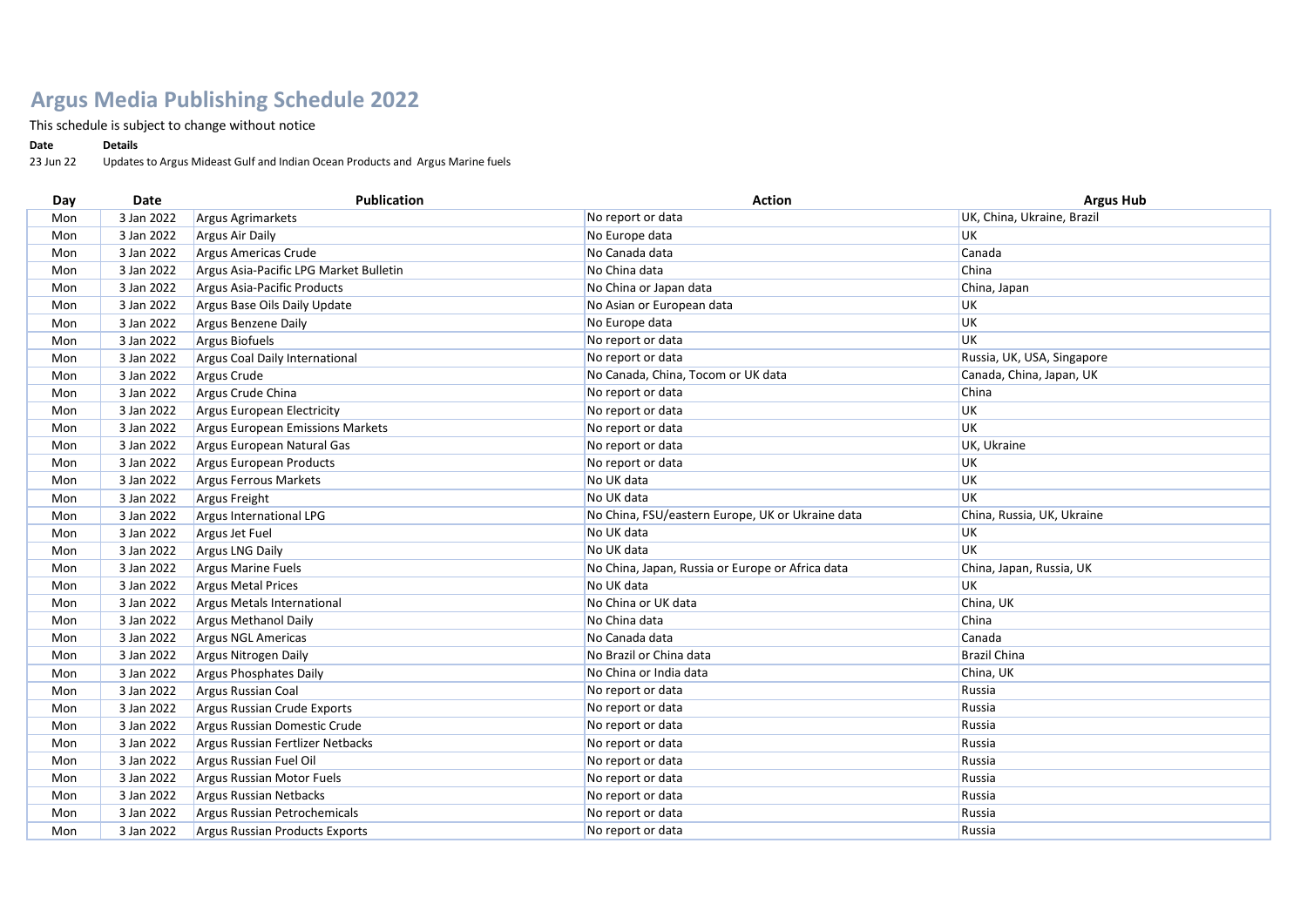| 3 Jan 2022<br>No report or data<br><b>Argus Sulphur Daily</b><br>Mon                     | UK              |
|------------------------------------------------------------------------------------------|-----------------|
| 3 Jan 2022<br>No report or data<br>Mon<br>Argus Ukrainian Oil Products                   | Ukraine         |
| No report or data<br>Mon<br>3 Jan 2022<br>Argus West Africa Oil                          | <b>UK</b>       |
| 4 Jan 2022<br>No Russia data<br>Tue<br>Argus Coal Daily International                    | Russia          |
| 4 Jan 2022<br>No Russia data<br><b>Argus Marine Fuels</b><br>Tue                         | Russia          |
| 4 Jan 2022<br>Argus Russian Domestic Crude<br>Tue<br>No report or data                   | Russia          |
| 4 Jan 2022<br>Tue<br>Argus Russian Fuel Oil<br>No report or data                         | Russia          |
| 4 Jan 2022<br>Tue<br>Argus Russian Motor Fuels<br>No report or data                      | Russia          |
| 4 Jan 2022<br>Report published 10 January<br>Tue<br><b>Argus Russian Netbacks</b>        | Russia          |
| 5 Jan 2022<br>No report or data<br>Wed<br><b>Argus Caspian Markets</b>                   | Russia          |
| 5 Jan 2022<br>No Russia data<br>Wed<br>Argus Coal Daily International                    | Russia          |
| 5 Jan 2022<br>No Russia data<br>Wed<br><b>Argus Marine Fuels</b>                         | Russia          |
| 5 Jan 2022<br>No report or data<br>Wed<br>Argus Russian Domestic Crude                   | Russia          |
| 5 Jan 2022<br>Wed<br>Argus Russian Fuel Oil<br>No report or data                         | Russia          |
| 5 Jan 2022<br>No report or data<br>Wed<br><b>Argus Russian Generation Fuels</b>          | Russia          |
| Wed<br>5 Jan 2022<br>Argus Russian LPG and Condensate<br>No report or data               | Russia          |
| 5 Jan 2022<br>Wed<br>No report or data<br>Argus Russian Motor Fuels                      | Russia          |
| 5 Jan 2022<br>Argus Russian Netbacks<br>Report published 10 January<br>Wed               | Russia          |
| No Russia data<br>5 Jan 2022<br>Wed<br>Energy Argus Petroleum Coke                       | Russia          |
| Thu<br>6 Jan 2022<br>No Russia data<br>Argus Coal Daily International                    | Russia          |
| No daf Brest data<br>Thu<br>6 Jan 2022<br>Argus International LPG                        | Russia          |
| Thu<br>6 Jan 2022<br>No Russia data<br><b>Argus Marine Fuels</b>                         | Russia          |
| 6 Jan 2022<br>Report and data published 05 Jan<br>Thu<br>Argus Neftepanorama             | Russia          |
| Thu<br>6 Jan 2022<br>Argus Neftepanorama<br>No report or data                            | Russia          |
| 6 Jan 2022<br>No regional data for Süd, Südwest, Österreich<br>Thu<br>Argus O.M.R. Fuels | Germany         |
| 6 Jan 2022<br>Thu<br>Argus Russian Domestic Crude<br>No report or data                   | Russia          |
| 6 Jan 2022<br>Thu<br>Argus Russian Fuel Oil<br>No report or data                         | Russia          |
| Thu<br>6 Jan 2022<br>No report or data<br>Argus Russian Motor Fuels                      | Russia          |
| Thu<br>6 Jan 2022<br>Report published 10 January<br><b>Argus Russian Netbacks</b>        | Russia          |
| No Ukraine data<br>7 Jan 2022<br>Fri<br><b>Argus Agrimarkets</b>                         | Ukraine         |
| 7 Jan 2022<br>No Russia data<br>Fri<br>Argus Coal Daily International                    | Russia          |
| No Ukraine data<br>Fri<br>7 Jan 2022<br>Argus European Natural Gas                       | Ukraine         |
| 7 Jan 2022<br>No FSU/eastern Europe or Ukraine data<br>Fri<br>Argus International LPG    | Russia, Ukraine |
| 7 Jan 2022<br>Fri<br><b>Argus Marine Fuels</b><br>No Russia data                         | Russia          |
| 7 Jan 2022<br>Fri<br>Argus Russian Domestic Crude<br>No report or data                   | Russia          |
| Fri<br>7 Jan 2022<br>Argus Russian Fuel Oil<br>No report or data                         | Russia          |
| Fri<br>7 Jan 2022<br>No report or data<br>Argus Russian Motor Fuels                      | Russia          |
| 7 Jan 2022<br>No report or data<br>Fri<br>Argus Ukrainian Oil Products                   | Ukraine         |
| 10 Jan 2022<br>No Japan data<br>Mon<br>Argus Asia-Pacific Products                       | Japan           |
| No Tocom data<br>10 Jan 2022<br>Argus Crude<br>Mon                                       | Japan           |
| 10 Jan 2022<br>Mon<br>Argus Marine Fuels<br>No Japan data                                | Japan           |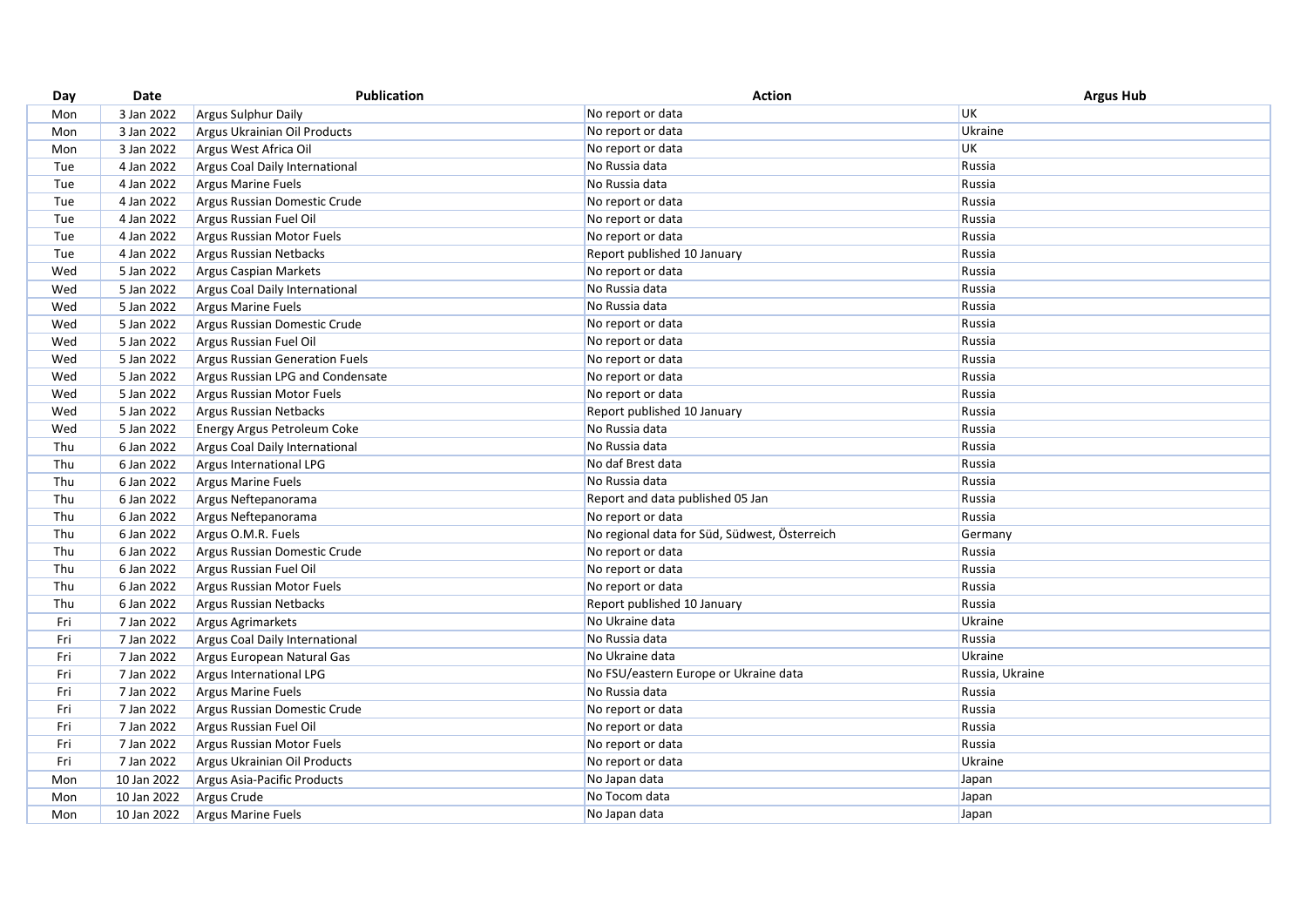| Day | Date        | Publication                                       | <b>Action</b>                           | <b>Argus Hub</b> |
|-----|-------------|---------------------------------------------------|-----------------------------------------|------------------|
| Mon | 10 Jan 2022 | Argus Russian Coal                                | Report and data published 11 January    | Russia           |
| Mon | 10 Jan 2022 | Argus Russian Crude Exports                       | Report and data published 11 January    | Russia           |
| Mon | 10 Jan 2022 | Argus Russian Fertlizer Netbacks                  | Report and data published 11 January    | Russia           |
| Mon | 10 Jan 2022 | Argus Russian Petrochemicals                      | Report and data published 11 January    | Russia           |
| Mon | 10 Jan 2022 | <b>Argus Russian Products Exports</b>             | Report and data published 11 January    | Russia           |
| Mon | 17 Jan 2022 | <b>Argus Air Daily</b>                            | No US data                              | <b>USA</b>       |
| Mon | 17 Jan 2022 | <b>Argus Americas Biofuels</b>                    | No report or data                       | Brazil, USA      |
| Mon | 17 Jan 2022 | Argus Americas Crude                              | No report or data                       | Canada, USA      |
| Mon | 17 Jan 2022 | Argus Asia-Pacific Products US West Coast Section | No report or data                       | USA              |
| Mon | 17 Jan 2022 | Argus Base Oils Daily Update                      | No US data                              | USA              |
| Mon | 17 Jan 2022 | Argus Benzene Daily                               | No US data                              | USA              |
| Mon | 17 Jan 2022 | Argus Biofuels                                    | No US data                              | <b>USA</b>       |
| Mon | 17 Jan 2022 | Argus Coal Daily                                  | No report or data                       | USA              |
| Mon | 17 Jan 2022 | Argus Coal Daily International                    | No US data                              | USA              |
| Mon | 17 Jan 2022 | Argus Crude                                       | No US data                              | <b>USA</b>       |
| Mon | 17 Jan 2022 | Argus Ferrous Markets                             | No US data                              | <b>USA</b>       |
| Mon | 17 Jan 2022 | Argus Freight                                     | No US data                              | USA              |
| Mon | 17 Jan 2022 | Argus International LPG                           | No US data                              | <b>USA</b>       |
| Mon | 17 Jan 2022 | Argus Jet Fuel                                    | No US data                              | <b>USA</b>       |
| Mon | 17 Jan 2022 | <b>Argus Marine Fuels</b>                         | No North America and Latin America data | <b>USA</b>       |
| Mon | 17 Jan 2022 | <b>Argus Metal Prices</b>                         | No US data                              | USA              |
| Mon | 17 Jan 2022 | Argus Metals International                        | No US data                              | <b>USA</b>       |
| Mon | 17 Jan 2022 | Argus Methanol Daily                              | No US data                              | <b>USA</b>       |
| Mon | 17 Jan 2022 | Argus Mexico Fuel Markets                         | No report or data                       | USA              |
| Mon | 17 Jan 2022 | Argus Natural Gas Americas                        | No report or data                       | USA              |
| Mon | 17 Jan 2022 | Argus NGL Americas                                | No report or data                       | Canada, USA      |
| Mon | 17 Jan 2022 | Argus Nitrogen Daily                              | No US data                              | <b>US</b>        |
| Mon | 17 Jan 2022 | <b>Argus Phosphates Daily</b>                     | No US data                              | <b>US</b>        |
| Mon | 17 Jan 2022 | Argus Toluene and Xylenes Daily                   | No US data                              | <b>USA</b>       |
| Mon | 17 Jan 2022 | Argus US Electricity Datafile                     | No report or data                       | USA              |
| Mon | 17 Jan 2022 | Argus US Products                                 | No report or data                       | Brazil, USA      |
| Tue | 25 Jan 2022 | Argus Agrimarkets                                 | No Brazil data                          | <b>Brazil</b>    |
| Tue | 25 Jan 2022 | Argus Americas Biofuels                           | No Brazil data                          | Brazil           |
| Tue | 25 Jan 2022 | <b>Argus Brazil Gas and Power</b>                 | No data                                 | <b>Brazil</b>    |
| Tue | 25 Jan 2022 | Argus Brazil Motor Fuels (Portuguese language)    | No report or data                       | Brazil           |
| Tue | 25 Jan 2022 | Argus Nitrogen Daily                              | No Brazil data                          | <b>Brazil</b>    |
| Tue | 25 Jan 2022 | <b>Argus Phosphates Daily</b>                     | No Brazil data                          | Brazil           |
| Tue | 25 Jan 2022 | Argus US Products                                 | No Brazil data                          | <b>Brazil</b>    |
| Wed | 26 Jan 2022 | Argus Phosphates Daily                            | No India data                           | <b>UK</b>        |
| Mon | 31 Jan 2022 | <b>Argus Agrimarkets</b>                          | No China data                           | China            |
| Mon | 31 Jan 2022 | Argus Asia-Pacific LPG Market Bulletin            | No China data                           | China            |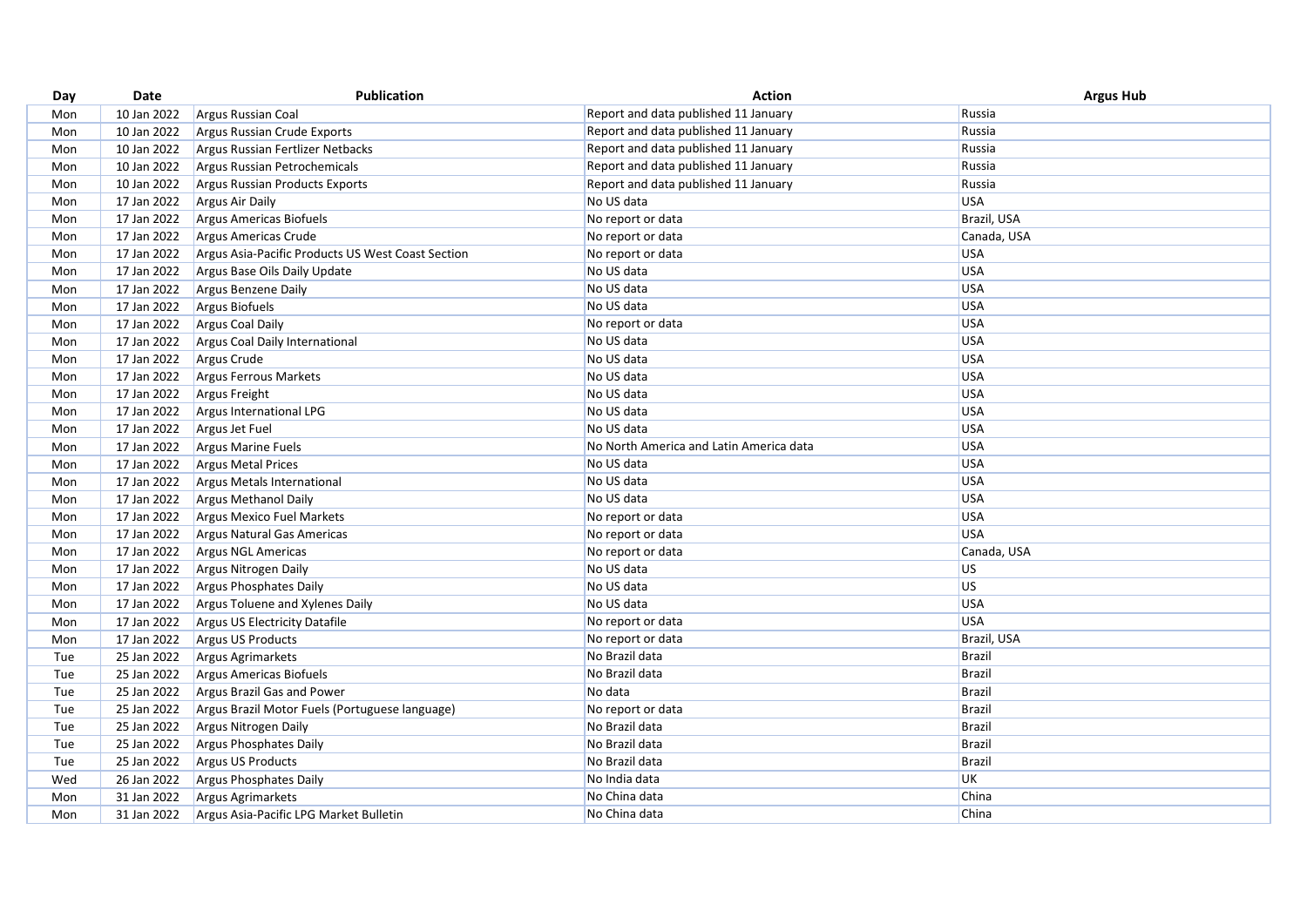| Day | Date        | <b>Publication</b>                           | <b>Action</b>                                      | <b>Argus Hub</b>               |
|-----|-------------|----------------------------------------------|----------------------------------------------------|--------------------------------|
| Mon | 31 Jan 2022 | Argus Asia-Pacific Products                  | No China data                                      | China                          |
| Mon | 31 Jan 2022 | Argus Crude                                  | No China data                                      | China                          |
| Mon | 31 Jan 2022 | Argus Crude China                            | No report or data                                  | China                          |
| Mon | 31 Jan 2022 | Argus Global Polyethylene                    | No China data                                      | China                          |
| Mon | 31 Jan 2022 | Argus Global Polypropylene                   | No China data                                      | China                          |
| Mon | 31 Jan 2022 | Argus Global Polyvinyl Chloride              | No China data                                      | China                          |
| Mon | 31 Jan 2022 | Argus International LPG                      | No China data                                      | China                          |
| Mon | 31 Jan 2022 | Argus Marine Fuels                           | No China data                                      | China                          |
| Mon | 31 Jan 2022 | Argus Metals International                   | No China data                                      | China                          |
| Mon | 31 Jan 2022 | <b>Argus Methanol Daily</b>                  | No Asia data                                       | China, Singapore               |
| Mon | 31 Jan 2022 | Argus Nitrogen Daily                         | No China data                                      | China                          |
| Mon | 31 Jan 2022 | Argus Phosphates Daily                       | No China data                                      | China                          |
| Mon | 31 Jan 2022 | Argus Sulphur Daily                          | No report or data                                  | UK                             |
| Mon | 31 Jan 2022 | Argus Toluene and Xylenes Daily              | No China data                                      | China                          |
| Tue | 1 Feb 2022  | Argus Agrimarkets                            | No China data                                      | China                          |
| Tue | 1 Feb 2022  | Argus Ammonia Daily                          | No Singapore data                                  | Singapore                      |
| Tue | 1 Feb 2022  | Argus Asia-Pacific LPG Market Bulletin       | No report or data                                  | China, Singapore               |
| Tue | 1 Feb 2022  | Argus Asia-Pacific Products                  | No report or data                                  | China, Dubai, Japan, Singapore |
| Tue | 1 Feb 2022  | Argus Benzene Daily                          | No Asia data                                       | Singapore                      |
| Tue | 1 Feb 2022  | Argus Biofuels                               | No Asia data                                       | Singapore, China               |
| Tue | 1 Feb 2022  | Argus Bitumen Daily                          | No report or data                                  | Singapore                      |
| Tue | 1 Feb 2022  | Argus Coal Daily International               | No Asia data                                       | Singapore                      |
| Tue | 1 Feb 2022  | Argus Crude                                  | No China or Singapore data                         | China, Singapore               |
| Tue | 1 Feb 2022  | Argus Crude China                            | No report or data                                  | China                          |
| Tue | 1 Feb 2022  | Argus Crude Midday Update                    | No report or data                                  | Singapore                      |
| Tue | 1 Feb 2022  | Argus Ferrous Bulletin                       | No report or data                                  | Singapore                      |
| Tue | 1 Feb 2022  | Argus Ferrous Markets                        | No Asia data                                       | Singapore                      |
| Tue | 1 Feb 2022  | Argus Freight                                | No Asia data                                       | Singapore                      |
| Tue | 1 Feb 2022  | Argus International LPG                      | No China or Asia data                              | China, Singapore               |
| Tue | 1 Feb 2022  | Argus Jet Fuel                               | No Asia data                                       | Singapore                      |
| Tue | 1 Feb 2022  | Argus LNG Daily                              | No Asia data                                       | Singapore                      |
| Tue | 1 Feb 2022  | <b>Argus Marine Fuels</b>                    | No China or Singapore, South Korea and Sydney data | China, Singapore               |
| Tue | 1 Feb 2022  | <b>Argus Metal Prices</b>                    | No Asia data                                       | Singapore                      |
| Tue | 1 Feb 2022  | Argus Metals International                   | No China or Asia data                              | China, Singapore               |
| Tue | 1 Feb 2022  | <b>Argus Methanol Daily</b>                  | No Asia data                                       | China, Singapore               |
| Tue | 1 Feb 2022  | Argus Mideast Gulf and Indian Ocean Products | No report or data                                  | Dubai, Singapore               |
| Tue | 1 Feb 2022  | Argus Nitrogen Daily                         | No China data                                      | China                          |
| Tue | 1 Feb 2022  | Argus Phosphates Daily                       | No China data                                      | China                          |
| Tue | 1 Feb 2022  | Argus Sulphur Daily                          | No report or data                                  | UK                             |
| Tue | 1 Feb 2022  | Argus Toluene and Xylenes Daily              | No China data                                      | China                          |
| Wed | 2 Feb 2022  | Argus Agrimarkets                            | No China data                                      | China                          |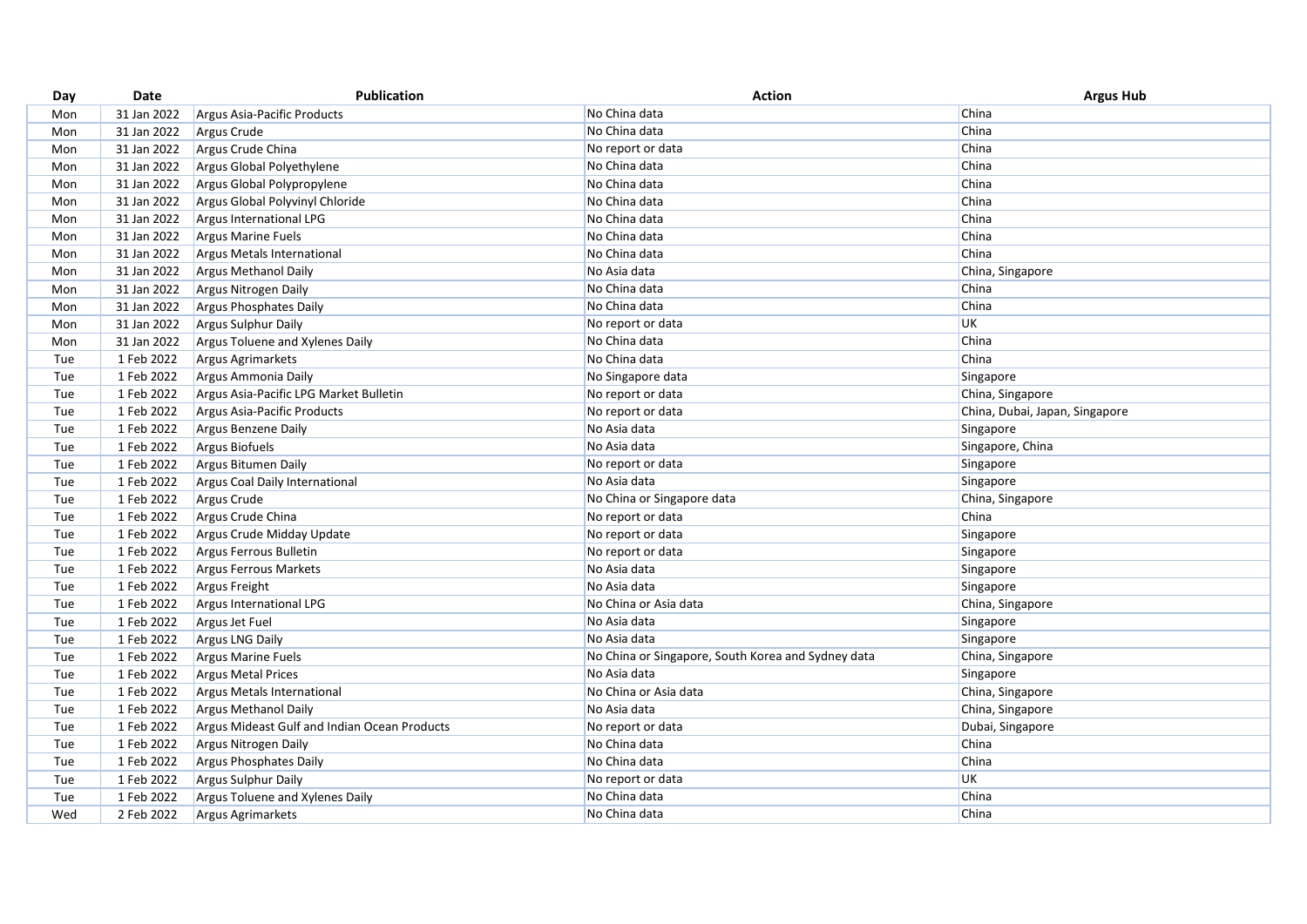| 2 Feb 2022<br>No Singapore data<br>Singapore<br>Wed<br>Argus Ammonia Daily<br>China, Singapore<br>Wed<br>2 Feb 2022<br>Argus Asia-Pacific LPG Market Bulletin<br>No report or data<br>China, Dubai, Japan, Singapore<br>Wed<br>2 Feb 2022<br>Argus Asia-Pacific Products<br>No report or data<br>2 Feb 2022<br>No Asia data<br>Singapore<br>Wed<br>Argus Benzene Daily<br>2 Feb 2022<br>No Asia data<br>Singapore, China<br>Wed<br>Argus Biofuels<br>Wed<br>2 Feb 2022<br>Argus Bitumen Daily<br>No report or data<br>Singapore<br>Wed<br>2 Feb 2022<br>No Asia data<br>Singapore<br>Argus Coal Daily International<br>2 Feb 2022<br>Wed<br>Argus Crude<br>No China or Singapore data<br>China, Singapore<br>2 Feb 2022<br>No report or data<br>China<br>Argus Crude China<br>Wed<br>Wed<br>2 Feb 2022<br>No report or data<br>Singapore<br>Argus Crude Midday Update<br>2 Feb 2022<br>No Asia data<br>Sinagpore<br>Wed<br><b>Argus Ethylene and Derivatives</b><br>2 Feb 2022<br>Wed<br>No report or data<br>Singapore<br>Argus Ferrous Bulletin<br>2 Feb 2022<br>No Asia data<br>Singapore<br>Wed<br>Argus Ferrous Markets<br>2 Feb 2022<br>No Asia data<br>Singapore<br>Wed<br>Argus Freight<br>2 Feb 2022<br>Wed<br>Argus International LPG<br>No China or Asia data<br>China, Singapore<br>2 Feb 2022<br>Wed<br>Argus Jet Fuel<br>No Asia data<br>Singapore<br>2 Feb 2022<br>Argus LNG Daily<br>No Asia data<br>Singapore<br>Wed<br>2 Feb 2022<br>No China or Singapore, South Korea and Sydney data<br>China, Singapore<br>Wed<br>Argus Marine Fuels<br>Wed<br>2 Feb 2022<br>No Asia data<br>Singapore<br><b>Argus Metal Prices</b><br>No China or Asia data<br>Wed<br>2 Feb 2022<br>China, Singapore<br>Argus Metals International<br>China, Singapore<br>2 Feb 2022<br>No Asia data<br>Wed<br><b>Argus Methanol Daily</b><br>Wed<br>2 Feb 2022<br>Argus Mideast Gulf and Indian Ocean Products<br>No report or data<br>Dubai, Singapore<br>2 Feb 2022<br>No China data<br>China<br>Wed<br>Argus Nitrogen Daily<br>China<br>2 Feb 2022<br>Argus Phosphates Daily<br>No China data<br>Wed<br>2 Feb 2022<br>No Asia data<br>Wed<br><b>Argus Propylene and Derivatives</b><br>Sinagpore<br>UK<br>2 Feb 2022<br>Argus Sulphur Daily<br>Wed<br>No report or data<br>2 Feb 2022<br>Wed<br>Argus Toluene and Xylenes Daily<br>No Asia data<br>China, Singapore<br>China<br>2 Feb 2022<br>No China data<br>Wed<br>Energy Argus Petroleum Coke<br>China<br>3 Feb 2022<br>No China data<br>Thu<br>Argus Agrimarkets<br>China<br>Thu<br>3 Feb 2022<br>No China data<br>Argus Ammonia Daily<br>China<br>3 Feb 2022<br>No China data<br>Thu<br>Argus Asia-Pacific LPG Market Bulletin<br>China<br>No China data<br>Thu<br>3 Feb 2022<br>Argus Asia-Pacific Products<br>3 Feb 2022<br>No Asia data<br>Thu<br>Sinagpore<br>Argus Benzene and Derivatives<br>3 Feb 2022<br>Thu<br>Argus Crude<br>No China data<br>China<br>3 Feb 2022<br>China<br>Thu<br>Argus Crude China<br>No report or data<br>Thu<br>3 Feb 2022<br>No China data<br>China<br>Argus International LPG<br>China<br>No China data<br>Thu<br>3 Feb 2022<br>Argus Marine Fuels<br>China<br>Thu<br>3 Feb 2022<br>No China data<br><b>Argus Metals International</b><br>China<br>3 Feb 2022<br>No China data<br>Thu<br>Argus Methanol Daily<br>China<br>3 Feb 2022<br>No China data<br>Thu<br>Argus Nitrogen Daily<br>China<br>No China data<br>Thu<br>3 Feb 2022<br>Argus Phosphates Daily | Day | Date | Publication | <b>Action</b> | <b>Argus Hub</b> |
|--------------------------------------------------------------------------------------------------------------------------------------------------------------------------------------------------------------------------------------------------------------------------------------------------------------------------------------------------------------------------------------------------------------------------------------------------------------------------------------------------------------------------------------------------------------------------------------------------------------------------------------------------------------------------------------------------------------------------------------------------------------------------------------------------------------------------------------------------------------------------------------------------------------------------------------------------------------------------------------------------------------------------------------------------------------------------------------------------------------------------------------------------------------------------------------------------------------------------------------------------------------------------------------------------------------------------------------------------------------------------------------------------------------------------------------------------------------------------------------------------------------------------------------------------------------------------------------------------------------------------------------------------------------------------------------------------------------------------------------------------------------------------------------------------------------------------------------------------------------------------------------------------------------------------------------------------------------------------------------------------------------------------------------------------------------------------------------------------------------------------------------------------------------------------------------------------------------------------------------------------------------------------------------------------------------------------------------------------------------------------------------------------------------------------------------------------------------------------------------------------------------------------------------------------------------------------------------------------------------------------------------------------------------------------------------------------------------------------------------------------------------------------------------------------------------------------------------------------------------------------------------------------------------------------------------------------------------------------------------------------------------------------------------------------------------------------------------------------------------------------------------------------------------------------------------------------------------------------------------------------------------------------------------------------------------------------------------------------------------------------------------------------------------------------------------------------|-----|------|-------------|---------------|------------------|
|                                                                                                                                                                                                                                                                                                                                                                                                                                                                                                                                                                                                                                                                                                                                                                                                                                                                                                                                                                                                                                                                                                                                                                                                                                                                                                                                                                                                                                                                                                                                                                                                                                                                                                                                                                                                                                                                                                                                                                                                                                                                                                                                                                                                                                                                                                                                                                                                                                                                                                                                                                                                                                                                                                                                                                                                                                                                                                                                                                                                                                                                                                                                                                                                                                                                                                                                                                                                                                                  |     |      |             |               |                  |
|                                                                                                                                                                                                                                                                                                                                                                                                                                                                                                                                                                                                                                                                                                                                                                                                                                                                                                                                                                                                                                                                                                                                                                                                                                                                                                                                                                                                                                                                                                                                                                                                                                                                                                                                                                                                                                                                                                                                                                                                                                                                                                                                                                                                                                                                                                                                                                                                                                                                                                                                                                                                                                                                                                                                                                                                                                                                                                                                                                                                                                                                                                                                                                                                                                                                                                                                                                                                                                                  |     |      |             |               |                  |
|                                                                                                                                                                                                                                                                                                                                                                                                                                                                                                                                                                                                                                                                                                                                                                                                                                                                                                                                                                                                                                                                                                                                                                                                                                                                                                                                                                                                                                                                                                                                                                                                                                                                                                                                                                                                                                                                                                                                                                                                                                                                                                                                                                                                                                                                                                                                                                                                                                                                                                                                                                                                                                                                                                                                                                                                                                                                                                                                                                                                                                                                                                                                                                                                                                                                                                                                                                                                                                                  |     |      |             |               |                  |
|                                                                                                                                                                                                                                                                                                                                                                                                                                                                                                                                                                                                                                                                                                                                                                                                                                                                                                                                                                                                                                                                                                                                                                                                                                                                                                                                                                                                                                                                                                                                                                                                                                                                                                                                                                                                                                                                                                                                                                                                                                                                                                                                                                                                                                                                                                                                                                                                                                                                                                                                                                                                                                                                                                                                                                                                                                                                                                                                                                                                                                                                                                                                                                                                                                                                                                                                                                                                                                                  |     |      |             |               |                  |
|                                                                                                                                                                                                                                                                                                                                                                                                                                                                                                                                                                                                                                                                                                                                                                                                                                                                                                                                                                                                                                                                                                                                                                                                                                                                                                                                                                                                                                                                                                                                                                                                                                                                                                                                                                                                                                                                                                                                                                                                                                                                                                                                                                                                                                                                                                                                                                                                                                                                                                                                                                                                                                                                                                                                                                                                                                                                                                                                                                                                                                                                                                                                                                                                                                                                                                                                                                                                                                                  |     |      |             |               |                  |
|                                                                                                                                                                                                                                                                                                                                                                                                                                                                                                                                                                                                                                                                                                                                                                                                                                                                                                                                                                                                                                                                                                                                                                                                                                                                                                                                                                                                                                                                                                                                                                                                                                                                                                                                                                                                                                                                                                                                                                                                                                                                                                                                                                                                                                                                                                                                                                                                                                                                                                                                                                                                                                                                                                                                                                                                                                                                                                                                                                                                                                                                                                                                                                                                                                                                                                                                                                                                                                                  |     |      |             |               |                  |
|                                                                                                                                                                                                                                                                                                                                                                                                                                                                                                                                                                                                                                                                                                                                                                                                                                                                                                                                                                                                                                                                                                                                                                                                                                                                                                                                                                                                                                                                                                                                                                                                                                                                                                                                                                                                                                                                                                                                                                                                                                                                                                                                                                                                                                                                                                                                                                                                                                                                                                                                                                                                                                                                                                                                                                                                                                                                                                                                                                                                                                                                                                                                                                                                                                                                                                                                                                                                                                                  |     |      |             |               |                  |
|                                                                                                                                                                                                                                                                                                                                                                                                                                                                                                                                                                                                                                                                                                                                                                                                                                                                                                                                                                                                                                                                                                                                                                                                                                                                                                                                                                                                                                                                                                                                                                                                                                                                                                                                                                                                                                                                                                                                                                                                                                                                                                                                                                                                                                                                                                                                                                                                                                                                                                                                                                                                                                                                                                                                                                                                                                                                                                                                                                                                                                                                                                                                                                                                                                                                                                                                                                                                                                                  |     |      |             |               |                  |
|                                                                                                                                                                                                                                                                                                                                                                                                                                                                                                                                                                                                                                                                                                                                                                                                                                                                                                                                                                                                                                                                                                                                                                                                                                                                                                                                                                                                                                                                                                                                                                                                                                                                                                                                                                                                                                                                                                                                                                                                                                                                                                                                                                                                                                                                                                                                                                                                                                                                                                                                                                                                                                                                                                                                                                                                                                                                                                                                                                                                                                                                                                                                                                                                                                                                                                                                                                                                                                                  |     |      |             |               |                  |
|                                                                                                                                                                                                                                                                                                                                                                                                                                                                                                                                                                                                                                                                                                                                                                                                                                                                                                                                                                                                                                                                                                                                                                                                                                                                                                                                                                                                                                                                                                                                                                                                                                                                                                                                                                                                                                                                                                                                                                                                                                                                                                                                                                                                                                                                                                                                                                                                                                                                                                                                                                                                                                                                                                                                                                                                                                                                                                                                                                                                                                                                                                                                                                                                                                                                                                                                                                                                                                                  |     |      |             |               |                  |
|                                                                                                                                                                                                                                                                                                                                                                                                                                                                                                                                                                                                                                                                                                                                                                                                                                                                                                                                                                                                                                                                                                                                                                                                                                                                                                                                                                                                                                                                                                                                                                                                                                                                                                                                                                                                                                                                                                                                                                                                                                                                                                                                                                                                                                                                                                                                                                                                                                                                                                                                                                                                                                                                                                                                                                                                                                                                                                                                                                                                                                                                                                                                                                                                                                                                                                                                                                                                                                                  |     |      |             |               |                  |
|                                                                                                                                                                                                                                                                                                                                                                                                                                                                                                                                                                                                                                                                                                                                                                                                                                                                                                                                                                                                                                                                                                                                                                                                                                                                                                                                                                                                                                                                                                                                                                                                                                                                                                                                                                                                                                                                                                                                                                                                                                                                                                                                                                                                                                                                                                                                                                                                                                                                                                                                                                                                                                                                                                                                                                                                                                                                                                                                                                                                                                                                                                                                                                                                                                                                                                                                                                                                                                                  |     |      |             |               |                  |
|                                                                                                                                                                                                                                                                                                                                                                                                                                                                                                                                                                                                                                                                                                                                                                                                                                                                                                                                                                                                                                                                                                                                                                                                                                                                                                                                                                                                                                                                                                                                                                                                                                                                                                                                                                                                                                                                                                                                                                                                                                                                                                                                                                                                                                                                                                                                                                                                                                                                                                                                                                                                                                                                                                                                                                                                                                                                                                                                                                                                                                                                                                                                                                                                                                                                                                                                                                                                                                                  |     |      |             |               |                  |
|                                                                                                                                                                                                                                                                                                                                                                                                                                                                                                                                                                                                                                                                                                                                                                                                                                                                                                                                                                                                                                                                                                                                                                                                                                                                                                                                                                                                                                                                                                                                                                                                                                                                                                                                                                                                                                                                                                                                                                                                                                                                                                                                                                                                                                                                                                                                                                                                                                                                                                                                                                                                                                                                                                                                                                                                                                                                                                                                                                                                                                                                                                                                                                                                                                                                                                                                                                                                                                                  |     |      |             |               |                  |
|                                                                                                                                                                                                                                                                                                                                                                                                                                                                                                                                                                                                                                                                                                                                                                                                                                                                                                                                                                                                                                                                                                                                                                                                                                                                                                                                                                                                                                                                                                                                                                                                                                                                                                                                                                                                                                                                                                                                                                                                                                                                                                                                                                                                                                                                                                                                                                                                                                                                                                                                                                                                                                                                                                                                                                                                                                                                                                                                                                                                                                                                                                                                                                                                                                                                                                                                                                                                                                                  |     |      |             |               |                  |
|                                                                                                                                                                                                                                                                                                                                                                                                                                                                                                                                                                                                                                                                                                                                                                                                                                                                                                                                                                                                                                                                                                                                                                                                                                                                                                                                                                                                                                                                                                                                                                                                                                                                                                                                                                                                                                                                                                                                                                                                                                                                                                                                                                                                                                                                                                                                                                                                                                                                                                                                                                                                                                                                                                                                                                                                                                                                                                                                                                                                                                                                                                                                                                                                                                                                                                                                                                                                                                                  |     |      |             |               |                  |
|                                                                                                                                                                                                                                                                                                                                                                                                                                                                                                                                                                                                                                                                                                                                                                                                                                                                                                                                                                                                                                                                                                                                                                                                                                                                                                                                                                                                                                                                                                                                                                                                                                                                                                                                                                                                                                                                                                                                                                                                                                                                                                                                                                                                                                                                                                                                                                                                                                                                                                                                                                                                                                                                                                                                                                                                                                                                                                                                                                                                                                                                                                                                                                                                                                                                                                                                                                                                                                                  |     |      |             |               |                  |
|                                                                                                                                                                                                                                                                                                                                                                                                                                                                                                                                                                                                                                                                                                                                                                                                                                                                                                                                                                                                                                                                                                                                                                                                                                                                                                                                                                                                                                                                                                                                                                                                                                                                                                                                                                                                                                                                                                                                                                                                                                                                                                                                                                                                                                                                                                                                                                                                                                                                                                                                                                                                                                                                                                                                                                                                                                                                                                                                                                                                                                                                                                                                                                                                                                                                                                                                                                                                                                                  |     |      |             |               |                  |
|                                                                                                                                                                                                                                                                                                                                                                                                                                                                                                                                                                                                                                                                                                                                                                                                                                                                                                                                                                                                                                                                                                                                                                                                                                                                                                                                                                                                                                                                                                                                                                                                                                                                                                                                                                                                                                                                                                                                                                                                                                                                                                                                                                                                                                                                                                                                                                                                                                                                                                                                                                                                                                                                                                                                                                                                                                                                                                                                                                                                                                                                                                                                                                                                                                                                                                                                                                                                                                                  |     |      |             |               |                  |
|                                                                                                                                                                                                                                                                                                                                                                                                                                                                                                                                                                                                                                                                                                                                                                                                                                                                                                                                                                                                                                                                                                                                                                                                                                                                                                                                                                                                                                                                                                                                                                                                                                                                                                                                                                                                                                                                                                                                                                                                                                                                                                                                                                                                                                                                                                                                                                                                                                                                                                                                                                                                                                                                                                                                                                                                                                                                                                                                                                                                                                                                                                                                                                                                                                                                                                                                                                                                                                                  |     |      |             |               |                  |
|                                                                                                                                                                                                                                                                                                                                                                                                                                                                                                                                                                                                                                                                                                                                                                                                                                                                                                                                                                                                                                                                                                                                                                                                                                                                                                                                                                                                                                                                                                                                                                                                                                                                                                                                                                                                                                                                                                                                                                                                                                                                                                                                                                                                                                                                                                                                                                                                                                                                                                                                                                                                                                                                                                                                                                                                                                                                                                                                                                                                                                                                                                                                                                                                                                                                                                                                                                                                                                                  |     |      |             |               |                  |
|                                                                                                                                                                                                                                                                                                                                                                                                                                                                                                                                                                                                                                                                                                                                                                                                                                                                                                                                                                                                                                                                                                                                                                                                                                                                                                                                                                                                                                                                                                                                                                                                                                                                                                                                                                                                                                                                                                                                                                                                                                                                                                                                                                                                                                                                                                                                                                                                                                                                                                                                                                                                                                                                                                                                                                                                                                                                                                                                                                                                                                                                                                                                                                                                                                                                                                                                                                                                                                                  |     |      |             |               |                  |
|                                                                                                                                                                                                                                                                                                                                                                                                                                                                                                                                                                                                                                                                                                                                                                                                                                                                                                                                                                                                                                                                                                                                                                                                                                                                                                                                                                                                                                                                                                                                                                                                                                                                                                                                                                                                                                                                                                                                                                                                                                                                                                                                                                                                                                                                                                                                                                                                                                                                                                                                                                                                                                                                                                                                                                                                                                                                                                                                                                                                                                                                                                                                                                                                                                                                                                                                                                                                                                                  |     |      |             |               |                  |
|                                                                                                                                                                                                                                                                                                                                                                                                                                                                                                                                                                                                                                                                                                                                                                                                                                                                                                                                                                                                                                                                                                                                                                                                                                                                                                                                                                                                                                                                                                                                                                                                                                                                                                                                                                                                                                                                                                                                                                                                                                                                                                                                                                                                                                                                                                                                                                                                                                                                                                                                                                                                                                                                                                                                                                                                                                                                                                                                                                                                                                                                                                                                                                                                                                                                                                                                                                                                                                                  |     |      |             |               |                  |
|                                                                                                                                                                                                                                                                                                                                                                                                                                                                                                                                                                                                                                                                                                                                                                                                                                                                                                                                                                                                                                                                                                                                                                                                                                                                                                                                                                                                                                                                                                                                                                                                                                                                                                                                                                                                                                                                                                                                                                                                                                                                                                                                                                                                                                                                                                                                                                                                                                                                                                                                                                                                                                                                                                                                                                                                                                                                                                                                                                                                                                                                                                                                                                                                                                                                                                                                                                                                                                                  |     |      |             |               |                  |
|                                                                                                                                                                                                                                                                                                                                                                                                                                                                                                                                                                                                                                                                                                                                                                                                                                                                                                                                                                                                                                                                                                                                                                                                                                                                                                                                                                                                                                                                                                                                                                                                                                                                                                                                                                                                                                                                                                                                                                                                                                                                                                                                                                                                                                                                                                                                                                                                                                                                                                                                                                                                                                                                                                                                                                                                                                                                                                                                                                                                                                                                                                                                                                                                                                                                                                                                                                                                                                                  |     |      |             |               |                  |
|                                                                                                                                                                                                                                                                                                                                                                                                                                                                                                                                                                                                                                                                                                                                                                                                                                                                                                                                                                                                                                                                                                                                                                                                                                                                                                                                                                                                                                                                                                                                                                                                                                                                                                                                                                                                                                                                                                                                                                                                                                                                                                                                                                                                                                                                                                                                                                                                                                                                                                                                                                                                                                                                                                                                                                                                                                                                                                                                                                                                                                                                                                                                                                                                                                                                                                                                                                                                                                                  |     |      |             |               |                  |
|                                                                                                                                                                                                                                                                                                                                                                                                                                                                                                                                                                                                                                                                                                                                                                                                                                                                                                                                                                                                                                                                                                                                                                                                                                                                                                                                                                                                                                                                                                                                                                                                                                                                                                                                                                                                                                                                                                                                                                                                                                                                                                                                                                                                                                                                                                                                                                                                                                                                                                                                                                                                                                                                                                                                                                                                                                                                                                                                                                                                                                                                                                                                                                                                                                                                                                                                                                                                                                                  |     |      |             |               |                  |
|                                                                                                                                                                                                                                                                                                                                                                                                                                                                                                                                                                                                                                                                                                                                                                                                                                                                                                                                                                                                                                                                                                                                                                                                                                                                                                                                                                                                                                                                                                                                                                                                                                                                                                                                                                                                                                                                                                                                                                                                                                                                                                                                                                                                                                                                                                                                                                                                                                                                                                                                                                                                                                                                                                                                                                                                                                                                                                                                                                                                                                                                                                                                                                                                                                                                                                                                                                                                                                                  |     |      |             |               |                  |
|                                                                                                                                                                                                                                                                                                                                                                                                                                                                                                                                                                                                                                                                                                                                                                                                                                                                                                                                                                                                                                                                                                                                                                                                                                                                                                                                                                                                                                                                                                                                                                                                                                                                                                                                                                                                                                                                                                                                                                                                                                                                                                                                                                                                                                                                                                                                                                                                                                                                                                                                                                                                                                                                                                                                                                                                                                                                                                                                                                                                                                                                                                                                                                                                                                                                                                                                                                                                                                                  |     |      |             |               |                  |
|                                                                                                                                                                                                                                                                                                                                                                                                                                                                                                                                                                                                                                                                                                                                                                                                                                                                                                                                                                                                                                                                                                                                                                                                                                                                                                                                                                                                                                                                                                                                                                                                                                                                                                                                                                                                                                                                                                                                                                                                                                                                                                                                                                                                                                                                                                                                                                                                                                                                                                                                                                                                                                                                                                                                                                                                                                                                                                                                                                                                                                                                                                                                                                                                                                                                                                                                                                                                                                                  |     |      |             |               |                  |
|                                                                                                                                                                                                                                                                                                                                                                                                                                                                                                                                                                                                                                                                                                                                                                                                                                                                                                                                                                                                                                                                                                                                                                                                                                                                                                                                                                                                                                                                                                                                                                                                                                                                                                                                                                                                                                                                                                                                                                                                                                                                                                                                                                                                                                                                                                                                                                                                                                                                                                                                                                                                                                                                                                                                                                                                                                                                                                                                                                                                                                                                                                                                                                                                                                                                                                                                                                                                                                                  |     |      |             |               |                  |
|                                                                                                                                                                                                                                                                                                                                                                                                                                                                                                                                                                                                                                                                                                                                                                                                                                                                                                                                                                                                                                                                                                                                                                                                                                                                                                                                                                                                                                                                                                                                                                                                                                                                                                                                                                                                                                                                                                                                                                                                                                                                                                                                                                                                                                                                                                                                                                                                                                                                                                                                                                                                                                                                                                                                                                                                                                                                                                                                                                                                                                                                                                                                                                                                                                                                                                                                                                                                                                                  |     |      |             |               |                  |
|                                                                                                                                                                                                                                                                                                                                                                                                                                                                                                                                                                                                                                                                                                                                                                                                                                                                                                                                                                                                                                                                                                                                                                                                                                                                                                                                                                                                                                                                                                                                                                                                                                                                                                                                                                                                                                                                                                                                                                                                                                                                                                                                                                                                                                                                                                                                                                                                                                                                                                                                                                                                                                                                                                                                                                                                                                                                                                                                                                                                                                                                                                                                                                                                                                                                                                                                                                                                                                                  |     |      |             |               |                  |
|                                                                                                                                                                                                                                                                                                                                                                                                                                                                                                                                                                                                                                                                                                                                                                                                                                                                                                                                                                                                                                                                                                                                                                                                                                                                                                                                                                                                                                                                                                                                                                                                                                                                                                                                                                                                                                                                                                                                                                                                                                                                                                                                                                                                                                                                                                                                                                                                                                                                                                                                                                                                                                                                                                                                                                                                                                                                                                                                                                                                                                                                                                                                                                                                                                                                                                                                                                                                                                                  |     |      |             |               |                  |
|                                                                                                                                                                                                                                                                                                                                                                                                                                                                                                                                                                                                                                                                                                                                                                                                                                                                                                                                                                                                                                                                                                                                                                                                                                                                                                                                                                                                                                                                                                                                                                                                                                                                                                                                                                                                                                                                                                                                                                                                                                                                                                                                                                                                                                                                                                                                                                                                                                                                                                                                                                                                                                                                                                                                                                                                                                                                                                                                                                                                                                                                                                                                                                                                                                                                                                                                                                                                                                                  |     |      |             |               |                  |
|                                                                                                                                                                                                                                                                                                                                                                                                                                                                                                                                                                                                                                                                                                                                                                                                                                                                                                                                                                                                                                                                                                                                                                                                                                                                                                                                                                                                                                                                                                                                                                                                                                                                                                                                                                                                                                                                                                                                                                                                                                                                                                                                                                                                                                                                                                                                                                                                                                                                                                                                                                                                                                                                                                                                                                                                                                                                                                                                                                                                                                                                                                                                                                                                                                                                                                                                                                                                                                                  |     |      |             |               |                  |
|                                                                                                                                                                                                                                                                                                                                                                                                                                                                                                                                                                                                                                                                                                                                                                                                                                                                                                                                                                                                                                                                                                                                                                                                                                                                                                                                                                                                                                                                                                                                                                                                                                                                                                                                                                                                                                                                                                                                                                                                                                                                                                                                                                                                                                                                                                                                                                                                                                                                                                                                                                                                                                                                                                                                                                                                                                                                                                                                                                                                                                                                                                                                                                                                                                                                                                                                                                                                                                                  |     |      |             |               |                  |
|                                                                                                                                                                                                                                                                                                                                                                                                                                                                                                                                                                                                                                                                                                                                                                                                                                                                                                                                                                                                                                                                                                                                                                                                                                                                                                                                                                                                                                                                                                                                                                                                                                                                                                                                                                                                                                                                                                                                                                                                                                                                                                                                                                                                                                                                                                                                                                                                                                                                                                                                                                                                                                                                                                                                                                                                                                                                                                                                                                                                                                                                                                                                                                                                                                                                                                                                                                                                                                                  |     |      |             |               |                  |
|                                                                                                                                                                                                                                                                                                                                                                                                                                                                                                                                                                                                                                                                                                                                                                                                                                                                                                                                                                                                                                                                                                                                                                                                                                                                                                                                                                                                                                                                                                                                                                                                                                                                                                                                                                                                                                                                                                                                                                                                                                                                                                                                                                                                                                                                                                                                                                                                                                                                                                                                                                                                                                                                                                                                                                                                                                                                                                                                                                                                                                                                                                                                                                                                                                                                                                                                                                                                                                                  |     |      |             |               |                  |
|                                                                                                                                                                                                                                                                                                                                                                                                                                                                                                                                                                                                                                                                                                                                                                                                                                                                                                                                                                                                                                                                                                                                                                                                                                                                                                                                                                                                                                                                                                                                                                                                                                                                                                                                                                                                                                                                                                                                                                                                                                                                                                                                                                                                                                                                                                                                                                                                                                                                                                                                                                                                                                                                                                                                                                                                                                                                                                                                                                                                                                                                                                                                                                                                                                                                                                                                                                                                                                                  |     |      |             |               |                  |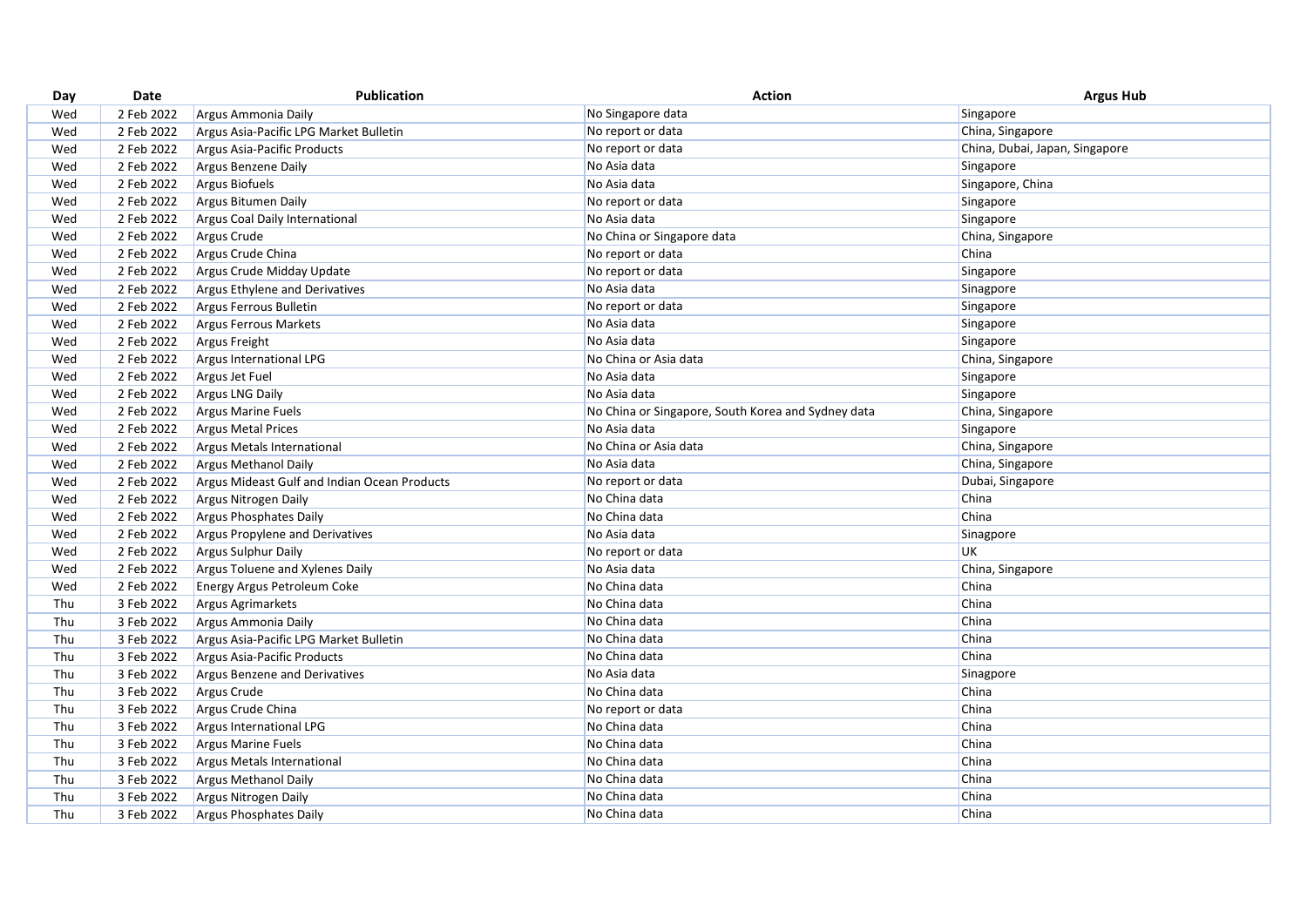| Day | Date        | <b>Publication</b>                                | <b>Action</b>                           | <b>Argus Hub</b> |
|-----|-------------|---------------------------------------------------|-----------------------------------------|------------------|
| Thu | 3 Feb 2022  | Argus Sulphur Daily                               | No report or data                       | UK               |
| Thu | 3 Feb 2022  | Argus Toluene and Xylenes Daily                   | No China data                           | China            |
| Fri | 4 Feb 2022  | Argus Agrimarkets                                 | No China data                           | China            |
| Fri | 4 Feb 2022  | Argus Ammonia Daily                               | No China data                           | China            |
| Fri | 4 Feb 2022  | Argus Asia-Pacific LPG Market Bulletin            | No China data                           | China            |
| Fri | 4 Feb 2022  | Argus Asia-Pacific Products                       | No China data                           | China            |
| Fri | 4 Feb 2022  | Argus China Base Oils                             | Report and data published 03 Feb        | China            |
| Fri | 4 Feb 2022  | Argus Crude                                       | No China data                           | China            |
| Fri | 4 Feb 2022  | Argus Crude China                                 | No report or data                       | China            |
| Fri | 4 Feb 2022  | Argus International LPG                           | No China data                           | China            |
| Fri | 4 Feb 2022  | Argus Marine Fuels                                | No China data                           | China            |
| Fri | 4 Feb 2022  | Argus Metals International                        | No China data                           | China            |
| Fri | 4 Feb 2022  | <b>Argus Methanol</b>                             | No China data                           | China            |
| Fri | 4 Feb 2022  | Argus Methanol Daily                              | No China data                           | China            |
| Fri | 4 Feb 2022  | Argus Nitrogen Daily                              | No China data                           | China            |
| Fri | 4 Feb 2022  | Argus Phosphates Daily                            | No China data                           | China            |
| Fri | 4 Feb 2022  | Argus Sulphur Daily                               | No report or data                       | <b>UK</b>        |
| Fri | 4 Feb 2022  | Argus Toluene and Xylenes Daily                   | No China data                           | China            |
| Fri | 11 Feb 2022 | Argus Asia-Pacific Products                       | No Japan data                           | Japan            |
| Fri | 11 Feb 2022 | Argus Crude                                       | No Tocom data                           | Japan            |
| Fri | 11 Feb 2022 | Argus Marine Fuels                                | No Japan data                           | Japan            |
| Mon | 21 Feb 2022 | Argus Air Daily                                   | No US data                              | <b>USA</b>       |
| Mon | 21 Feb 2022 | Argus Americas Biofuels                           | No report or data                       | Brazil, USA      |
| Mon | 21 Feb 2022 | Argus Americas Crude                              | No report or data                       | Canada, USA      |
| Mon | 21 Feb 2022 | Argus Asia-Pacific Products US West Coast Section | No report or data                       | <b>USA</b>       |
| Mon | 21 Feb 2022 | Argus Base Oils Daily Update                      | No US data                              | <b>USA</b>       |
| Mon | 21 Feb 2022 | Argus Benzene Daily                               | No US data                              | <b>USA</b>       |
| Mon | 21 Feb 2022 | Argus Biofuels                                    | No US data                              | <b>USA</b>       |
| Mon | 21 Feb 2022 | Argus Coal Daily                                  | No report or data                       | <b>USA</b>       |
| Mon | 21 Feb 2022 | Argus Coal Daily International                    | No US data                              | <b>USA</b>       |
| Mon | 21 Feb 2022 | Argus Crude                                       | No US data                              | <b>USA</b>       |
| Mon | 21 Feb 2022 | Argus Ferrous Markets                             | No US data                              | <b>USA</b>       |
| Mon | 21 Feb 2022 | Argus Freight                                     | No US data                              | <b>USA</b>       |
| Mon | 21 Feb 2022 | Argus International LPG                           | No US data                              | <b>USA</b>       |
| Mon | 21 Feb 2022 | Argus Jet Fuel                                    | No US data                              | <b>USA</b>       |
| Mon | 21 Feb 2022 | <b>Argus Marine Fuels</b>                         | No North America and Latin America data | <b>USA</b>       |
| Mon | 21 Feb 2022 | <b>Argus Metal Prices</b>                         | No US data                              | <b>USA</b>       |
| Mon | 21 Feb 2022 | Argus Metals International                        | No US data                              | <b>USA</b>       |
| Mon | 21 Feb 2022 | Argus Methanol Daily                              | No US data                              | <b>USA</b>       |
| Mon | 21 Feb 2022 | Argus Mexico Fuel Markets                         | No report or data                       | <b>USA</b>       |
| Mon | 21 Feb 2022 | Argus Natural Gas Americas                        | No report or data                       | <b>USA</b>       |
|     |             |                                                   |                                         |                  |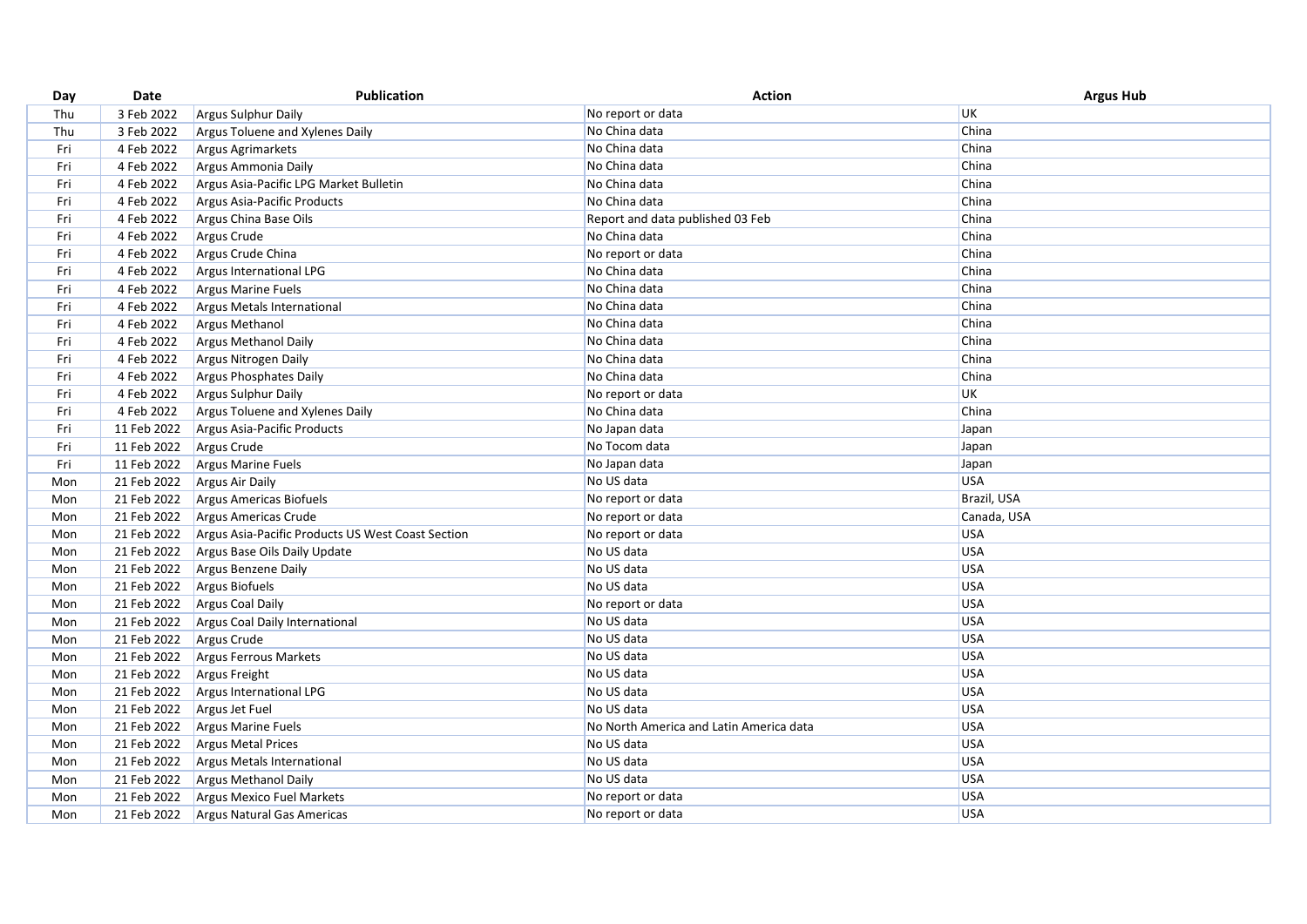| 21 Feb 2022<br>No report or data<br>Canada, USA<br><b>Argus NGL Americas</b><br>Mon<br>US<br>21 Feb 2022<br>No US data<br>Argus Nitrogen Daily<br>Mon<br>No US data<br>US<br>21 Feb 2022<br>Argus Phosphates Daily<br>Mon<br>No US data<br><b>USA</b><br>21 Feb 2022<br>Argus Toluene and Xylenes Daily<br>Mon<br><b>USA</b><br>No report or data<br>21 Feb 2022<br>Argus US Electricity Datafile<br>Mon<br>21 Feb 2022<br>Argus US Products<br>Brazil, USA<br>Mon<br>No report or data<br>22 Feb 2022<br>Argus Russian Netbacks<br>Report published 24 February<br>Tue<br>Russia<br>23 Feb 2022<br>Wed<br>Argus Asia-Pacific Products<br>No Japan data<br>Japan<br>23 Feb 2022<br>Report and data published 24 February<br>Russia<br>Argus Caspian Markets<br>Wed<br>No Russia data<br>Russia<br>23 Feb 2022<br>Wed<br>Argus Coal Daily International<br>No Tocom data<br>23 Feb 2022<br>Argus Crude<br>Japan<br>Wed<br>No FSU/eastern Europe data<br>Russia<br>23 Feb 2022<br>Wed<br>Argus International LPG<br>23 Feb 2022<br>No Japan or Russia data<br>Japan, Russia<br>Wed<br>Argus Marine Fuels<br>No report or data<br>Russia<br>Wed<br>23 Feb 2022<br>Argus Russian Domestic Crude<br>23 Feb 2022<br>Argus Russian Fuel Oil<br>No report or data<br>Russia<br>Wed<br>Wed<br>23 Feb 2022<br>Argus Russian Generation Fuels<br>Report and data published 24 February<br>Russia<br>23 Feb 2022<br>Argus Russian LPG and Condensate<br>Report and data published 24 February<br>Russia<br>Wed<br>23 Feb 2022<br>No report or data<br>Russia<br>Argus Russian Motor Fuels<br>Wed<br>No Brazil data<br><b>Brazil</b><br>28 Feb 2022<br>Argus Agrimarkets<br>Mon<br>Brazil<br>28 Feb 2022<br>Argus Americas Biofuels<br>No Argentina or Brazil data<br>Mon<br><b>Brazil</b><br>28 Feb 2022<br>Argus Brazil Gas and Power<br>Report and data published on 2 Mar<br>Mon<br><b>Brazil</b><br>28 Feb 2022<br>Argus Brazil Grains and Fertilizer<br>No report or data<br>Mon<br>28 Feb 2022<br>No report or data<br>Brazil<br>Argus Brazil Grains and Fertilizer (Portuguese language)<br>Mon<br>28 Feb 2022<br>Argus Brazil Motor Fuels<br>No report or data<br><b>Brazil</b><br>Mon<br>28 Feb 2022<br><b>Brazil</b><br>Argus Brazil Motor Fuels (Portuguese language)<br>No report or data, Northeast data published 2 Mar<br>Mon<br>28 Feb 2022<br>No Brazil data<br>Argus Nitrogen Daily<br><b>Brazil</b><br>Mon<br>28 Feb 2022<br>Argus Phosphates Daily<br>No Brazil data<br><b>Brazil</b><br>Mon<br>28 Feb 2022<br>Argus US Products<br>No Argentina or Brazil data<br>Brazil<br>Mon<br>No Brazil data<br><b>Brazil</b><br>1 Mar 2022<br>Tue<br>Argus Agrimarkets<br>1 Mar 2022<br>No Argentina or Brazil data<br><b>Brazil</b><br>Tue<br>Argus Americas Biofuels<br><b>Brazil</b><br>1 Mar 2022<br>Argus Brazil Gas and Power<br>No data<br>Tue<br>1 Mar 2022<br>No report or data<br><b>Brazil</b><br>Tue<br>Argus Brazil Grains and Fertilizer<br><b>Brazil</b><br>1 Mar 2022<br>Tue<br>Argus Brazil Grains and Fertilizer (Portuguese language)<br>No report or data<br>1 Mar 2022<br><b>Brazil</b><br>Tue<br>Argus Brazil Motor Fuels (Portuguese language)<br>No report or data<br>1 Mar 2022<br>Argus Nitrogen Daily<br>No Brazil or India data<br>Brazil<br>Tue<br>Tue<br>1 Mar 2022<br>Argus Phosphates Daily<br>No Brazil or India data<br>Brazil, UK<br>Argus US Products<br><b>Brazil</b><br>1 Mar 2022<br>No Argentina or Brazil data<br>Tue<br>2 Mar 2022<br>No Brazil data<br><b>Brazil</b><br>Wed<br>Argus Nitrogen Daily<br>No Brazil data<br><b>Brazil</b><br>Wed<br>2 Mar 2022<br>Argus Phosphates Daily<br>7 Mar 2022<br>Report published 5 March<br>Russia<br>Mon<br>Argus Ammonia - Russian<br>7 Mar 2022<br>Argus International LPG<br>No FSU/Eastern Europe data<br>Russia, Ukraine<br>Mon | Day | Date | <b>Publication</b> | <b>Action</b> | <b>Argus Hub</b> |
|------------------------------------------------------------------------------------------------------------------------------------------------------------------------------------------------------------------------------------------------------------------------------------------------------------------------------------------------------------------------------------------------------------------------------------------------------------------------------------------------------------------------------------------------------------------------------------------------------------------------------------------------------------------------------------------------------------------------------------------------------------------------------------------------------------------------------------------------------------------------------------------------------------------------------------------------------------------------------------------------------------------------------------------------------------------------------------------------------------------------------------------------------------------------------------------------------------------------------------------------------------------------------------------------------------------------------------------------------------------------------------------------------------------------------------------------------------------------------------------------------------------------------------------------------------------------------------------------------------------------------------------------------------------------------------------------------------------------------------------------------------------------------------------------------------------------------------------------------------------------------------------------------------------------------------------------------------------------------------------------------------------------------------------------------------------------------------------------------------------------------------------------------------------------------------------------------------------------------------------------------------------------------------------------------------------------------------------------------------------------------------------------------------------------------------------------------------------------------------------------------------------------------------------------------------------------------------------------------------------------------------------------------------------------------------------------------------------------------------------------------------------------------------------------------------------------------------------------------------------------------------------------------------------------------------------------------------------------------------------------------------------------------------------------------------------------------------------------------------------------------------------------------------------------------------------------------------------------------------------------------------------------------------------------------------------------------------------------------------------------------------------------------------------------------------------------------------------------------------------------------------------------------------------------------------------------------------------------------------------------------------------------------------------------------------------------------------------------------------------------------------------------------------------------------------------------|-----|------|--------------------|---------------|------------------|
|                                                                                                                                                                                                                                                                                                                                                                                                                                                                                                                                                                                                                                                                                                                                                                                                                                                                                                                                                                                                                                                                                                                                                                                                                                                                                                                                                                                                                                                                                                                                                                                                                                                                                                                                                                                                                                                                                                                                                                                                                                                                                                                                                                                                                                                                                                                                                                                                                                                                                                                                                                                                                                                                                                                                                                                                                                                                                                                                                                                                                                                                                                                                                                                                                                                                                                                                                                                                                                                                                                                                                                                                                                                                                                                                                                                                                        |     |      |                    |               |                  |
|                                                                                                                                                                                                                                                                                                                                                                                                                                                                                                                                                                                                                                                                                                                                                                                                                                                                                                                                                                                                                                                                                                                                                                                                                                                                                                                                                                                                                                                                                                                                                                                                                                                                                                                                                                                                                                                                                                                                                                                                                                                                                                                                                                                                                                                                                                                                                                                                                                                                                                                                                                                                                                                                                                                                                                                                                                                                                                                                                                                                                                                                                                                                                                                                                                                                                                                                                                                                                                                                                                                                                                                                                                                                                                                                                                                                                        |     |      |                    |               |                  |
|                                                                                                                                                                                                                                                                                                                                                                                                                                                                                                                                                                                                                                                                                                                                                                                                                                                                                                                                                                                                                                                                                                                                                                                                                                                                                                                                                                                                                                                                                                                                                                                                                                                                                                                                                                                                                                                                                                                                                                                                                                                                                                                                                                                                                                                                                                                                                                                                                                                                                                                                                                                                                                                                                                                                                                                                                                                                                                                                                                                                                                                                                                                                                                                                                                                                                                                                                                                                                                                                                                                                                                                                                                                                                                                                                                                                                        |     |      |                    |               |                  |
|                                                                                                                                                                                                                                                                                                                                                                                                                                                                                                                                                                                                                                                                                                                                                                                                                                                                                                                                                                                                                                                                                                                                                                                                                                                                                                                                                                                                                                                                                                                                                                                                                                                                                                                                                                                                                                                                                                                                                                                                                                                                                                                                                                                                                                                                                                                                                                                                                                                                                                                                                                                                                                                                                                                                                                                                                                                                                                                                                                                                                                                                                                                                                                                                                                                                                                                                                                                                                                                                                                                                                                                                                                                                                                                                                                                                                        |     |      |                    |               |                  |
|                                                                                                                                                                                                                                                                                                                                                                                                                                                                                                                                                                                                                                                                                                                                                                                                                                                                                                                                                                                                                                                                                                                                                                                                                                                                                                                                                                                                                                                                                                                                                                                                                                                                                                                                                                                                                                                                                                                                                                                                                                                                                                                                                                                                                                                                                                                                                                                                                                                                                                                                                                                                                                                                                                                                                                                                                                                                                                                                                                                                                                                                                                                                                                                                                                                                                                                                                                                                                                                                                                                                                                                                                                                                                                                                                                                                                        |     |      |                    |               |                  |
|                                                                                                                                                                                                                                                                                                                                                                                                                                                                                                                                                                                                                                                                                                                                                                                                                                                                                                                                                                                                                                                                                                                                                                                                                                                                                                                                                                                                                                                                                                                                                                                                                                                                                                                                                                                                                                                                                                                                                                                                                                                                                                                                                                                                                                                                                                                                                                                                                                                                                                                                                                                                                                                                                                                                                                                                                                                                                                                                                                                                                                                                                                                                                                                                                                                                                                                                                                                                                                                                                                                                                                                                                                                                                                                                                                                                                        |     |      |                    |               |                  |
|                                                                                                                                                                                                                                                                                                                                                                                                                                                                                                                                                                                                                                                                                                                                                                                                                                                                                                                                                                                                                                                                                                                                                                                                                                                                                                                                                                                                                                                                                                                                                                                                                                                                                                                                                                                                                                                                                                                                                                                                                                                                                                                                                                                                                                                                                                                                                                                                                                                                                                                                                                                                                                                                                                                                                                                                                                                                                                                                                                                                                                                                                                                                                                                                                                                                                                                                                                                                                                                                                                                                                                                                                                                                                                                                                                                                                        |     |      |                    |               |                  |
|                                                                                                                                                                                                                                                                                                                                                                                                                                                                                                                                                                                                                                                                                                                                                                                                                                                                                                                                                                                                                                                                                                                                                                                                                                                                                                                                                                                                                                                                                                                                                                                                                                                                                                                                                                                                                                                                                                                                                                                                                                                                                                                                                                                                                                                                                                                                                                                                                                                                                                                                                                                                                                                                                                                                                                                                                                                                                                                                                                                                                                                                                                                                                                                                                                                                                                                                                                                                                                                                                                                                                                                                                                                                                                                                                                                                                        |     |      |                    |               |                  |
|                                                                                                                                                                                                                                                                                                                                                                                                                                                                                                                                                                                                                                                                                                                                                                                                                                                                                                                                                                                                                                                                                                                                                                                                                                                                                                                                                                                                                                                                                                                                                                                                                                                                                                                                                                                                                                                                                                                                                                                                                                                                                                                                                                                                                                                                                                                                                                                                                                                                                                                                                                                                                                                                                                                                                                                                                                                                                                                                                                                                                                                                                                                                                                                                                                                                                                                                                                                                                                                                                                                                                                                                                                                                                                                                                                                                                        |     |      |                    |               |                  |
|                                                                                                                                                                                                                                                                                                                                                                                                                                                                                                                                                                                                                                                                                                                                                                                                                                                                                                                                                                                                                                                                                                                                                                                                                                                                                                                                                                                                                                                                                                                                                                                                                                                                                                                                                                                                                                                                                                                                                                                                                                                                                                                                                                                                                                                                                                                                                                                                                                                                                                                                                                                                                                                                                                                                                                                                                                                                                                                                                                                                                                                                                                                                                                                                                                                                                                                                                                                                                                                                                                                                                                                                                                                                                                                                                                                                                        |     |      |                    |               |                  |
|                                                                                                                                                                                                                                                                                                                                                                                                                                                                                                                                                                                                                                                                                                                                                                                                                                                                                                                                                                                                                                                                                                                                                                                                                                                                                                                                                                                                                                                                                                                                                                                                                                                                                                                                                                                                                                                                                                                                                                                                                                                                                                                                                                                                                                                                                                                                                                                                                                                                                                                                                                                                                                                                                                                                                                                                                                                                                                                                                                                                                                                                                                                                                                                                                                                                                                                                                                                                                                                                                                                                                                                                                                                                                                                                                                                                                        |     |      |                    |               |                  |
|                                                                                                                                                                                                                                                                                                                                                                                                                                                                                                                                                                                                                                                                                                                                                                                                                                                                                                                                                                                                                                                                                                                                                                                                                                                                                                                                                                                                                                                                                                                                                                                                                                                                                                                                                                                                                                                                                                                                                                                                                                                                                                                                                                                                                                                                                                                                                                                                                                                                                                                                                                                                                                                                                                                                                                                                                                                                                                                                                                                                                                                                                                                                                                                                                                                                                                                                                                                                                                                                                                                                                                                                                                                                                                                                                                                                                        |     |      |                    |               |                  |
|                                                                                                                                                                                                                                                                                                                                                                                                                                                                                                                                                                                                                                                                                                                                                                                                                                                                                                                                                                                                                                                                                                                                                                                                                                                                                                                                                                                                                                                                                                                                                                                                                                                                                                                                                                                                                                                                                                                                                                                                                                                                                                                                                                                                                                                                                                                                                                                                                                                                                                                                                                                                                                                                                                                                                                                                                                                                                                                                                                                                                                                                                                                                                                                                                                                                                                                                                                                                                                                                                                                                                                                                                                                                                                                                                                                                                        |     |      |                    |               |                  |
|                                                                                                                                                                                                                                                                                                                                                                                                                                                                                                                                                                                                                                                                                                                                                                                                                                                                                                                                                                                                                                                                                                                                                                                                                                                                                                                                                                                                                                                                                                                                                                                                                                                                                                                                                                                                                                                                                                                                                                                                                                                                                                                                                                                                                                                                                                                                                                                                                                                                                                                                                                                                                                                                                                                                                                                                                                                                                                                                                                                                                                                                                                                                                                                                                                                                                                                                                                                                                                                                                                                                                                                                                                                                                                                                                                                                                        |     |      |                    |               |                  |
|                                                                                                                                                                                                                                                                                                                                                                                                                                                                                                                                                                                                                                                                                                                                                                                                                                                                                                                                                                                                                                                                                                                                                                                                                                                                                                                                                                                                                                                                                                                                                                                                                                                                                                                                                                                                                                                                                                                                                                                                                                                                                                                                                                                                                                                                                                                                                                                                                                                                                                                                                                                                                                                                                                                                                                                                                                                                                                                                                                                                                                                                                                                                                                                                                                                                                                                                                                                                                                                                                                                                                                                                                                                                                                                                                                                                                        |     |      |                    |               |                  |
|                                                                                                                                                                                                                                                                                                                                                                                                                                                                                                                                                                                                                                                                                                                                                                                                                                                                                                                                                                                                                                                                                                                                                                                                                                                                                                                                                                                                                                                                                                                                                                                                                                                                                                                                                                                                                                                                                                                                                                                                                                                                                                                                                                                                                                                                                                                                                                                                                                                                                                                                                                                                                                                                                                                                                                                                                                                                                                                                                                                                                                                                                                                                                                                                                                                                                                                                                                                                                                                                                                                                                                                                                                                                                                                                                                                                                        |     |      |                    |               |                  |
|                                                                                                                                                                                                                                                                                                                                                                                                                                                                                                                                                                                                                                                                                                                                                                                                                                                                                                                                                                                                                                                                                                                                                                                                                                                                                                                                                                                                                                                                                                                                                                                                                                                                                                                                                                                                                                                                                                                                                                                                                                                                                                                                                                                                                                                                                                                                                                                                                                                                                                                                                                                                                                                                                                                                                                                                                                                                                                                                                                                                                                                                                                                                                                                                                                                                                                                                                                                                                                                                                                                                                                                                                                                                                                                                                                                                                        |     |      |                    |               |                  |
|                                                                                                                                                                                                                                                                                                                                                                                                                                                                                                                                                                                                                                                                                                                                                                                                                                                                                                                                                                                                                                                                                                                                                                                                                                                                                                                                                                                                                                                                                                                                                                                                                                                                                                                                                                                                                                                                                                                                                                                                                                                                                                                                                                                                                                                                                                                                                                                                                                                                                                                                                                                                                                                                                                                                                                                                                                                                                                                                                                                                                                                                                                                                                                                                                                                                                                                                                                                                                                                                                                                                                                                                                                                                                                                                                                                                                        |     |      |                    |               |                  |
|                                                                                                                                                                                                                                                                                                                                                                                                                                                                                                                                                                                                                                                                                                                                                                                                                                                                                                                                                                                                                                                                                                                                                                                                                                                                                                                                                                                                                                                                                                                                                                                                                                                                                                                                                                                                                                                                                                                                                                                                                                                                                                                                                                                                                                                                                                                                                                                                                                                                                                                                                                                                                                                                                                                                                                                                                                                                                                                                                                                                                                                                                                                                                                                                                                                                                                                                                                                                                                                                                                                                                                                                                                                                                                                                                                                                                        |     |      |                    |               |                  |
|                                                                                                                                                                                                                                                                                                                                                                                                                                                                                                                                                                                                                                                                                                                                                                                                                                                                                                                                                                                                                                                                                                                                                                                                                                                                                                                                                                                                                                                                                                                                                                                                                                                                                                                                                                                                                                                                                                                                                                                                                                                                                                                                                                                                                                                                                                                                                                                                                                                                                                                                                                                                                                                                                                                                                                                                                                                                                                                                                                                                                                                                                                                                                                                                                                                                                                                                                                                                                                                                                                                                                                                                                                                                                                                                                                                                                        |     |      |                    |               |                  |
|                                                                                                                                                                                                                                                                                                                                                                                                                                                                                                                                                                                                                                                                                                                                                                                                                                                                                                                                                                                                                                                                                                                                                                                                                                                                                                                                                                                                                                                                                                                                                                                                                                                                                                                                                                                                                                                                                                                                                                                                                                                                                                                                                                                                                                                                                                                                                                                                                                                                                                                                                                                                                                                                                                                                                                                                                                                                                                                                                                                                                                                                                                                                                                                                                                                                                                                                                                                                                                                                                                                                                                                                                                                                                                                                                                                                                        |     |      |                    |               |                  |
|                                                                                                                                                                                                                                                                                                                                                                                                                                                                                                                                                                                                                                                                                                                                                                                                                                                                                                                                                                                                                                                                                                                                                                                                                                                                                                                                                                                                                                                                                                                                                                                                                                                                                                                                                                                                                                                                                                                                                                                                                                                                                                                                                                                                                                                                                                                                                                                                                                                                                                                                                                                                                                                                                                                                                                                                                                                                                                                                                                                                                                                                                                                                                                                                                                                                                                                                                                                                                                                                                                                                                                                                                                                                                                                                                                                                                        |     |      |                    |               |                  |
|                                                                                                                                                                                                                                                                                                                                                                                                                                                                                                                                                                                                                                                                                                                                                                                                                                                                                                                                                                                                                                                                                                                                                                                                                                                                                                                                                                                                                                                                                                                                                                                                                                                                                                                                                                                                                                                                                                                                                                                                                                                                                                                                                                                                                                                                                                                                                                                                                                                                                                                                                                                                                                                                                                                                                                                                                                                                                                                                                                                                                                                                                                                                                                                                                                                                                                                                                                                                                                                                                                                                                                                                                                                                                                                                                                                                                        |     |      |                    |               |                  |
|                                                                                                                                                                                                                                                                                                                                                                                                                                                                                                                                                                                                                                                                                                                                                                                                                                                                                                                                                                                                                                                                                                                                                                                                                                                                                                                                                                                                                                                                                                                                                                                                                                                                                                                                                                                                                                                                                                                                                                                                                                                                                                                                                                                                                                                                                                                                                                                                                                                                                                                                                                                                                                                                                                                                                                                                                                                                                                                                                                                                                                                                                                                                                                                                                                                                                                                                                                                                                                                                                                                                                                                                                                                                                                                                                                                                                        |     |      |                    |               |                  |
|                                                                                                                                                                                                                                                                                                                                                                                                                                                                                                                                                                                                                                                                                                                                                                                                                                                                                                                                                                                                                                                                                                                                                                                                                                                                                                                                                                                                                                                                                                                                                                                                                                                                                                                                                                                                                                                                                                                                                                                                                                                                                                                                                                                                                                                                                                                                                                                                                                                                                                                                                                                                                                                                                                                                                                                                                                                                                                                                                                                                                                                                                                                                                                                                                                                                                                                                                                                                                                                                                                                                                                                                                                                                                                                                                                                                                        |     |      |                    |               |                  |
|                                                                                                                                                                                                                                                                                                                                                                                                                                                                                                                                                                                                                                                                                                                                                                                                                                                                                                                                                                                                                                                                                                                                                                                                                                                                                                                                                                                                                                                                                                                                                                                                                                                                                                                                                                                                                                                                                                                                                                                                                                                                                                                                                                                                                                                                                                                                                                                                                                                                                                                                                                                                                                                                                                                                                                                                                                                                                                                                                                                                                                                                                                                                                                                                                                                                                                                                                                                                                                                                                                                                                                                                                                                                                                                                                                                                                        |     |      |                    |               |                  |
|                                                                                                                                                                                                                                                                                                                                                                                                                                                                                                                                                                                                                                                                                                                                                                                                                                                                                                                                                                                                                                                                                                                                                                                                                                                                                                                                                                                                                                                                                                                                                                                                                                                                                                                                                                                                                                                                                                                                                                                                                                                                                                                                                                                                                                                                                                                                                                                                                                                                                                                                                                                                                                                                                                                                                                                                                                                                                                                                                                                                                                                                                                                                                                                                                                                                                                                                                                                                                                                                                                                                                                                                                                                                                                                                                                                                                        |     |      |                    |               |                  |
|                                                                                                                                                                                                                                                                                                                                                                                                                                                                                                                                                                                                                                                                                                                                                                                                                                                                                                                                                                                                                                                                                                                                                                                                                                                                                                                                                                                                                                                                                                                                                                                                                                                                                                                                                                                                                                                                                                                                                                                                                                                                                                                                                                                                                                                                                                                                                                                                                                                                                                                                                                                                                                                                                                                                                                                                                                                                                                                                                                                                                                                                                                                                                                                                                                                                                                                                                                                                                                                                                                                                                                                                                                                                                                                                                                                                                        |     |      |                    |               |                  |
|                                                                                                                                                                                                                                                                                                                                                                                                                                                                                                                                                                                                                                                                                                                                                                                                                                                                                                                                                                                                                                                                                                                                                                                                                                                                                                                                                                                                                                                                                                                                                                                                                                                                                                                                                                                                                                                                                                                                                                                                                                                                                                                                                                                                                                                                                                                                                                                                                                                                                                                                                                                                                                                                                                                                                                                                                                                                                                                                                                                                                                                                                                                                                                                                                                                                                                                                                                                                                                                                                                                                                                                                                                                                                                                                                                                                                        |     |      |                    |               |                  |
|                                                                                                                                                                                                                                                                                                                                                                                                                                                                                                                                                                                                                                                                                                                                                                                                                                                                                                                                                                                                                                                                                                                                                                                                                                                                                                                                                                                                                                                                                                                                                                                                                                                                                                                                                                                                                                                                                                                                                                                                                                                                                                                                                                                                                                                                                                                                                                                                                                                                                                                                                                                                                                                                                                                                                                                                                                                                                                                                                                                                                                                                                                                                                                                                                                                                                                                                                                                                                                                                                                                                                                                                                                                                                                                                                                                                                        |     |      |                    |               |                  |
|                                                                                                                                                                                                                                                                                                                                                                                                                                                                                                                                                                                                                                                                                                                                                                                                                                                                                                                                                                                                                                                                                                                                                                                                                                                                                                                                                                                                                                                                                                                                                                                                                                                                                                                                                                                                                                                                                                                                                                                                                                                                                                                                                                                                                                                                                                                                                                                                                                                                                                                                                                                                                                                                                                                                                                                                                                                                                                                                                                                                                                                                                                                                                                                                                                                                                                                                                                                                                                                                                                                                                                                                                                                                                                                                                                                                                        |     |      |                    |               |                  |
|                                                                                                                                                                                                                                                                                                                                                                                                                                                                                                                                                                                                                                                                                                                                                                                                                                                                                                                                                                                                                                                                                                                                                                                                                                                                                                                                                                                                                                                                                                                                                                                                                                                                                                                                                                                                                                                                                                                                                                                                                                                                                                                                                                                                                                                                                                                                                                                                                                                                                                                                                                                                                                                                                                                                                                                                                                                                                                                                                                                                                                                                                                                                                                                                                                                                                                                                                                                                                                                                                                                                                                                                                                                                                                                                                                                                                        |     |      |                    |               |                  |
|                                                                                                                                                                                                                                                                                                                                                                                                                                                                                                                                                                                                                                                                                                                                                                                                                                                                                                                                                                                                                                                                                                                                                                                                                                                                                                                                                                                                                                                                                                                                                                                                                                                                                                                                                                                                                                                                                                                                                                                                                                                                                                                                                                                                                                                                                                                                                                                                                                                                                                                                                                                                                                                                                                                                                                                                                                                                                                                                                                                                                                                                                                                                                                                                                                                                                                                                                                                                                                                                                                                                                                                                                                                                                                                                                                                                                        |     |      |                    |               |                  |
|                                                                                                                                                                                                                                                                                                                                                                                                                                                                                                                                                                                                                                                                                                                                                                                                                                                                                                                                                                                                                                                                                                                                                                                                                                                                                                                                                                                                                                                                                                                                                                                                                                                                                                                                                                                                                                                                                                                                                                                                                                                                                                                                                                                                                                                                                                                                                                                                                                                                                                                                                                                                                                                                                                                                                                                                                                                                                                                                                                                                                                                                                                                                                                                                                                                                                                                                                                                                                                                                                                                                                                                                                                                                                                                                                                                                                        |     |      |                    |               |                  |
|                                                                                                                                                                                                                                                                                                                                                                                                                                                                                                                                                                                                                                                                                                                                                                                                                                                                                                                                                                                                                                                                                                                                                                                                                                                                                                                                                                                                                                                                                                                                                                                                                                                                                                                                                                                                                                                                                                                                                                                                                                                                                                                                                                                                                                                                                                                                                                                                                                                                                                                                                                                                                                                                                                                                                                                                                                                                                                                                                                                                                                                                                                                                                                                                                                                                                                                                                                                                                                                                                                                                                                                                                                                                                                                                                                                                                        |     |      |                    |               |                  |
|                                                                                                                                                                                                                                                                                                                                                                                                                                                                                                                                                                                                                                                                                                                                                                                                                                                                                                                                                                                                                                                                                                                                                                                                                                                                                                                                                                                                                                                                                                                                                                                                                                                                                                                                                                                                                                                                                                                                                                                                                                                                                                                                                                                                                                                                                                                                                                                                                                                                                                                                                                                                                                                                                                                                                                                                                                                                                                                                                                                                                                                                                                                                                                                                                                                                                                                                                                                                                                                                                                                                                                                                                                                                                                                                                                                                                        |     |      |                    |               |                  |
|                                                                                                                                                                                                                                                                                                                                                                                                                                                                                                                                                                                                                                                                                                                                                                                                                                                                                                                                                                                                                                                                                                                                                                                                                                                                                                                                                                                                                                                                                                                                                                                                                                                                                                                                                                                                                                                                                                                                                                                                                                                                                                                                                                                                                                                                                                                                                                                                                                                                                                                                                                                                                                                                                                                                                                                                                                                                                                                                                                                                                                                                                                                                                                                                                                                                                                                                                                                                                                                                                                                                                                                                                                                                                                                                                                                                                        |     |      |                    |               |                  |
|                                                                                                                                                                                                                                                                                                                                                                                                                                                                                                                                                                                                                                                                                                                                                                                                                                                                                                                                                                                                                                                                                                                                                                                                                                                                                                                                                                                                                                                                                                                                                                                                                                                                                                                                                                                                                                                                                                                                                                                                                                                                                                                                                                                                                                                                                                                                                                                                                                                                                                                                                                                                                                                                                                                                                                                                                                                                                                                                                                                                                                                                                                                                                                                                                                                                                                                                                                                                                                                                                                                                                                                                                                                                                                                                                                                                                        |     |      |                    |               |                  |
|                                                                                                                                                                                                                                                                                                                                                                                                                                                                                                                                                                                                                                                                                                                                                                                                                                                                                                                                                                                                                                                                                                                                                                                                                                                                                                                                                                                                                                                                                                                                                                                                                                                                                                                                                                                                                                                                                                                                                                                                                                                                                                                                                                                                                                                                                                                                                                                                                                                                                                                                                                                                                                                                                                                                                                                                                                                                                                                                                                                                                                                                                                                                                                                                                                                                                                                                                                                                                                                                                                                                                                                                                                                                                                                                                                                                                        |     |      |                    |               |                  |
|                                                                                                                                                                                                                                                                                                                                                                                                                                                                                                                                                                                                                                                                                                                                                                                                                                                                                                                                                                                                                                                                                                                                                                                                                                                                                                                                                                                                                                                                                                                                                                                                                                                                                                                                                                                                                                                                                                                                                                                                                                                                                                                                                                                                                                                                                                                                                                                                                                                                                                                                                                                                                                                                                                                                                                                                                                                                                                                                                                                                                                                                                                                                                                                                                                                                                                                                                                                                                                                                                                                                                                                                                                                                                                                                                                                                                        |     |      |                    |               |                  |
|                                                                                                                                                                                                                                                                                                                                                                                                                                                                                                                                                                                                                                                                                                                                                                                                                                                                                                                                                                                                                                                                                                                                                                                                                                                                                                                                                                                                                                                                                                                                                                                                                                                                                                                                                                                                                                                                                                                                                                                                                                                                                                                                                                                                                                                                                                                                                                                                                                                                                                                                                                                                                                                                                                                                                                                                                                                                                                                                                                                                                                                                                                                                                                                                                                                                                                                                                                                                                                                                                                                                                                                                                                                                                                                                                                                                                        |     |      |                    |               |                  |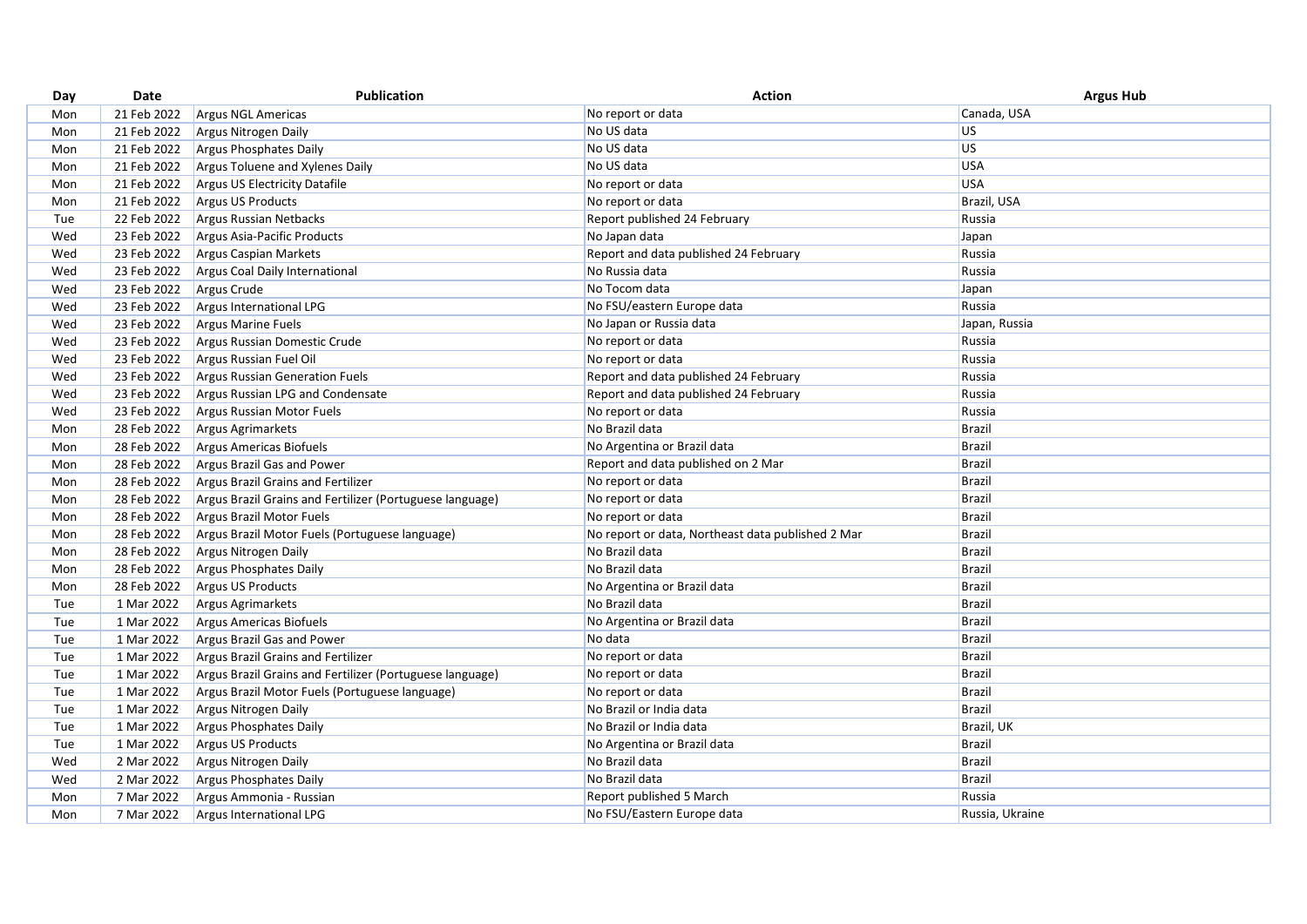| Russia<br>7 Mar 2022<br>No Russia data<br><b>Argus Marine Fuels</b><br>Mon<br>7 Mar 2022<br>Report published 5 March<br>Russia<br>Argus Nitrogen - Russian<br>Mon<br>7 Mar 2022<br>Report published 5 March<br>Russia<br>Argus Phosphates - Russian<br>Mon |  |
|------------------------------------------------------------------------------------------------------------------------------------------------------------------------------------------------------------------------------------------------------------|--|
|                                                                                                                                                                                                                                                            |  |
|                                                                                                                                                                                                                                                            |  |
|                                                                                                                                                                                                                                                            |  |
| 7 Mar 2022<br>Report published 5 March<br>Russia<br>Argus Potash - Russian<br>Mon                                                                                                                                                                          |  |
| 7 Mar 2022<br>Report and data published 5 March<br>Russia<br>Argus Russian Coal<br>Mon                                                                                                                                                                     |  |
| 7 Mar 2022<br>Argus Russian Crude Exports<br>Report and data published 5 March<br>Russia<br>Mon                                                                                                                                                            |  |
| 7 Mar 2022<br>Argus Russian Domestic Crude<br>Report and data published 5 March<br>Mon<br>Russia                                                                                                                                                           |  |
| 7 Mar 2022<br>Report and data published 5 March<br>Russia<br>Mon<br>Argus Russian Fertlizer Netbacks                                                                                                                                                       |  |
| 7 Mar 2022<br>Russia<br>Argus Russian Fuel Oil<br>Report and data published 5 March<br>Mon                                                                                                                                                                 |  |
| 7 Mar 2022<br>Russia<br>Report and data published 5 March<br>Mon<br>Argus Russian Motor Fuels                                                                                                                                                              |  |
| 7 Mar 2022<br>Report published 5 March<br>Russia<br>Mon<br><b>Argus Russian Netbacks</b>                                                                                                                                                                   |  |
| Report and data published 5 March<br>7 Mar 2022<br>Russia<br>Mon<br>Argus Russian Petrochemicals                                                                                                                                                           |  |
| 7 Mar 2022<br>Report and data published 5 March<br>Russia<br>Mon<br>Argus Russian Products Exports                                                                                                                                                         |  |
| 7 Mar 2022<br>Report published 5 March<br>Russia<br>Mon<br>Argus Sulphur - Russian                                                                                                                                                                         |  |
| 7 Mar 2022<br>Mon<br>Argus Ukrainian Oil Products<br>Report published on 12 March<br>Ukraine                                                                                                                                                               |  |
| 8 Mar 2022<br>Tue<br>Argus Agrimarkets<br>No Ukraine data<br>Ukraine                                                                                                                                                                                       |  |
| 8 Mar 2022<br>No Russia data<br>Russia<br>Tue<br>Argus Coal Daily International                                                                                                                                                                            |  |
| Ukraine<br>8 Mar 2022<br>No Ukraine data<br>Argus European Natural Gas<br>Tue                                                                                                                                                                              |  |
| 8 Mar 2022<br>No FSU/eastern Europe or Ukraine data<br>Russia, Ukraine<br>Tue<br>Argus International LPG                                                                                                                                                   |  |
| No Russia data<br>Russia<br>8 Mar 2022<br><b>Argus Marine Fuels</b><br>Tue                                                                                                                                                                                 |  |
| 8 Mar 2022<br>No report or data<br>Russia<br>Argus Russian Domestic Crude<br>Tue                                                                                                                                                                           |  |
| 8 Mar 2022<br>Russia<br>Argus Russian Fuel Oil<br>No report or data<br>Tue                                                                                                                                                                                 |  |
| Russia<br>8 Mar 2022<br>No report or data<br>Tue<br>Argus Russian Motor Fuels                                                                                                                                                                              |  |
| 8 Mar 2022<br>Argus Ukrainian Oil Products<br>Tue<br>No report or data<br>Ukraine                                                                                                                                                                          |  |
| 18 Mar 2022<br><b>UK</b><br>Fri<br>No India data<br>Argus Phosphates Daily                                                                                                                                                                                 |  |
| 21 Mar 2022<br>Argus Asia-Pacific Products<br>Mon<br>No Japan data<br>Japan                                                                                                                                                                                |  |
| 21 Mar 2022<br>Argus Crude<br>No Tocom data<br>Japan<br>Mon                                                                                                                                                                                                |  |
| 21 Mar 2022<br>No Japan data<br><b>Argus Marine Fuels</b><br>Japan<br>Mon                                                                                                                                                                                  |  |
| <b>Brazil</b><br>24 Mar 2022<br>Thu<br>Argus Americas Biofuels<br>No Argentina data                                                                                                                                                                        |  |
| No Argentina data<br><b>Brazil</b><br>Thu<br>24 Mar 2022<br>Argus US Products                                                                                                                                                                              |  |
| China<br>No China data<br>4 Apr 2022<br>Mon<br>Argus Agrimarkets                                                                                                                                                                                           |  |
| China<br>No China data<br>4 Apr 2022<br>Argus Asia-Pacific LPG Market Bulletin<br>Mon                                                                                                                                                                      |  |
| China<br>No China data<br>4 Apr 2022<br>Mon<br>Argus Asia-Pacific Products                                                                                                                                                                                 |  |
| China<br>4 Apr 2022<br>Argus Biofuels<br>No China data<br>Mon                                                                                                                                                                                              |  |
| China<br>4 Apr 2022<br>Argus Crude<br>No China data<br>Mon                                                                                                                                                                                                 |  |
| China<br>4 Apr 2022<br>Mon<br>Argus Crude China<br>No report or data                                                                                                                                                                                       |  |
| No China data<br>China<br>4 Apr 2022<br>Mon<br>Argus International LPG                                                                                                                                                                                     |  |
| China<br>No China data<br>4 Apr 2022<br>Mon<br><b>Argus Marine Fuels</b>                                                                                                                                                                                   |  |
| China<br>4 Apr 2022<br>No China data<br>Mon<br>Argus Metals International                                                                                                                                                                                  |  |
| China<br>No China data<br>Mon<br>4 Apr 2022<br><b>Argus Methanol Daily</b>                                                                                                                                                                                 |  |
| China<br>4 Apr 2022<br>No China data<br>Mon<br>Argus Nitrogen Daily                                                                                                                                                                                        |  |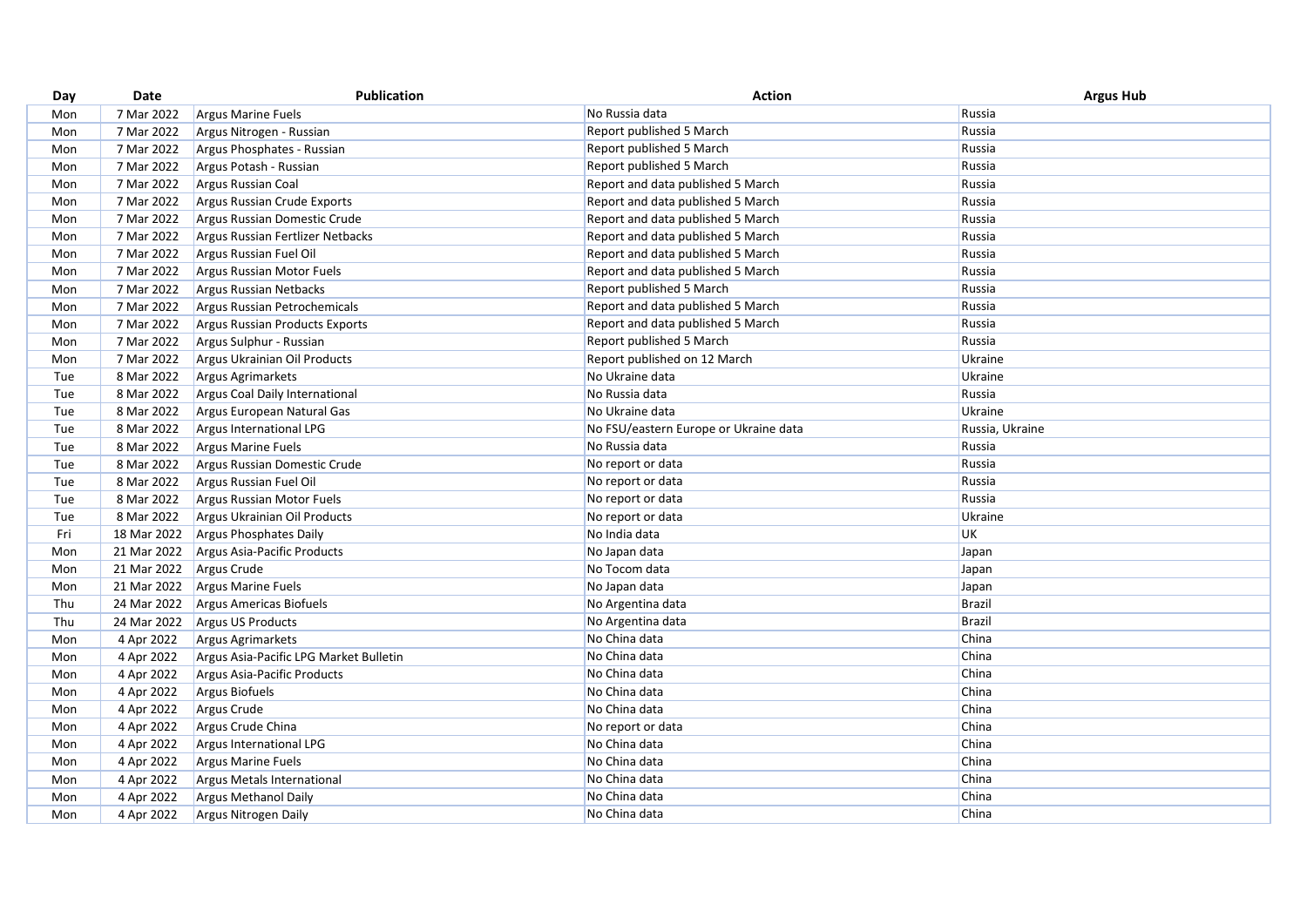| Day | Date        | <b>Publication</b>                                       | <b>Action</b>                                   | <b>Argus Hub</b>               |
|-----|-------------|----------------------------------------------------------|-------------------------------------------------|--------------------------------|
| Mon | 4 Apr 2022  | Argus Phosphates Daily                                   | No China data                                   | China                          |
| Mon | 4 Apr 2022  | <b>Argus Sulphur Daily</b>                               | No report or data                               | <b>UK</b>                      |
| Tue | 5 Apr 2022  | Argus Agrimarkets                                        | No China data                                   | China                          |
| Tue | 5 Apr 2022  | Argus Ammonia Daily                                      | No China data                                   | China                          |
| Tue | 5 Apr 2022  | Argus Asia-Pacific LPG Market Bulletin                   | No China data                                   | China                          |
| Tue | 5 Apr 2022  | Argus Asia-Pacific Products                              | No China data                                   | China                          |
| Tue | 5 Apr 2022  | Argus Biofuels                                           | No China data                                   | China                          |
| Tue | 5 Apr 2022  | Argus Crude                                              | No China data                                   | China                          |
| Tue | 5 Apr 2022  | Argus Crude China                                        | No report or data                               | China                          |
| Tue | 5 Apr 2022  | Argus International LPG                                  | No China data                                   | China                          |
| Tue | 5 Apr 2022  | <b>Argus Marine Fuels</b>                                | No China data                                   | China                          |
| Tue | 5 Apr 2022  | Argus Metals International                               | No China data                                   | China                          |
| Tue | 5 Apr 2022  | Argus Methanol Daily                                     | No China data                                   | China                          |
| Tue | 5 Apr 2022  | Argus Nitrogen Daily                                     | No China Data                                   | China                          |
| Tue | 5 Apr 2022  | Argus Phosphates Daily                                   | No China Data                                   | China                          |
| Tue | 5 Apr 2022  | Argus Sulphur Daily                                      | No report or data                               | <b>UK</b>                      |
| Thu | 14 Apr 2022 | Argus Americas Biofuels                                  | No Argentina data                               | <b>Brazil</b>                  |
| Thu | 14 Apr 2022 | Argus Phosphates Daily                                   | No India data                                   | Uk                             |
| Thu | 14 Apr 2022 | Argus US Products                                        | No Argentina data                               | <b>Brazil</b>                  |
| Fri | 15 Apr 2022 | Argus Agrimarkets                                        | No Canada and UK or Brazil data                 | UK, Brazil                     |
| Fri | 15 Apr 2022 | Argus Air Daily                                          | No report or data                               | UK, USA                        |
| Fri | 15 Apr 2022 | Argus Americas Asphalt                                   | Report and data published 14 Apr                | <b>USA</b>                     |
| Fri | 15 Apr 2022 | Argus Americas Base Oils                                 | Report and data published 14 Apr                | <b>USA</b>                     |
| Fri | 15 Apr 2022 | Argus Americas Biofuels                                  | No report or data                               | Brazil, USA                    |
| Fri | 15 Apr 2022 | Argus Americas Crude                                     | No report or data                               | Canada, USA                    |
| Fri | 15 Apr 2022 | Argus Ammonia Daily                                      | No report or data                               | China, Singapore, UK           |
| Fri | 15 Apr 2022 | Argus Asia-Pacific LPG Market Bulletin                   | No report or data                               | China, Singapore               |
| Fri | 15 Apr 2022 | Argus Asia-Pacific Products                              | No report or data                               | China, Dubai, Japan, Singapore |
| Fri | 15 Apr 2022 | Argus Asia-Pacific Products US West Coast Section        | No report or data                               | <b>USA</b>                     |
| Fri | 15 Apr 2022 | Argus Base Oils                                          | Report and data published 14 Apr                | <b>USA</b>                     |
| Fri | 15 Apr 2022 | Argus Base Oils Daily Update                             | No report or data                               | UK, USA                        |
| Fri | 15 Apr 2022 | Argus Benzene Daily                                      | No report or data                               | Singapore, UK                  |
| Fri | 15 Apr 2022 | Argus Biofuels                                           | No report or data                               | UK, Singapore, USA, China      |
| Fri | 15 Apr 2022 | Argus Bitumen                                            | Report and data published 14 Apr                | UK                             |
| Fri | 15 Apr 2022 | Argus Bitumen Daily                                      | No report or data                               | Singapore                      |
| Fri | 15 Apr 2022 | Argus Brazil Gas and Power                               | No data                                         | <b>Brazil</b>                  |
| Fri | 15 Apr 2022 | Argus Brazil Grains and Fertilizer                       | Report and data published 14 Apr                | <b>Brazil</b>                  |
| Fri | 15 Apr 2022 | Argus Brazil Grains and Fertilizer (Portuguese language) | Report and data published 14 Apr                | <b>Brazil</b>                  |
| Fri | 15 Apr 2022 | Argus Brazil Motor Fuels (Portuguese language)           | No report or data, weekly data published 14 Apr | <b>Brazil</b>                  |
| Fri | 15 Apr 2022 | Argus Butadiene Asia Pac Supplement                      | Report and data published 14 Apr                | <b>USA</b>                     |
| Fri | 15 Apr 2022 | Argus Chlor-alkali and Derivatives                       | Report and data published 14 Apr                | <b>USA</b>                     |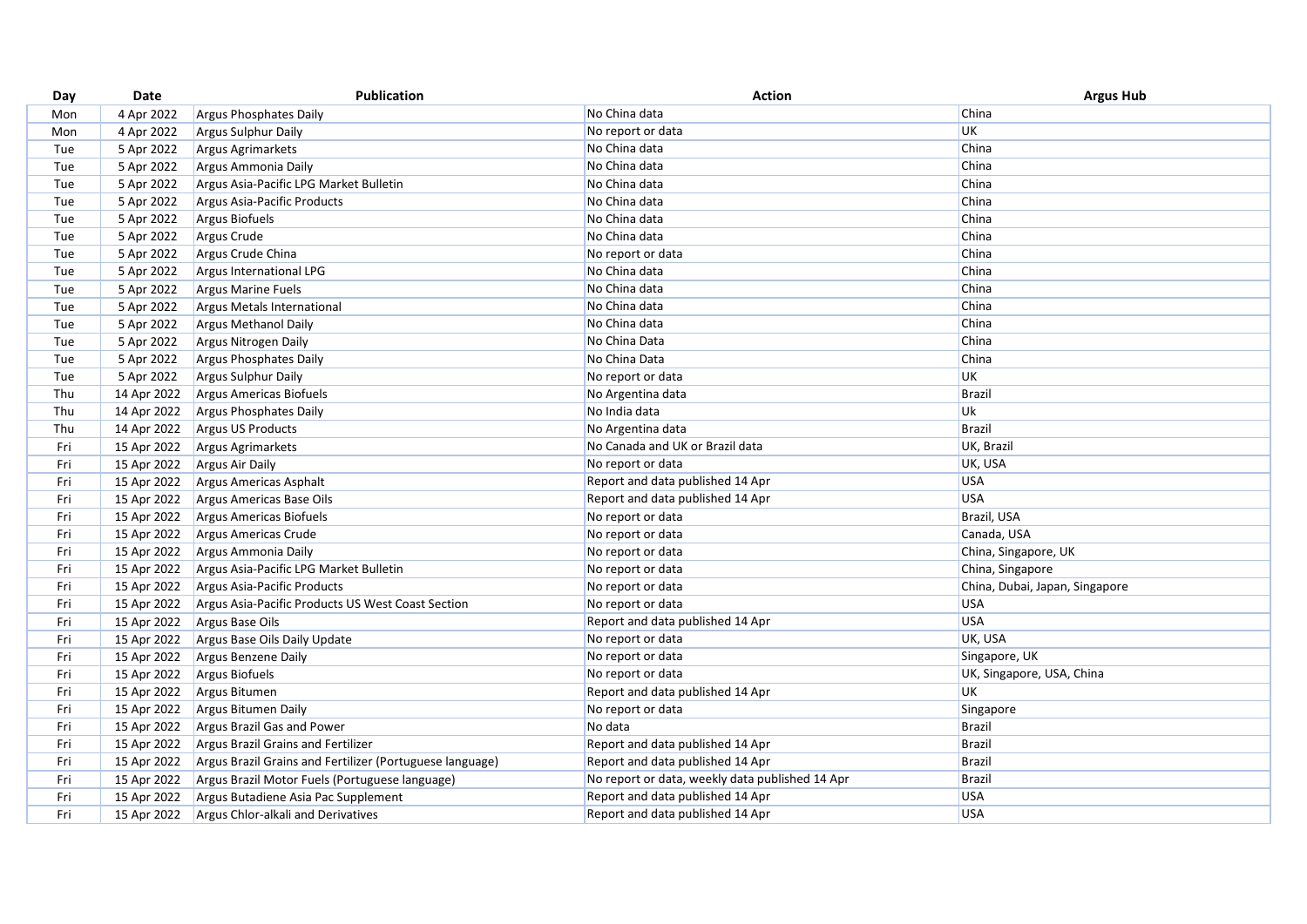| Day | Date        | <b>Publication</b>                            | <b>Action</b>                    | <b>Argus Hub</b>                                |
|-----|-------------|-----------------------------------------------|----------------------------------|-------------------------------------------------|
| Fri | 15 Apr 2022 | <b>Argus Coal Daily</b>                       | No report or data                | <b>USA</b>                                      |
| Fri | 15 Apr 2022 | Argus Coal Daily International                | No report or data                | Russia, UK, USA, Singapore                      |
| Fri | 15 Apr 2022 | Argus Coal Daily: Weekly Price Bulletin       | Report and data published 14 Apr | <b>USA</b>                                      |
| Fri | 15 Apr 2022 | Argus Crude                                   | No report or data                | Canada, China, Japan, Singapore, UK, USA        |
| Fri | 15 Apr 2022 | Argus Crude Midday Update                     | No report or data                | Singapore                                       |
| Fri | 15 Apr 2022 | Argus DEF Weekly                              | Report and data published 14 Apr | <b>UK</b>                                       |
| Fri | 15 Apr 2022 | Argus European Base Oils                      | Report and data published 14 Apr | UK                                              |
| Fri | 15 Apr 2022 | Argus European Electricity                    | No report or data                | <b>UK</b>                                       |
| Fri | 15 Apr 2022 | Argus European Emissions Markets              | No report or data                | <b>UK</b>                                       |
| Fri | 15 Apr 2022 | Argus European Natural Gas                    | No report or data                | UK, Ukraine                                     |
| Fri | 15 Apr 2022 | Argus European Products                       | No report or data                | UK                                              |
| Fri | 15 Apr 2022 | Argus Ferrous Bulletin                        | No report or data                | Singapore                                       |
| Fri | 15 Apr 2022 | Argus Ferrous Markets                         | No report or data                | Singapore, UK, USA                              |
| Fri | 15 Apr 2022 | Argus Fertilizer Europe                       | Report and data published 14 Apr | <b>UK</b>                                       |
| Fri | 15 Apr 2022 | Argus Freight                                 | No report or data                | Singapore, UK, USA                              |
| Fri | 15 Apr 2022 | Argus Fuels and Octane                        | Report and data published 14 Apr | Singapore                                       |
| Fri | 15 Apr 2022 | Argus Global Polyethylene                     | Report and data published 14 Apr | <b>USA</b>                                      |
| Fri | 15 Apr 2022 | Argus Global Polypropylene                    | Report and data published 14 Apr | USA                                             |
| Fri | 15 Apr 2022 | Argus Global Polyvinyl Chloride               | Report and data published 14 Apr | <b>USA</b>                                      |
| Fri | 15 Apr 2022 | Argus IHS McCloskey Coking Coal Price Index   | Report and data published 14 Apr | Singapore                                       |
| Fri | 15 Apr 2022 | Argus International LPG                       | No report or data                | China, Russia, Singapore, UK, USA, Ukraine      |
| Fri | 15 Apr 2022 | Argus Jet Fuel                                | No report or data                | Singapore, UK, USA                              |
| Fri | 15 Apr 2022 | <b>Argus Latin Markets</b>                    | Report and data published 14 Apr | <b>USA</b>                                      |
| Fri | 15 Apr 2022 | <b>Argus LNG Daily</b>                        | No report or data                | Singapore, UK                                   |
| Fri | 15 Apr 2022 | Argus Marine Fuels                            | No report or data                | China, Dubai, Japan, Russia, Singapore, UK, USA |
| Fri | 15 Apr 2022 | Argus Metal Prices                            | No report or data                | Singapore, UK, USA                              |
| Fri | 15 Apr 2022 | Argus Metals International                    | No report or data                | China, Singapore, UK, USA                       |
| Fri | 15 Apr 2022 | Argus Methanol                                | Report and data published 14 Apr | UK                                              |
| Fri | 15 Apr 2022 | Argus Methanol Daily                          | No report or data                | China, Singapore, USA                           |
| Fri | 15 Apr 2022 | Argus Mexico Fuel Markets                     | No report or data                | <b>USA</b>                                      |
| Fri | 15 Apr 2022 | Argus Mideast Gulf and Indian Ocean Products  | No report or data                | Dubai, Singapore                                |
| Fri | 15 Apr 2022 | Argus Natural Gas Americas                    | No report or data                | <b>USA</b>                                      |
| Fri | 15 Apr 2022 | Argus Net Zero Europe                         | Report and data published 14 Apr | UK                                              |
| Fri | 15 Apr 2022 | Argus NGL Americas                            | No report or data                | Canada, USA                                     |
| Fri | 15 Apr 2022 | Argus Nitrogen Daily                          | No report or data                | Brazil, China, UK, US                           |
| Fri | 15 Apr 2022 | Argus O.M.R. Fuels                            | No report or data                | Germany                                         |
| Fri | 15 Apr 2022 | Argus Petroleum Transportation North Armerica | Report and data published 14 Apr | <b>USA</b>                                      |
| Fri | 15 Apr 2022 | Argus Phosphates Daily                        | No report or data                | Brazil, China, UK, US                           |
| Fri | 15 Apr 2022 | Argus Russian Netbacks                        | No report or data                | Russia                                          |
| Fri | 15 Apr 2022 | Argus Sulphur Daily                           | No report or data                | UK                                              |
| Fri | 15 Apr 2022 | Argus Toluene and Xylenes Daily               | No Asia or US data               | Singapore, USA                                  |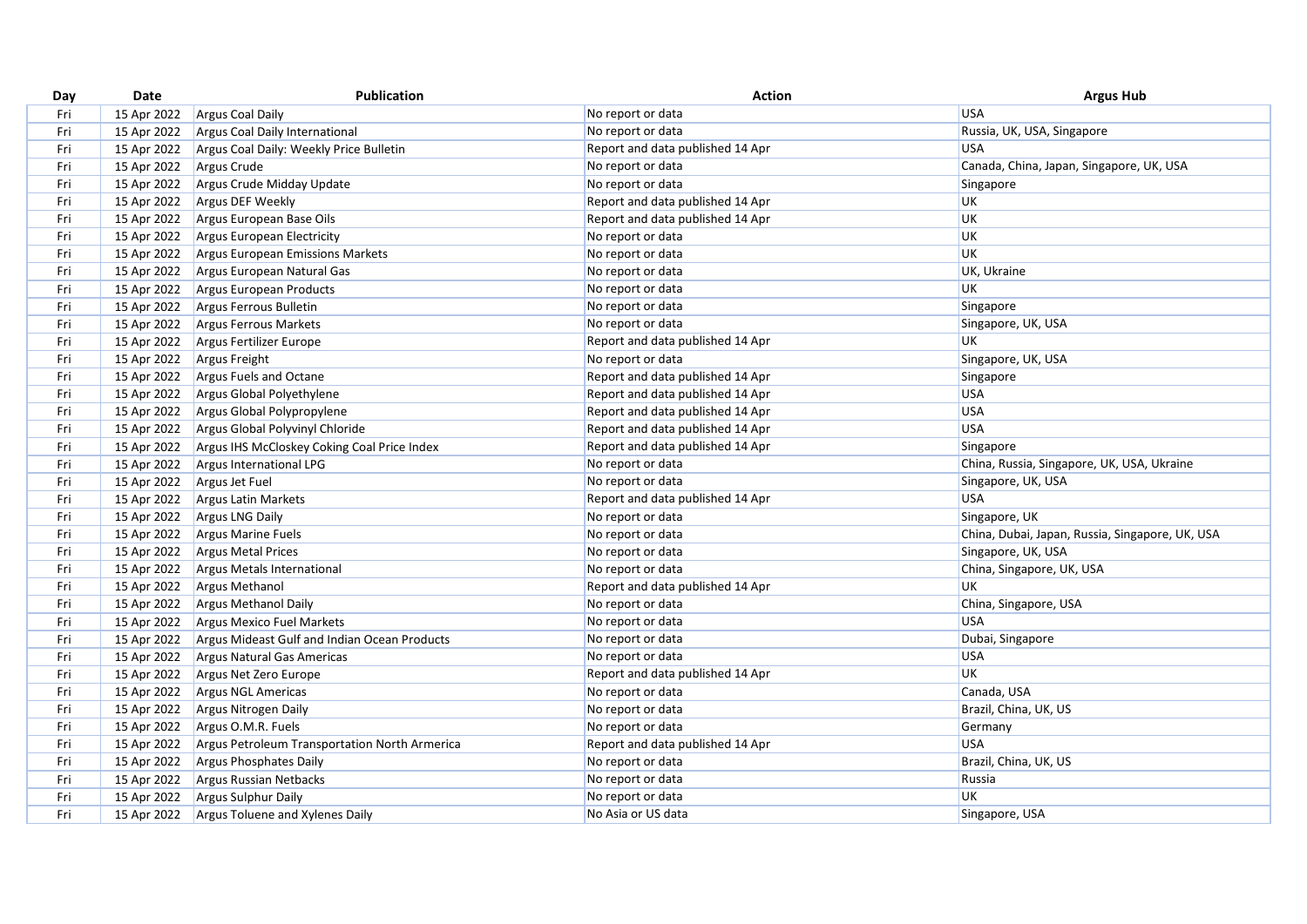| Day | Date        | Publication                                              | <b>Action</b>                         | <b>Argus Hub</b>           |
|-----|-------------|----------------------------------------------------------|---------------------------------------|----------------------------|
| Fri | 15 Apr 2022 | Argus Toluene, Xylenes and Isomers / PET                 | Report and data published 14 Apr      | <b>USA</b>                 |
| Fri | 15 Apr 2022 | Argus US Electricity Datafile                            | No report or data                     | <b>USA</b>                 |
| Fri | 15 Apr 2022 | Argus US Products                                        | No report or data                     | Brazil, USA                |
| Fri | 15 Apr 2022 | Argus West Africa Oil                                    | No report or data                     | UK                         |
| Fri | 15 Apr 2022 | Argus/McCloskey's Coal Price Index Report                | Report and data published 14 Apr      | UK                         |
| Fri | 15 Apr 2022 | Argus-Coalindo Indonesian Coal Index Report              | Report and data published 14 Apr      | Singapore                  |
| Mon | 18 Apr 2022 | Argus Agrimarkets                                        | No Canada, UK or China data           | UK, China                  |
| Mon | 18 Apr 2022 | Argus Air Daily                                          | No Europe data                        | UK                         |
| Mon | 18 Apr 2022 | Argus Base Oils Daily Update                             | No Asian or European data             | UK                         |
| Mon | 18 Apr 2022 | Argus Benzene Daily                                      | No Europe data                        | UK                         |
| Mon | 18 Apr 2022 | Argus Biofuels                                           | No report or data                     | UK, China                  |
| Mon | 18 Apr 2022 | Argus Coal Daily International                           | No report or data                     | Russia, UK, USA, Singapore |
| Mon | 18 Apr 2022 | Argus Crude                                              | No UK data                            | UK                         |
| Mon | 18 Apr 2022 | Argus European Electricity                               | No report or data                     | UK                         |
| Mon | 18 Apr 2022 | Argus European Emissions Markets                         | No report or data                     | UK                         |
| Mon | 18 Apr 2022 | Argus European Natural Gas                               | No report or data                     | UK, Ukraine                |
| Mon | 18 Apr 2022 | Argus European Products                                  | No report or data                     | UK                         |
| Mon | 18 Apr 2022 | Argus Ferrous Markets                                    | No UK data                            | UK                         |
| Mon | 18 Apr 2022 | Argus Freight                                            | No UK data                            | UK                         |
| Mon | 18 Apr 2022 | Argus International LPG                                  | No FSU/eastern Europe data or UK data | Russia, UK                 |
| Mon | 18 Apr 2022 | Argus Jet Fuel                                           | No UK data                            | UK                         |
| Mon | 18 Apr 2022 | <b>Argus LNG Daily</b>                                   | No UK data                            | UK                         |
| Mon | 18 Apr 2022 | Argus Marine Fuels                                       | No Europe or Africa data              | UK                         |
| Mon | 18 Apr 2022 | Argus Metal Prices                                       | No UK data                            | UK                         |
| Mon | 18 Apr 2022 | Argus Metals International                               | No UK data                            | UK                         |
| Mon | 18 Apr 2022 | Argus Nitrogen Daily                                     | No Egypt data                         | UK                         |
| Mon | 18 Apr 2022 | Argus O.M.R. Fuels                                       | No report or data                     | Germany                    |
| Mon | 18 Apr 2022 | Argus Phosphates Daily                                   | No India data                         | UK                         |
| Mon | 18 Apr 2022 | Argus Russian Netbacks                                   | No report or data                     | Russia                     |
| Mon | 18 Apr 2022 | Argus West Africa Oil                                    | No report or data                     | UK                         |
| Thu | 21 Apr 2022 | Argus Agrimarkets                                        | No Brazil data                        | Brazil                     |
| Thu | 21 Apr 2022 | Argus Americas Biofuels                                  | No Brazil data                        | <b>Brazil</b>              |
| Thu | 21 Apr 2022 | Argus Brazil Gas and Power                               | No data                               | <b>Brazil</b>              |
| Thu | 21 Apr 2022 | Argus Brazil Grains and Fertilizer                       | Report and data published 22 Apr      | <b>Brazil</b>              |
| Thu | 21 Apr 2022 | Argus Brazil Grains and Fertilizer (Portuguese language) | Report and data published 22 Apr      | <b>Brazil</b>              |
| Thu | 21 Apr 2022 | Argus Brazil Motor Fuels (Portuguese language)           | No report or data                     | <b>Brazil</b>              |
| Thu | 21 Apr 2022 | Argus Nitrogen Daily                                     | No Brazil data                        | <b>Brazil</b>              |
| Thu | 21 Apr 2022 | Argus Phosphates Daily                                   | No Brazil data                        | <b>Brazil</b>              |
| Thu | 21 Apr 2022 | Argus US Products                                        | No Brazil data                        | <b>Brazil</b>              |
| Mon | 25 Apr 2022 | Argus International LPG                                  | No Ukraine data                       | Ukraine                    |
| Fri | 29 Apr 2022 | Argus Asia-Pacific Products                              | No Japan data                         | Japan                      |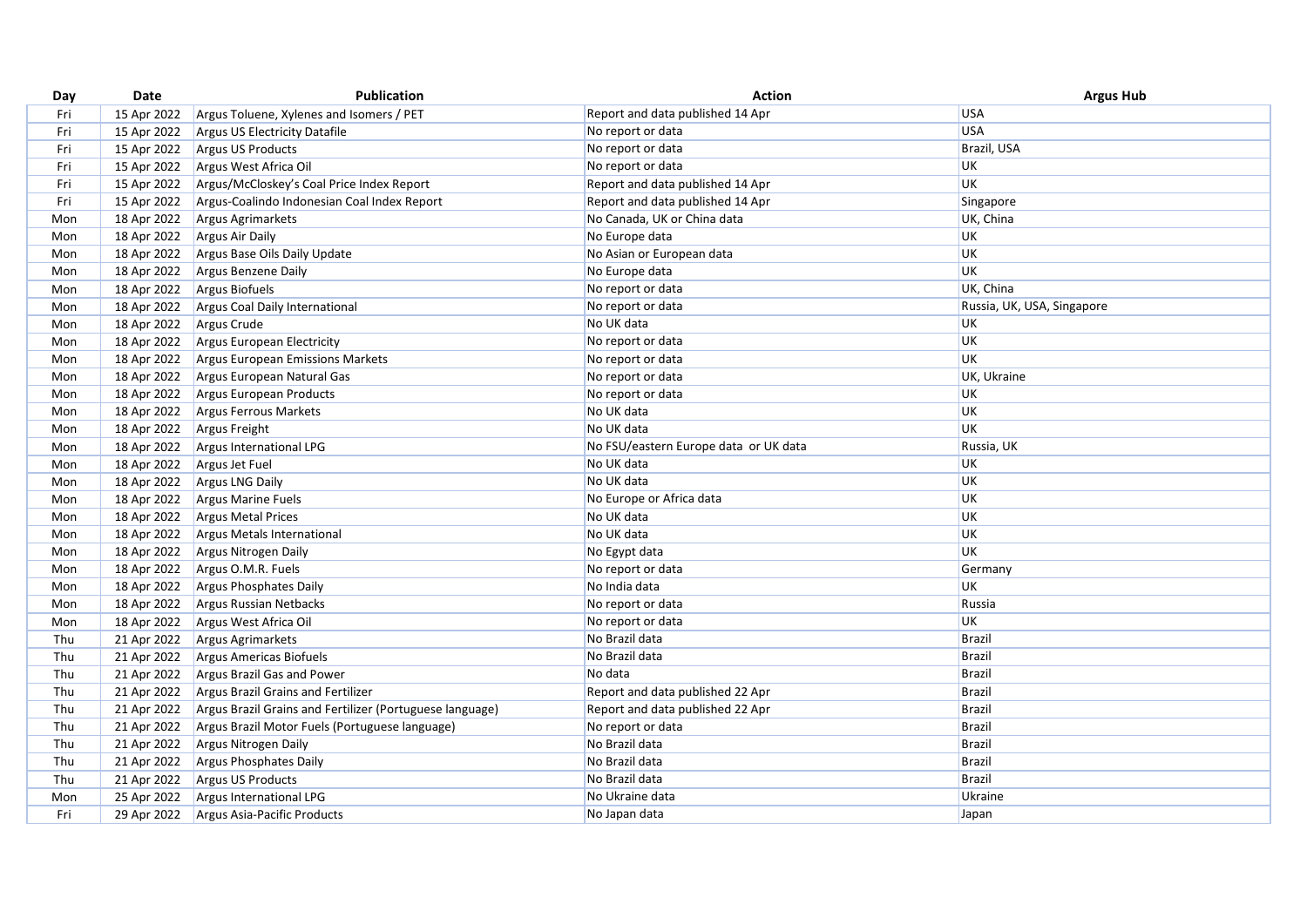| Day | Date        | Publication                                  | <b>Action</b>                                                    | <b>Argus Hub</b>                      |
|-----|-------------|----------------------------------------------|------------------------------------------------------------------|---------------------------------------|
| Fri | 29 Apr 2022 | Argus Crude                                  | No Tocom data                                                    | Japan                                 |
| Fri | 29 Apr 2022 | <b>Argus Marine Fuels</b>                    | No Japan data                                                    | Japan                                 |
| Mon | 2 May 2022  | Argus Agrimarkets                            | No report or data                                                | UK, China, Ukraine, Brazil            |
| Mon | 2 May 2022  | Argus Air Daily                              | No Europe data                                                   | <b>UK</b>                             |
| Mon | 2 May 2022  | Argus Ammonia - Russian                      | Report and data published 3 May                                  | Russia                                |
| Mon | 2 May 2022  | Argus Ammonia Daily                          | No report or data                                                | China, Singapore, UK                  |
| Mon | 2 May 2022  | Argus Asia-Pacific LPG Market Bulletin       | No report or data                                                | China, Singapore                      |
| Mon | 2 May 2022  | Argus Asia-Pacific Products                  | No report or data                                                | China, Dubai, Japan, Singapore        |
| Mon | 2 May 2022  | Argus Base Oils Daily Update                 | No Asian or European data                                        | UK                                    |
| Mon | 2 May 2022  | Argus Benzene Daily                          | No Asia or Europe data                                           | Singapore, UK                         |
| Mon | 2 May 2022  | Argus Biofuels                               | No report or data                                                | UK, Singapore, China                  |
| Mon | 2 May 2022  | Argus Bitumen Daily                          | No report or data                                                | Singapore                             |
| Mon | 2 May 2022  | Argus China Biofuels                         | No report                                                        | China                                 |
| Mon | 2 May 2022  | Argus Coal Daily International               | No report or data                                                | Russia, UK, USA, Singapore            |
| Mon | 2 May 2022  | Argus Crude                                  | No China, Singapore or UK data                                   | China, Singapore, UK                  |
| Mon | 2 May 2022  | Argus Crude China                            | No report or data                                                | China                                 |
| Mon | 2 May 2022  | Argus Crude Midday Update                    | No report or data                                                | Singapore                             |
| Mon | 2 May 2022  | Argus European Electricity                   | No report or data                                                | UK                                    |
| Mon | 2 May 2022  | Argus European Emissions Markets             | No report or data                                                | UK                                    |
| Mon | 2 May 2022  | Argus European Natural Gas                   | No report or data                                                | UK, Ukraine                           |
| Mon | 2 May 2022  | Argus European Products                      | No report or data                                                | UK                                    |
| Mon | 2 May 2022  | Argus Ferrous Bulletin                       | No report or data                                                | Singapore                             |
| Mon | 2 May 2022  | Argus Ferrous Markets                        | No Asia or UK data                                               | Singapore, UK                         |
| Mon | 2 May 2022  | Argus Freight                                | No Asia or UK data                                               | Singapore, UK                         |
| Mon | 2 May 2022  | Argus International LPG                      | No China, FSU/eastern Europe, Asia, UK or Ukraine data           | China, Russia, Singapore, UK, Ukraine |
| Mon | 2 May 2022  | Argus Jet Fuel                               | No Asia or UK data                                               | Singapore, UK                         |
| Mon | 2 May 2022  | Argus LNG Daily                              | No report or data                                                | Singapore, UK                         |
|     |             |                                              | No China, Middle East, Russia, Singapore, South Korea and Sydney |                                       |
| Mon | 2 May 2022  | Argus Marine Fuels                           | or Europe or Africa data                                         | China, Dubai, Russia, Singapore, UK   |
| Mon | 2 May 2022  | <b>Argus Metal Prices</b>                    | No Asia or UK data                                               | Singapore, UK                         |
| Mon | 2 May 2022  | Argus Metals International                   | No China, Asia or UK data                                        | China, Singapore, UK                  |
| Mon | 2 May 2022  | Argus Methanol Daily                         | No China or Asia data                                            | China, Singapore                      |
| Mon | 2 May 2022  | Argus Mideast Gulf and Indian Ocean Products | No report or data                                                | Dubai, Singapore                      |
| Mon | 2 May 2022  | Argus Nitrogen - Russian                     | Report and data published 3 May                                  | Russia                                |
| Mon | 2 May 2022  | Argus Nitrogen Daily                         | No China data                                                    | China                                 |
| Mon | 2 May 2022  | Argus Phosphates - Russian                   | Report and data published 3 May                                  | Russia                                |
| Mon | 2 May 2022  | Argus Phosphates Daily                       | No China or India data                                           | China, UK                             |
| Mon | 2 May 2022  | Argus Potash - Russian                       | Report and data published 3 May                                  | Russia                                |
| Mon | 2 May 2022  | Argus Russian Coal                           | No report or data                                                | Russia                                |
| Mon | 2 May 2022  | Argus Russian Crude Exports                  | No report or data                                                | Russia                                |
| Mon | 2 May 2022  | Argus Russian Domestic Crude                 | No report or data                                                | Russia                                |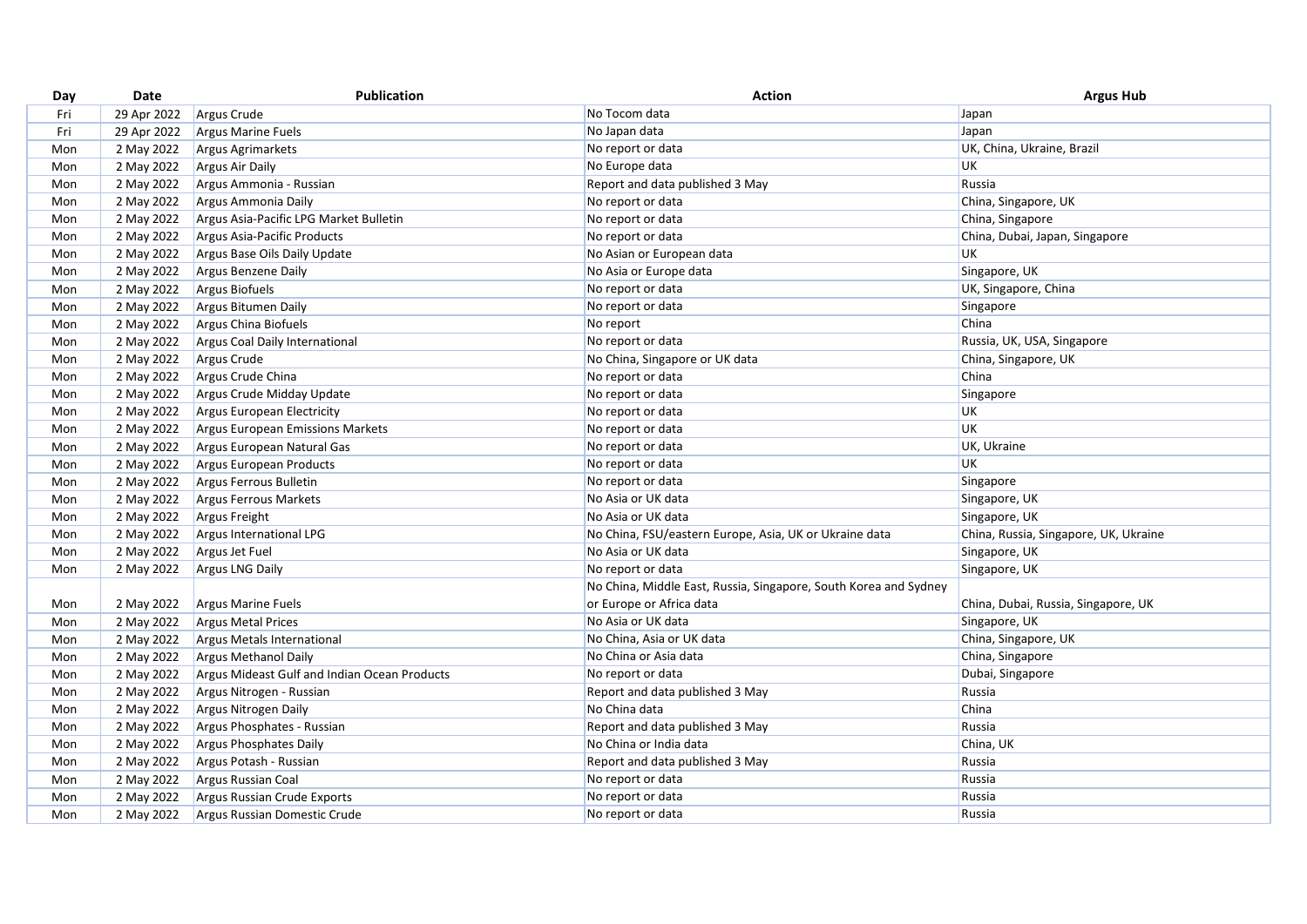| Day | Date       | <b>Publication</b>                           | <b>Action</b>                                                     | <b>Argus Hub</b>               |
|-----|------------|----------------------------------------------|-------------------------------------------------------------------|--------------------------------|
| Mon | 2 May 2022 | Argus Russian Fertilizer Netbacks            | No report or data                                                 | Russia                         |
| Mon | 2 May 2022 | Argus Russian Fuel Oil                       | No report or data                                                 | Russia                         |
| Mon | 2 May 2022 | Argus Russian Motor Fuels                    | No report or data                                                 | Russia                         |
| Mon | 2 May 2022 | <b>Argus Russian Netbacks</b>                | No report or data                                                 | Russia                         |
| Mon | 2 May 2022 | Argus Russian Petrochemicals                 | No report or data                                                 | Russia                         |
| Mon | 2 May 2022 | Argus Russian Products Exports               | No report or data                                                 | Russia                         |
| Mon | 2 May 2022 | Argus Sulphur - Russian                      | Report and data published 3 May                                   | Russia                         |
| Mon | 2 May 2022 | Argus Sulphur Daily                          | No report or data                                                 | <b>UK</b>                      |
| Mon | 2 May 2022 | Argus Toluene and Xylenes Daily              | No Asia data                                                      | Singapore                      |
| Mon | 2 May 2022 | Argus Ukrainian Oil Products                 | No report or data                                                 | Ukraine                        |
| Mon | 2 May 2022 | Argus West Africa Oil                        | No report or data                                                 | UK                             |
| Tue | 3 May 2022 | Argus Agrimarkets                            | No China data                                                     | China                          |
| Tue | 3 May 2022 | Argus Ammonia Daily                          | No China or Singapore data                                        | China, Singapore               |
| Tue | 3 May 2022 | Argus Asia-Pacific LPG Market Bulletin       | No report or data                                                 | China, Singapore               |
| Tue | 3 May 2022 | Argus Asia-Pacific Products                  | No report or data                                                 | China, Dubai, Japan, Singapore |
| Tue | 3 May 2022 | Argus Benzene Daily                          | No Asia data                                                      | Singapore                      |
| Tue | 3 May 2022 | Argus Biofuels                               | No Asia data                                                      | Singapore, China               |
| Tue | 3 May 2022 | Argus Bitumen Daily                          | No report or data                                                 | Singapore                      |
| Tue | 3 May 2022 | Argus China Biofuels                         | No report                                                         | China                          |
| Tue | 3 May 2022 | Argus Coal Daily International               | No Asia data                                                      | Singapore                      |
| Tue | 3 May 2022 | Argus Crude                                  | No China, Tocom or Singapore data                                 | China, Japan, Singapore        |
| Tue | 3 May 2022 | Argus Crude China                            | No report or data                                                 | China                          |
| Tue | 3 May 2022 | Argus Crude Midday Update                    | No report or data                                                 | Singapore                      |
| Tue | 3 May 2022 | Argus Ferrous Bulletin                       | No report or data                                                 | Singapore                      |
| Tue | 3 May 2022 | Argus Ferrous Markets                        | No Asia data                                                      | Singapore                      |
| Tue | 3 May 2022 | Argus Freight                                | No Asia data                                                      | Singapore                      |
| Tue | 3 May 2022 | Argus International LPG                      | No China, Asia, daf Brest or Russia data                          | China, Singapore, Russia       |
| Tue | 3 May 2022 | Argus Jet Fuel                               | No Asia data                                                      | Singapore                      |
| Tue | 3 May 2022 | <b>Argus LNG Daily</b>                       | No Asia data                                                      | Singapore                      |
|     |            |                                              | No China, Middle East, Japan or Singapore, South Korea and Sydney |                                |
| Tue | 3 May 2022 | <b>Argus Marine Fuels</b>                    | data                                                              | China, Dubai, Japan, Singapore |
| Tue | 3 May 2022 | Argus Marine Fuels                           | No Russia data                                                    | Russia                         |
| Tue | 3 May 2022 | <b>Argus Metal Prices</b>                    | No Asia data                                                      | Singapore                      |
| Tue | 3 May 2022 | Argus Metals International                   | No China or Asia data                                             | China, Singapore               |
| Tue | 3 May 2022 | <b>Argus Methanol Daily</b>                  | No China or Asia data                                             | China, Singapore               |
| Tue | 3 May 2022 | Argus Mideast Gulf and Indian Ocean Products | No report or data                                                 | Dubai, Singapore               |
| Tue | 3 May 2022 | Argus Nitrogen Daily                         | No China data                                                     | China                          |
| Tue | 3 May 2022 | Argus Phosphates Daily                       | No China or India data                                            | China, UK                      |
| Tue | 3 May 2022 | Argus Russian Domestic Crude                 | No report or data                                                 | Russia                         |
| Tue | 3 May 2022 | Argus Russian Fuel Oil                       | No report or data                                                 | Russia                         |
| Tue | 3 May 2022 | Argus Russian Motor Fuels                    | No report or data                                                 | Russia                         |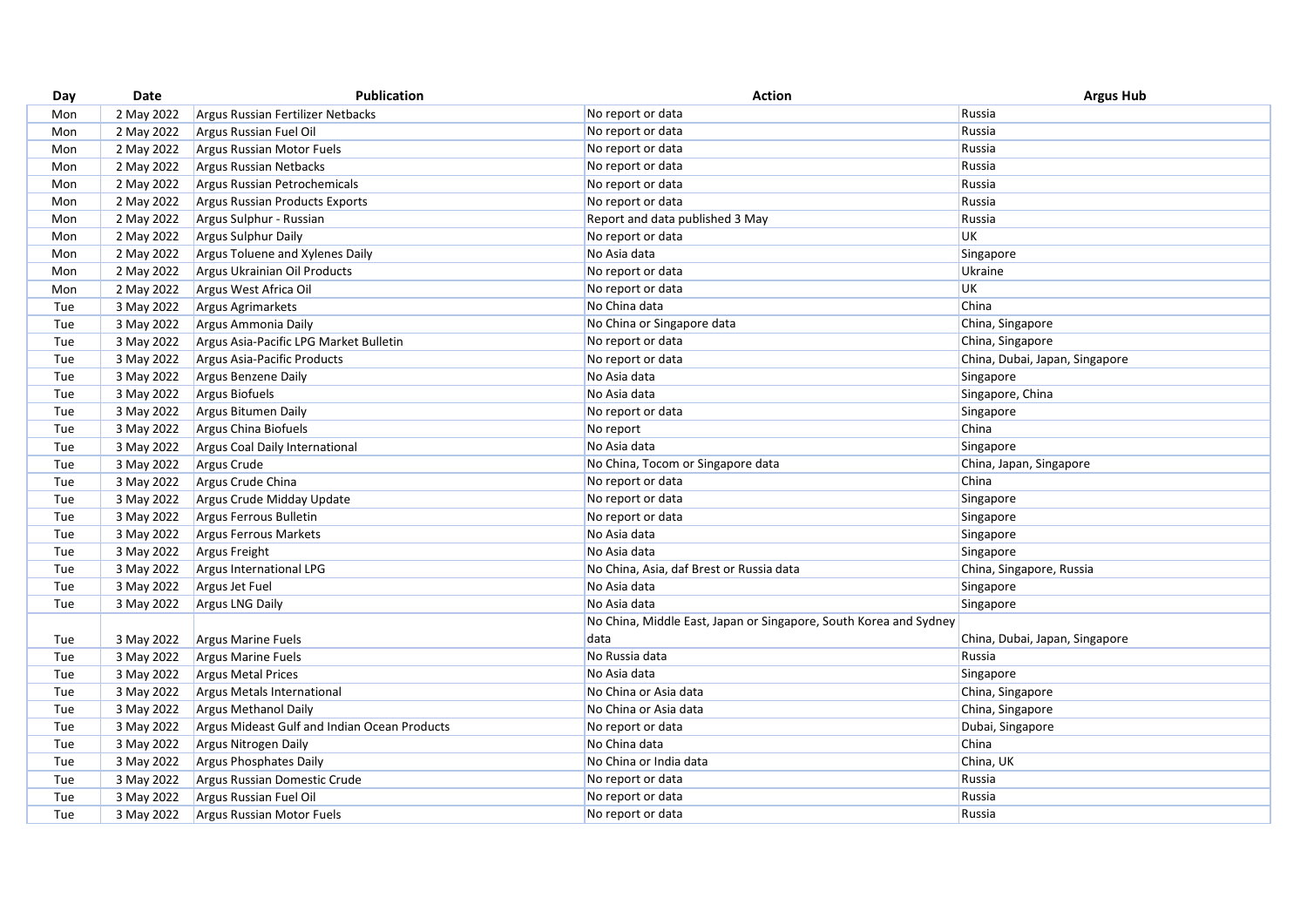| UK<br>3 May 2022<br>No report or data<br>Tue<br><b>Argus Sulphur Daily</b><br>No Asia data<br>Singapore<br>3 May 2022<br>Argus Toluene and Xylenes Daily<br>Tue<br>4 May 2022<br>No China data<br>China<br>Wed<br>Argus Agrimarkets<br>China<br>4 May 2022<br>No China data<br>Wed<br>Argus Ammonia Daily<br>China<br>No China data<br>4 May 2022<br>Argus Asia-Pacific LPG Market Bulletin<br>Wed<br>Wed<br>4 May 2022<br>Argus Asia-Pacific Products<br>No China, Dubai or Japan data<br>China, Dubai, Japan |
|----------------------------------------------------------------------------------------------------------------------------------------------------------------------------------------------------------------------------------------------------------------------------------------------------------------------------------------------------------------------------------------------------------------------------------------------------------------------------------------------------------------|
|                                                                                                                                                                                                                                                                                                                                                                                                                                                                                                                |
|                                                                                                                                                                                                                                                                                                                                                                                                                                                                                                                |
|                                                                                                                                                                                                                                                                                                                                                                                                                                                                                                                |
|                                                                                                                                                                                                                                                                                                                                                                                                                                                                                                                |
|                                                                                                                                                                                                                                                                                                                                                                                                                                                                                                                |
|                                                                                                                                                                                                                                                                                                                                                                                                                                                                                                                |
| 4 May 2022<br>Argus Biofuels<br>No China data<br>Wed<br>China                                                                                                                                                                                                                                                                                                                                                                                                                                                  |
| China<br>4 May 2022<br>Argus China Biofuels<br>Wed<br>No report                                                                                                                                                                                                                                                                                                                                                                                                                                                |
| No China or Tocom data<br>4 May 2022<br>Argus Crude<br>China, Japan<br>Wed                                                                                                                                                                                                                                                                                                                                                                                                                                     |
| China<br>4 May 2022<br>No report or data<br>Wed<br>Argus Crude China                                                                                                                                                                                                                                                                                                                                                                                                                                           |
| China<br>4 May 2022<br>No China data<br>Argus International LPG<br>Wed                                                                                                                                                                                                                                                                                                                                                                                                                                         |
| 4 May 2022<br>No China, Middle East or Japan data<br>China, Dubai, Japan<br>Wed<br><b>Argus Marine Fuels</b>                                                                                                                                                                                                                                                                                                                                                                                                   |
| No China data<br>China<br>4 May 2022<br>Wed<br>Argus Metals International                                                                                                                                                                                                                                                                                                                                                                                                                                      |
| China<br>No China data<br>Wed<br>4 May 2022<br>Argus Methanol Daily                                                                                                                                                                                                                                                                                                                                                                                                                                            |
| 4 May 2022<br>Argus Mideast Gulf and Indian Ocean Products<br>Dubai<br>Wed<br>No Dubai data                                                                                                                                                                                                                                                                                                                                                                                                                    |
| China<br>4 May 2022<br>Wed<br>Argus Nitrogen Daily<br>No China data                                                                                                                                                                                                                                                                                                                                                                                                                                            |
| 4 May 2022<br>No China data<br>China<br>Wed<br>Argus Phosphates Daily                                                                                                                                                                                                                                                                                                                                                                                                                                          |
| UK<br>4 May 2022<br>Argus Sulphur Daily<br>No report or data<br>Wed                                                                                                                                                                                                                                                                                                                                                                                                                                            |
| No China data<br>China<br>4 May 2022<br>Wed<br><b>Energy Argus Petroleum Coke</b>                                                                                                                                                                                                                                                                                                                                                                                                                              |
| China<br>Thu<br>5 May 2022<br>No China data<br>Argus Ammonia Daily                                                                                                                                                                                                                                                                                                                                                                                                                                             |
| Thu<br>5 May 2022<br>No Japan data<br>Japan<br>Argus Asia-Pacific Products                                                                                                                                                                                                                                                                                                                                                                                                                                     |
| 5 May 2022<br>No Tocom data<br>Japan<br>Thu<br>Argus Crude                                                                                                                                                                                                                                                                                                                                                                                                                                                     |
| 5 May 2022<br>No Japan data<br>Thu<br><b>Argus Marine Fuels</b><br>Japan                                                                                                                                                                                                                                                                                                                                                                                                                                       |
| 5 May 2022<br>Thu<br>Argus Nitrogen Daily<br>No China data<br>China                                                                                                                                                                                                                                                                                                                                                                                                                                            |
| 5 May 2022<br>China<br>Thu<br>Argus Phosphates Daily<br>No China data                                                                                                                                                                                                                                                                                                                                                                                                                                          |
| 5 May 2022<br><b>UK</b><br>Thu<br>Argus Sulphur Daily<br>No report or data                                                                                                                                                                                                                                                                                                                                                                                                                                     |
| 9 May 2022<br>No Ukraine data<br>Ukraine<br>Mon<br><b>Argus Agrimarkets</b>                                                                                                                                                                                                                                                                                                                                                                                                                                    |
| 9 May 2022<br>Report and data published 10 May<br>Russia<br>Mon<br>Argus Ammonia - Russian                                                                                                                                                                                                                                                                                                                                                                                                                     |
| Russia<br>9 May 2022<br>No Russia data<br>Argus Coal Daily International<br>Mon                                                                                                                                                                                                                                                                                                                                                                                                                                |
| No Ukraine data<br>Ukraine<br>9 May 2022<br>Argus European Natural Gas<br>Mon                                                                                                                                                                                                                                                                                                                                                                                                                                  |
| 9 May 2022<br>No FSU/eastern Europe or Ukraine data<br>Russia, Ukraine<br>Argus International LPG<br>Mon                                                                                                                                                                                                                                                                                                                                                                                                       |
| No Russia data<br>9 May 2022<br>Argus Marine Fuels<br>Russia<br>Mon                                                                                                                                                                                                                                                                                                                                                                                                                                            |
| 9 May 2022<br>Report and data published 10 May<br>Russia<br>Mon<br>Argus Nitrogen - Russian                                                                                                                                                                                                                                                                                                                                                                                                                    |
| 9 May 2022<br>Argus Phosphates - Russian<br>Report and data published 10 May<br>Russia<br>Mon                                                                                                                                                                                                                                                                                                                                                                                                                  |
| 9 May 2022<br>Argus Potash - Russian<br>Report and data published 10 May<br>Russia<br>Mon                                                                                                                                                                                                                                                                                                                                                                                                                      |
| 9 May 2022<br>Argus Russian Coal<br>Report and data published 11 May<br>Mon<br>Russia                                                                                                                                                                                                                                                                                                                                                                                                                          |
| Report and data published 11 May<br>9 May 2022<br>Argus Russian Crude Exports<br>Russia<br>Mon                                                                                                                                                                                                                                                                                                                                                                                                                 |
| No report or data<br>9 May 2022<br>Argus Russian Domestic Crude<br>Russia<br>Mon                                                                                                                                                                                                                                                                                                                                                                                                                               |
| 9 May 2022<br>Argus Russian Fertilizer Netbacks<br>Report and data published 11 May<br>Russia<br>Mon                                                                                                                                                                                                                                                                                                                                                                                                           |
| 9 May 2022<br>Argus Russian Fuel Oil<br>No report or data<br>Russia<br>Mon                                                                                                                                                                                                                                                                                                                                                                                                                                     |
| 9 May 2022<br>No report or data<br>Mon<br>Argus Russian Motor Fuels<br>Russia                                                                                                                                                                                                                                                                                                                                                                                                                                  |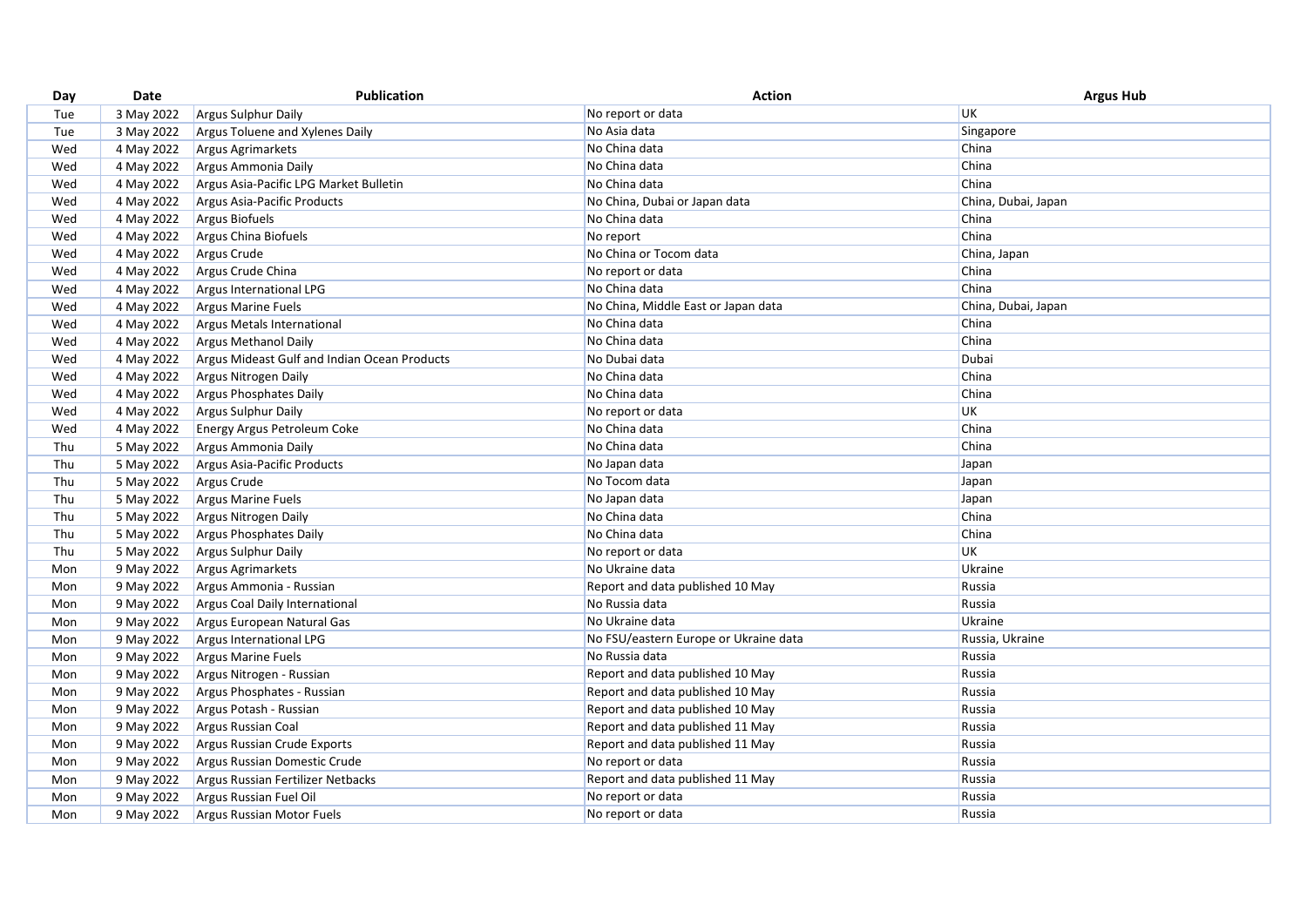| 9 May 2022<br>Report published 11 May<br>Russia<br><b>Argus Russian Netbacks</b><br>Mon<br>9 May 2022<br>Report and data published 11 May<br>Russia<br>Argus Russian Petrochemicals<br>Mon<br>9 May 2022<br>Report and data published 11 May<br>Russia<br>Argus Russian Products Exports<br>Mon<br>9 May 2022<br>Report and data published 10 May<br>Russia<br>Argus Sulphur - Russian<br>Mon<br>9 May 2022<br>No report or data<br>Ukraine<br>Argus Ukrainian Oil Products<br>Mon<br>10 May 2022<br>Russia<br>Tue<br>Argus International LPG<br>No Russia, daf Brest data<br>10 May 2022<br>Argus Russian Domestic Crude<br>Tue<br>No report or data<br>Russia<br>10 May 2022<br>Argus Russian Fuel Oil<br>Russia<br>Tue<br>No report or data<br>Russia<br>10 May 2022<br>No report or data<br>Tue<br>Argus Russian Motor Fuels<br>16 May 2022<br>No report or data<br>China, Singapore<br>Argus Asia-Pacific LPG Market Bulletin<br>Mon<br>No report or data<br>16 May 2022<br>Argus Asia-Pacific Products<br>China, Dubai, Japan, Singapore<br>Mon<br>16 May 2022<br>No Asia data<br>Argus Benzene Daily<br>Singapore<br>Mon<br>No Asia data<br>Singapore, China<br>16 May 2022<br>Argus Biofuels<br>Mon<br>16 May 2022<br>Argus Bitumen Daily<br>No report or data<br>Singapore<br>Mon<br>16 May 2022<br>Argus China Biofuels<br>China<br>Mon<br>No report<br>16 May 2022<br>No Asia data<br>Mon<br>Argus Coal Daily International<br>Singapore<br>16 May 2022<br>Argus Crude<br>No Singapore data<br>Mon<br>Singapore<br>16 May 2022<br>Argus Crude Midday Update<br>No report or data<br>Singapore<br>Mon<br>16 May 2022 Argus Ferrous Bulletin<br>No report or data<br>Singapore<br>Mon<br>16 May 2022<br>Argus Ferrous Markets<br>No Asia data<br>Singapore<br>Mon<br>16 May 2022 Argus Freight<br>No Asia data<br>Mon<br>Singapore<br>16 May 2022<br>No Asia data<br>Singapore<br>Argus International LPG<br>Mon<br>No Asia data<br>16 May 2022 Argus Jet Fuel<br>Singapore<br>Mon<br>16 May 2022<br>Argus LNG Daily<br>No Asia data<br>Mon<br>Singapore<br>16 May 2022<br>Argus Marine Fuels<br>Mon<br>No Singapore, South Korea and Sydney data<br>Singapore<br>16 May 2022<br>Argus Metal Prices<br>No Asia data<br>Singapore<br>Mon<br>16 May 2022 Argus Metals International<br>No Asia data<br>Mon<br>Singapore<br>16 May 2022<br>No Asia data<br>Singapore<br>Argus Methanol Daily<br>Mon<br>16 May 2022<br>No report or data<br>Dubai, Singapore<br>Argus Mideast Gulf and Indian Ocean Products<br>Mon<br>No India data<br>UK<br>16 May 2022<br>Argus Phosphates Daily<br>Mon<br>16 May 2022<br>No Singapore data<br>Argus Sulphur Daily<br>Singapore<br>Mon<br>No Asia data<br>16 May 2022<br>Argus Toluene and Xylenes Daily<br>Singapore<br>Mon<br>No Argentina data<br><b>Brazil</b><br>25 May 2022<br>Argus Americas Biofuels<br>Wed<br>25 May 2022<br>Argus US Products<br><b>Brazil</b><br>No Argentina data<br>Wed<br>Thu<br>26 May 2022<br>Argus O.M.R. Fuels<br>No report or data<br>Germany<br>30 May 2022<br>No US data<br><b>USA</b><br>Mon<br><b>Argus Air Daily</b><br>30 May 2022<br>No report or data<br>Brazil, USA<br>Mon<br>Argus Americas Biofuels<br>No report or data<br>Canada, USA<br>30 May 2022<br>Argus Americas Crude<br>Mon<br><b>USA</b><br>30 May 2022<br>Argus Asia-Pacific Products US West Coast Section<br>No report or data<br>Mon<br>No US data<br><b>USA</b><br>30 May 2022<br>Mon<br>Argus Base Oils Daily Update<br><b>USA</b><br>30 May 2022 Argus Benzene Daily<br>No US data<br>Mon | Day | Date | <b>Publication</b> | <b>Action</b> | <b>Argus Hub</b> |
|---------------------------------------------------------------------------------------------------------------------------------------------------------------------------------------------------------------------------------------------------------------------------------------------------------------------------------------------------------------------------------------------------------------------------------------------------------------------------------------------------------------------------------------------------------------------------------------------------------------------------------------------------------------------------------------------------------------------------------------------------------------------------------------------------------------------------------------------------------------------------------------------------------------------------------------------------------------------------------------------------------------------------------------------------------------------------------------------------------------------------------------------------------------------------------------------------------------------------------------------------------------------------------------------------------------------------------------------------------------------------------------------------------------------------------------------------------------------------------------------------------------------------------------------------------------------------------------------------------------------------------------------------------------------------------------------------------------------------------------------------------------------------------------------------------------------------------------------------------------------------------------------------------------------------------------------------------------------------------------------------------------------------------------------------------------------------------------------------------------------------------------------------------------------------------------------------------------------------------------------------------------------------------------------------------------------------------------------------------------------------------------------------------------------------------------------------------------------------------------------------------------------------------------------------------------------------------------------------------------------------------------------------------------------------------------------------------------------------------------------------------------------------------------------------------------------------------------------------------------------------------------------------------------------------------------------------------------------------------------------------------------------------------------------------------------------------------------------------------------------------------------------------------------------------------------------------------------------------------------------------------------------------------------------------------------------------------------------------------------------------------------------------------------------------------------------------------------------------------------------------------------------------------------------------|-----|------|--------------------|---------------|------------------|
|                                                                                                                                                                                                                                                                                                                                                                                                                                                                                                                                                                                                                                                                                                                                                                                                                                                                                                                                                                                                                                                                                                                                                                                                                                                                                                                                                                                                                                                                                                                                                                                                                                                                                                                                                                                                                                                                                                                                                                                                                                                                                                                                                                                                                                                                                                                                                                                                                                                                                                                                                                                                                                                                                                                                                                                                                                                                                                                                                                                                                                                                                                                                                                                                                                                                                                                                                                                                                                                                                                                                                   |     |      |                    |               |                  |
|                                                                                                                                                                                                                                                                                                                                                                                                                                                                                                                                                                                                                                                                                                                                                                                                                                                                                                                                                                                                                                                                                                                                                                                                                                                                                                                                                                                                                                                                                                                                                                                                                                                                                                                                                                                                                                                                                                                                                                                                                                                                                                                                                                                                                                                                                                                                                                                                                                                                                                                                                                                                                                                                                                                                                                                                                                                                                                                                                                                                                                                                                                                                                                                                                                                                                                                                                                                                                                                                                                                                                   |     |      |                    |               |                  |
|                                                                                                                                                                                                                                                                                                                                                                                                                                                                                                                                                                                                                                                                                                                                                                                                                                                                                                                                                                                                                                                                                                                                                                                                                                                                                                                                                                                                                                                                                                                                                                                                                                                                                                                                                                                                                                                                                                                                                                                                                                                                                                                                                                                                                                                                                                                                                                                                                                                                                                                                                                                                                                                                                                                                                                                                                                                                                                                                                                                                                                                                                                                                                                                                                                                                                                                                                                                                                                                                                                                                                   |     |      |                    |               |                  |
|                                                                                                                                                                                                                                                                                                                                                                                                                                                                                                                                                                                                                                                                                                                                                                                                                                                                                                                                                                                                                                                                                                                                                                                                                                                                                                                                                                                                                                                                                                                                                                                                                                                                                                                                                                                                                                                                                                                                                                                                                                                                                                                                                                                                                                                                                                                                                                                                                                                                                                                                                                                                                                                                                                                                                                                                                                                                                                                                                                                                                                                                                                                                                                                                                                                                                                                                                                                                                                                                                                                                                   |     |      |                    |               |                  |
|                                                                                                                                                                                                                                                                                                                                                                                                                                                                                                                                                                                                                                                                                                                                                                                                                                                                                                                                                                                                                                                                                                                                                                                                                                                                                                                                                                                                                                                                                                                                                                                                                                                                                                                                                                                                                                                                                                                                                                                                                                                                                                                                                                                                                                                                                                                                                                                                                                                                                                                                                                                                                                                                                                                                                                                                                                                                                                                                                                                                                                                                                                                                                                                                                                                                                                                                                                                                                                                                                                                                                   |     |      |                    |               |                  |
|                                                                                                                                                                                                                                                                                                                                                                                                                                                                                                                                                                                                                                                                                                                                                                                                                                                                                                                                                                                                                                                                                                                                                                                                                                                                                                                                                                                                                                                                                                                                                                                                                                                                                                                                                                                                                                                                                                                                                                                                                                                                                                                                                                                                                                                                                                                                                                                                                                                                                                                                                                                                                                                                                                                                                                                                                                                                                                                                                                                                                                                                                                                                                                                                                                                                                                                                                                                                                                                                                                                                                   |     |      |                    |               |                  |
|                                                                                                                                                                                                                                                                                                                                                                                                                                                                                                                                                                                                                                                                                                                                                                                                                                                                                                                                                                                                                                                                                                                                                                                                                                                                                                                                                                                                                                                                                                                                                                                                                                                                                                                                                                                                                                                                                                                                                                                                                                                                                                                                                                                                                                                                                                                                                                                                                                                                                                                                                                                                                                                                                                                                                                                                                                                                                                                                                                                                                                                                                                                                                                                                                                                                                                                                                                                                                                                                                                                                                   |     |      |                    |               |                  |
|                                                                                                                                                                                                                                                                                                                                                                                                                                                                                                                                                                                                                                                                                                                                                                                                                                                                                                                                                                                                                                                                                                                                                                                                                                                                                                                                                                                                                                                                                                                                                                                                                                                                                                                                                                                                                                                                                                                                                                                                                                                                                                                                                                                                                                                                                                                                                                                                                                                                                                                                                                                                                                                                                                                                                                                                                                                                                                                                                                                                                                                                                                                                                                                                                                                                                                                                                                                                                                                                                                                                                   |     |      |                    |               |                  |
|                                                                                                                                                                                                                                                                                                                                                                                                                                                                                                                                                                                                                                                                                                                                                                                                                                                                                                                                                                                                                                                                                                                                                                                                                                                                                                                                                                                                                                                                                                                                                                                                                                                                                                                                                                                                                                                                                                                                                                                                                                                                                                                                                                                                                                                                                                                                                                                                                                                                                                                                                                                                                                                                                                                                                                                                                                                                                                                                                                                                                                                                                                                                                                                                                                                                                                                                                                                                                                                                                                                                                   |     |      |                    |               |                  |
|                                                                                                                                                                                                                                                                                                                                                                                                                                                                                                                                                                                                                                                                                                                                                                                                                                                                                                                                                                                                                                                                                                                                                                                                                                                                                                                                                                                                                                                                                                                                                                                                                                                                                                                                                                                                                                                                                                                                                                                                                                                                                                                                                                                                                                                                                                                                                                                                                                                                                                                                                                                                                                                                                                                                                                                                                                                                                                                                                                                                                                                                                                                                                                                                                                                                                                                                                                                                                                                                                                                                                   |     |      |                    |               |                  |
|                                                                                                                                                                                                                                                                                                                                                                                                                                                                                                                                                                                                                                                                                                                                                                                                                                                                                                                                                                                                                                                                                                                                                                                                                                                                                                                                                                                                                                                                                                                                                                                                                                                                                                                                                                                                                                                                                                                                                                                                                                                                                                                                                                                                                                                                                                                                                                                                                                                                                                                                                                                                                                                                                                                                                                                                                                                                                                                                                                                                                                                                                                                                                                                                                                                                                                                                                                                                                                                                                                                                                   |     |      |                    |               |                  |
|                                                                                                                                                                                                                                                                                                                                                                                                                                                                                                                                                                                                                                                                                                                                                                                                                                                                                                                                                                                                                                                                                                                                                                                                                                                                                                                                                                                                                                                                                                                                                                                                                                                                                                                                                                                                                                                                                                                                                                                                                                                                                                                                                                                                                                                                                                                                                                                                                                                                                                                                                                                                                                                                                                                                                                                                                                                                                                                                                                                                                                                                                                                                                                                                                                                                                                                                                                                                                                                                                                                                                   |     |      |                    |               |                  |
|                                                                                                                                                                                                                                                                                                                                                                                                                                                                                                                                                                                                                                                                                                                                                                                                                                                                                                                                                                                                                                                                                                                                                                                                                                                                                                                                                                                                                                                                                                                                                                                                                                                                                                                                                                                                                                                                                                                                                                                                                                                                                                                                                                                                                                                                                                                                                                                                                                                                                                                                                                                                                                                                                                                                                                                                                                                                                                                                                                                                                                                                                                                                                                                                                                                                                                                                                                                                                                                                                                                                                   |     |      |                    |               |                  |
|                                                                                                                                                                                                                                                                                                                                                                                                                                                                                                                                                                                                                                                                                                                                                                                                                                                                                                                                                                                                                                                                                                                                                                                                                                                                                                                                                                                                                                                                                                                                                                                                                                                                                                                                                                                                                                                                                                                                                                                                                                                                                                                                                                                                                                                                                                                                                                                                                                                                                                                                                                                                                                                                                                                                                                                                                                                                                                                                                                                                                                                                                                                                                                                                                                                                                                                                                                                                                                                                                                                                                   |     |      |                    |               |                  |
|                                                                                                                                                                                                                                                                                                                                                                                                                                                                                                                                                                                                                                                                                                                                                                                                                                                                                                                                                                                                                                                                                                                                                                                                                                                                                                                                                                                                                                                                                                                                                                                                                                                                                                                                                                                                                                                                                                                                                                                                                                                                                                                                                                                                                                                                                                                                                                                                                                                                                                                                                                                                                                                                                                                                                                                                                                                                                                                                                                                                                                                                                                                                                                                                                                                                                                                                                                                                                                                                                                                                                   |     |      |                    |               |                  |
|                                                                                                                                                                                                                                                                                                                                                                                                                                                                                                                                                                                                                                                                                                                                                                                                                                                                                                                                                                                                                                                                                                                                                                                                                                                                                                                                                                                                                                                                                                                                                                                                                                                                                                                                                                                                                                                                                                                                                                                                                                                                                                                                                                                                                                                                                                                                                                                                                                                                                                                                                                                                                                                                                                                                                                                                                                                                                                                                                                                                                                                                                                                                                                                                                                                                                                                                                                                                                                                                                                                                                   |     |      |                    |               |                  |
|                                                                                                                                                                                                                                                                                                                                                                                                                                                                                                                                                                                                                                                                                                                                                                                                                                                                                                                                                                                                                                                                                                                                                                                                                                                                                                                                                                                                                                                                                                                                                                                                                                                                                                                                                                                                                                                                                                                                                                                                                                                                                                                                                                                                                                                                                                                                                                                                                                                                                                                                                                                                                                                                                                                                                                                                                                                                                                                                                                                                                                                                                                                                                                                                                                                                                                                                                                                                                                                                                                                                                   |     |      |                    |               |                  |
|                                                                                                                                                                                                                                                                                                                                                                                                                                                                                                                                                                                                                                                                                                                                                                                                                                                                                                                                                                                                                                                                                                                                                                                                                                                                                                                                                                                                                                                                                                                                                                                                                                                                                                                                                                                                                                                                                                                                                                                                                                                                                                                                                                                                                                                                                                                                                                                                                                                                                                                                                                                                                                                                                                                                                                                                                                                                                                                                                                                                                                                                                                                                                                                                                                                                                                                                                                                                                                                                                                                                                   |     |      |                    |               |                  |
|                                                                                                                                                                                                                                                                                                                                                                                                                                                                                                                                                                                                                                                                                                                                                                                                                                                                                                                                                                                                                                                                                                                                                                                                                                                                                                                                                                                                                                                                                                                                                                                                                                                                                                                                                                                                                                                                                                                                                                                                                                                                                                                                                                                                                                                                                                                                                                                                                                                                                                                                                                                                                                                                                                                                                                                                                                                                                                                                                                                                                                                                                                                                                                                                                                                                                                                                                                                                                                                                                                                                                   |     |      |                    |               |                  |
|                                                                                                                                                                                                                                                                                                                                                                                                                                                                                                                                                                                                                                                                                                                                                                                                                                                                                                                                                                                                                                                                                                                                                                                                                                                                                                                                                                                                                                                                                                                                                                                                                                                                                                                                                                                                                                                                                                                                                                                                                                                                                                                                                                                                                                                                                                                                                                                                                                                                                                                                                                                                                                                                                                                                                                                                                                                                                                                                                                                                                                                                                                                                                                                                                                                                                                                                                                                                                                                                                                                                                   |     |      |                    |               |                  |
|                                                                                                                                                                                                                                                                                                                                                                                                                                                                                                                                                                                                                                                                                                                                                                                                                                                                                                                                                                                                                                                                                                                                                                                                                                                                                                                                                                                                                                                                                                                                                                                                                                                                                                                                                                                                                                                                                                                                                                                                                                                                                                                                                                                                                                                                                                                                                                                                                                                                                                                                                                                                                                                                                                                                                                                                                                                                                                                                                                                                                                                                                                                                                                                                                                                                                                                                                                                                                                                                                                                                                   |     |      |                    |               |                  |
|                                                                                                                                                                                                                                                                                                                                                                                                                                                                                                                                                                                                                                                                                                                                                                                                                                                                                                                                                                                                                                                                                                                                                                                                                                                                                                                                                                                                                                                                                                                                                                                                                                                                                                                                                                                                                                                                                                                                                                                                                                                                                                                                                                                                                                                                                                                                                                                                                                                                                                                                                                                                                                                                                                                                                                                                                                                                                                                                                                                                                                                                                                                                                                                                                                                                                                                                                                                                                                                                                                                                                   |     |      |                    |               |                  |
|                                                                                                                                                                                                                                                                                                                                                                                                                                                                                                                                                                                                                                                                                                                                                                                                                                                                                                                                                                                                                                                                                                                                                                                                                                                                                                                                                                                                                                                                                                                                                                                                                                                                                                                                                                                                                                                                                                                                                                                                                                                                                                                                                                                                                                                                                                                                                                                                                                                                                                                                                                                                                                                                                                                                                                                                                                                                                                                                                                                                                                                                                                                                                                                                                                                                                                                                                                                                                                                                                                                                                   |     |      |                    |               |                  |
|                                                                                                                                                                                                                                                                                                                                                                                                                                                                                                                                                                                                                                                                                                                                                                                                                                                                                                                                                                                                                                                                                                                                                                                                                                                                                                                                                                                                                                                                                                                                                                                                                                                                                                                                                                                                                                                                                                                                                                                                                                                                                                                                                                                                                                                                                                                                                                                                                                                                                                                                                                                                                                                                                                                                                                                                                                                                                                                                                                                                                                                                                                                                                                                                                                                                                                                                                                                                                                                                                                                                                   |     |      |                    |               |                  |
|                                                                                                                                                                                                                                                                                                                                                                                                                                                                                                                                                                                                                                                                                                                                                                                                                                                                                                                                                                                                                                                                                                                                                                                                                                                                                                                                                                                                                                                                                                                                                                                                                                                                                                                                                                                                                                                                                                                                                                                                                                                                                                                                                                                                                                                                                                                                                                                                                                                                                                                                                                                                                                                                                                                                                                                                                                                                                                                                                                                                                                                                                                                                                                                                                                                                                                                                                                                                                                                                                                                                                   |     |      |                    |               |                  |
|                                                                                                                                                                                                                                                                                                                                                                                                                                                                                                                                                                                                                                                                                                                                                                                                                                                                                                                                                                                                                                                                                                                                                                                                                                                                                                                                                                                                                                                                                                                                                                                                                                                                                                                                                                                                                                                                                                                                                                                                                                                                                                                                                                                                                                                                                                                                                                                                                                                                                                                                                                                                                                                                                                                                                                                                                                                                                                                                                                                                                                                                                                                                                                                                                                                                                                                                                                                                                                                                                                                                                   |     |      |                    |               |                  |
|                                                                                                                                                                                                                                                                                                                                                                                                                                                                                                                                                                                                                                                                                                                                                                                                                                                                                                                                                                                                                                                                                                                                                                                                                                                                                                                                                                                                                                                                                                                                                                                                                                                                                                                                                                                                                                                                                                                                                                                                                                                                                                                                                                                                                                                                                                                                                                                                                                                                                                                                                                                                                                                                                                                                                                                                                                                                                                                                                                                                                                                                                                                                                                                                                                                                                                                                                                                                                                                                                                                                                   |     |      |                    |               |                  |
|                                                                                                                                                                                                                                                                                                                                                                                                                                                                                                                                                                                                                                                                                                                                                                                                                                                                                                                                                                                                                                                                                                                                                                                                                                                                                                                                                                                                                                                                                                                                                                                                                                                                                                                                                                                                                                                                                                                                                                                                                                                                                                                                                                                                                                                                                                                                                                                                                                                                                                                                                                                                                                                                                                                                                                                                                                                                                                                                                                                                                                                                                                                                                                                                                                                                                                                                                                                                                                                                                                                                                   |     |      |                    |               |                  |
|                                                                                                                                                                                                                                                                                                                                                                                                                                                                                                                                                                                                                                                                                                                                                                                                                                                                                                                                                                                                                                                                                                                                                                                                                                                                                                                                                                                                                                                                                                                                                                                                                                                                                                                                                                                                                                                                                                                                                                                                                                                                                                                                                                                                                                                                                                                                                                                                                                                                                                                                                                                                                                                                                                                                                                                                                                                                                                                                                                                                                                                                                                                                                                                                                                                                                                                                                                                                                                                                                                                                                   |     |      |                    |               |                  |
|                                                                                                                                                                                                                                                                                                                                                                                                                                                                                                                                                                                                                                                                                                                                                                                                                                                                                                                                                                                                                                                                                                                                                                                                                                                                                                                                                                                                                                                                                                                                                                                                                                                                                                                                                                                                                                                                                                                                                                                                                                                                                                                                                                                                                                                                                                                                                                                                                                                                                                                                                                                                                                                                                                                                                                                                                                                                                                                                                                                                                                                                                                                                                                                                                                                                                                                                                                                                                                                                                                                                                   |     |      |                    |               |                  |
|                                                                                                                                                                                                                                                                                                                                                                                                                                                                                                                                                                                                                                                                                                                                                                                                                                                                                                                                                                                                                                                                                                                                                                                                                                                                                                                                                                                                                                                                                                                                                                                                                                                                                                                                                                                                                                                                                                                                                                                                                                                                                                                                                                                                                                                                                                                                                                                                                                                                                                                                                                                                                                                                                                                                                                                                                                                                                                                                                                                                                                                                                                                                                                                                                                                                                                                                                                                                                                                                                                                                                   |     |      |                    |               |                  |
|                                                                                                                                                                                                                                                                                                                                                                                                                                                                                                                                                                                                                                                                                                                                                                                                                                                                                                                                                                                                                                                                                                                                                                                                                                                                                                                                                                                                                                                                                                                                                                                                                                                                                                                                                                                                                                                                                                                                                                                                                                                                                                                                                                                                                                                                                                                                                                                                                                                                                                                                                                                                                                                                                                                                                                                                                                                                                                                                                                                                                                                                                                                                                                                                                                                                                                                                                                                                                                                                                                                                                   |     |      |                    |               |                  |
|                                                                                                                                                                                                                                                                                                                                                                                                                                                                                                                                                                                                                                                                                                                                                                                                                                                                                                                                                                                                                                                                                                                                                                                                                                                                                                                                                                                                                                                                                                                                                                                                                                                                                                                                                                                                                                                                                                                                                                                                                                                                                                                                                                                                                                                                                                                                                                                                                                                                                                                                                                                                                                                                                                                                                                                                                                                                                                                                                                                                                                                                                                                                                                                                                                                                                                                                                                                                                                                                                                                                                   |     |      |                    |               |                  |
|                                                                                                                                                                                                                                                                                                                                                                                                                                                                                                                                                                                                                                                                                                                                                                                                                                                                                                                                                                                                                                                                                                                                                                                                                                                                                                                                                                                                                                                                                                                                                                                                                                                                                                                                                                                                                                                                                                                                                                                                                                                                                                                                                                                                                                                                                                                                                                                                                                                                                                                                                                                                                                                                                                                                                                                                                                                                                                                                                                                                                                                                                                                                                                                                                                                                                                                                                                                                                                                                                                                                                   |     |      |                    |               |                  |
|                                                                                                                                                                                                                                                                                                                                                                                                                                                                                                                                                                                                                                                                                                                                                                                                                                                                                                                                                                                                                                                                                                                                                                                                                                                                                                                                                                                                                                                                                                                                                                                                                                                                                                                                                                                                                                                                                                                                                                                                                                                                                                                                                                                                                                                                                                                                                                                                                                                                                                                                                                                                                                                                                                                                                                                                                                                                                                                                                                                                                                                                                                                                                                                                                                                                                                                                                                                                                                                                                                                                                   |     |      |                    |               |                  |
|                                                                                                                                                                                                                                                                                                                                                                                                                                                                                                                                                                                                                                                                                                                                                                                                                                                                                                                                                                                                                                                                                                                                                                                                                                                                                                                                                                                                                                                                                                                                                                                                                                                                                                                                                                                                                                                                                                                                                                                                                                                                                                                                                                                                                                                                                                                                                                                                                                                                                                                                                                                                                                                                                                                                                                                                                                                                                                                                                                                                                                                                                                                                                                                                                                                                                                                                                                                                                                                                                                                                                   |     |      |                    |               |                  |
|                                                                                                                                                                                                                                                                                                                                                                                                                                                                                                                                                                                                                                                                                                                                                                                                                                                                                                                                                                                                                                                                                                                                                                                                                                                                                                                                                                                                                                                                                                                                                                                                                                                                                                                                                                                                                                                                                                                                                                                                                                                                                                                                                                                                                                                                                                                                                                                                                                                                                                                                                                                                                                                                                                                                                                                                                                                                                                                                                                                                                                                                                                                                                                                                                                                                                                                                                                                                                                                                                                                                                   |     |      |                    |               |                  |
|                                                                                                                                                                                                                                                                                                                                                                                                                                                                                                                                                                                                                                                                                                                                                                                                                                                                                                                                                                                                                                                                                                                                                                                                                                                                                                                                                                                                                                                                                                                                                                                                                                                                                                                                                                                                                                                                                                                                                                                                                                                                                                                                                                                                                                                                                                                                                                                                                                                                                                                                                                                                                                                                                                                                                                                                                                                                                                                                                                                                                                                                                                                                                                                                                                                                                                                                                                                                                                                                                                                                                   |     |      |                    |               |                  |
|                                                                                                                                                                                                                                                                                                                                                                                                                                                                                                                                                                                                                                                                                                                                                                                                                                                                                                                                                                                                                                                                                                                                                                                                                                                                                                                                                                                                                                                                                                                                                                                                                                                                                                                                                                                                                                                                                                                                                                                                                                                                                                                                                                                                                                                                                                                                                                                                                                                                                                                                                                                                                                                                                                                                                                                                                                                                                                                                                                                                                                                                                                                                                                                                                                                                                                                                                                                                                                                                                                                                                   |     |      |                    |               |                  |
|                                                                                                                                                                                                                                                                                                                                                                                                                                                                                                                                                                                                                                                                                                                                                                                                                                                                                                                                                                                                                                                                                                                                                                                                                                                                                                                                                                                                                                                                                                                                                                                                                                                                                                                                                                                                                                                                                                                                                                                                                                                                                                                                                                                                                                                                                                                                                                                                                                                                                                                                                                                                                                                                                                                                                                                                                                                                                                                                                                                                                                                                                                                                                                                                                                                                                                                                                                                                                                                                                                                                                   |     |      |                    |               |                  |
|                                                                                                                                                                                                                                                                                                                                                                                                                                                                                                                                                                                                                                                                                                                                                                                                                                                                                                                                                                                                                                                                                                                                                                                                                                                                                                                                                                                                                                                                                                                                                                                                                                                                                                                                                                                                                                                                                                                                                                                                                                                                                                                                                                                                                                                                                                                                                                                                                                                                                                                                                                                                                                                                                                                                                                                                                                                                                                                                                                                                                                                                                                                                                                                                                                                                                                                                                                                                                                                                                                                                                   |     |      |                    |               |                  |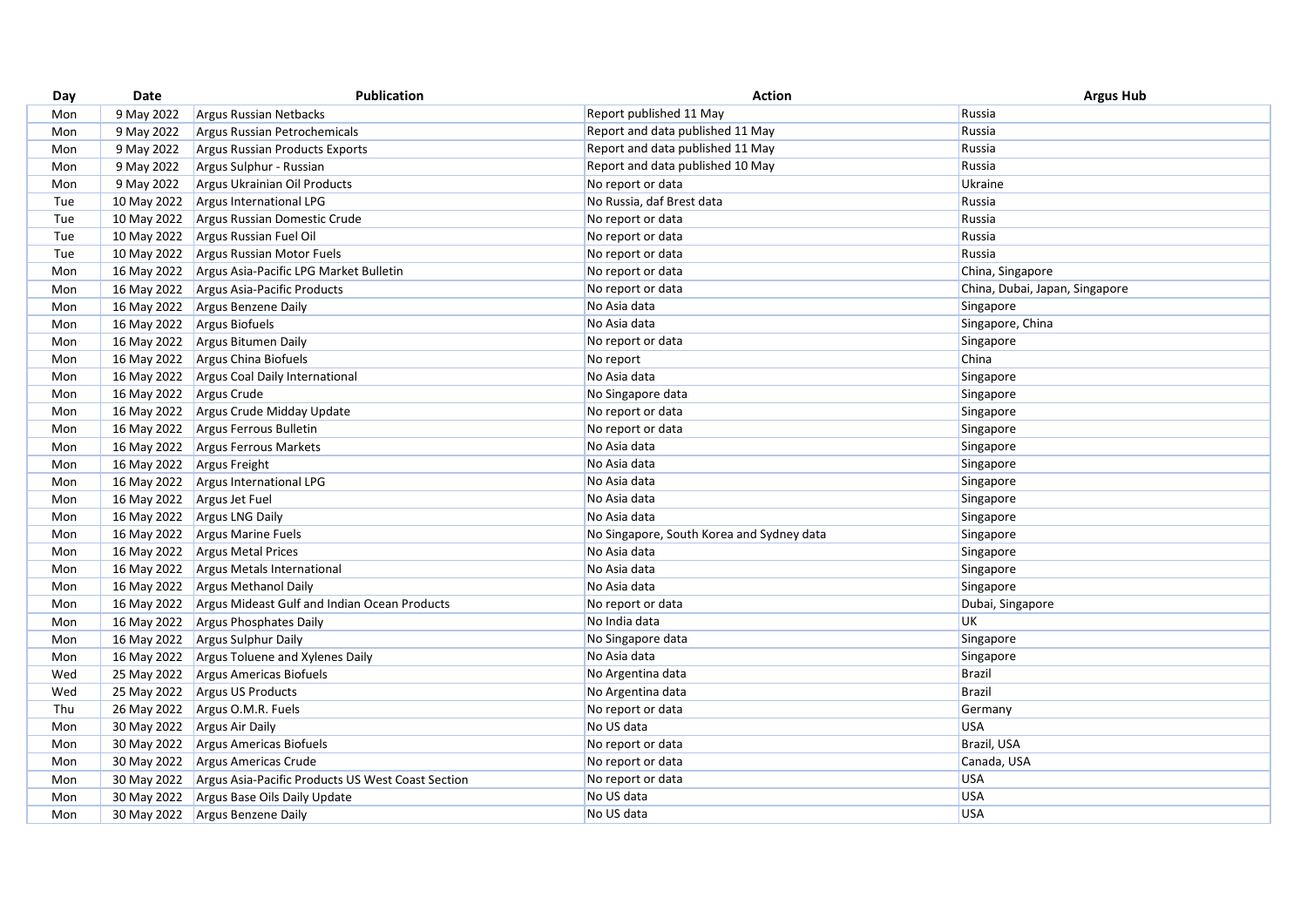| Day | Date                       | Publication                                 | <b>Action</b>                           | <b>Argus Hub</b>           |
|-----|----------------------------|---------------------------------------------|-----------------------------------------|----------------------------|
| Mon |                            | 30 May 2022 Argus Biofuels                  | No US data                              | <b>USA</b>                 |
| Mon |                            | 30 May 2022 Argus Coal Daily                | No report or data                       | <b>USA</b>                 |
| Mon |                            | 30 May 2022 Argus Coal Daily International  | No US data                              | <b>USA</b>                 |
| Mon | 30 May 2022 Argus Crude    |                                             | No US data                              | USA                        |
| Mon |                            | 30 May 2022 Argus Ferrous Markets           | No US data                              | USA                        |
| Mon | 30 May 2022 Argus Freight  |                                             | No US data                              | <b>USA</b>                 |
| Mon |                            | 30 May 2022 Argus International LPG         | No US data                              | <b>USA</b>                 |
| Mon | 30 May 2022 Argus Jet Fuel |                                             | No US data                              | <b>USA</b>                 |
| Mon |                            | 30 May 2022 Argus Marine Fuels              | No North America and Latin America data | <b>USA</b>                 |
| Mon |                            | 30 May 2022 Argus Metal Prices              | No US data                              | <b>USA</b>                 |
| Mon |                            | 30 May 2022 Argus Metals International      | No US data                              | USA                        |
| Mon |                            | 30 May 2022 Argus Methanol Daily            | No US data                              | <b>USA</b>                 |
| Mon |                            | 30 May 2022 Argus Mexico Fuel Markets       | No report or data                       | <b>USA</b>                 |
| Mon |                            | 30 May 2022 Argus Natural Gas Americas      | No report or data                       | USA                        |
| Mon |                            | 30 May 2022 Argus NGL Americas              | No report or data                       | Canada, USA                |
| Mon |                            | 30 May 2022 Argus Nitrogen Daily            | No US data                              | <b>US</b>                  |
| Mon |                            | 30 May 2022 Argus Phosphates Daily          | No US data                              | lus.                       |
| Mon |                            | 30 May 2022 Argus Toluene and Xylenes Daily | No US data                              | USA                        |
| Mon |                            | 30 May 2022 Argus US Electricity Datafile   | No report or data                       | <b>USA</b>                 |
| Mon |                            | 30 May 2022 Argus US Products               | No report or data                       | Brazil, USA                |
| Tue |                            | 31 May 2022 Argus Agrimarkets               | No China data                           | China                      |
| Thu | 2 Jun 2022                 | Argus Agrimarkets                           | No Canada and UK data                   | UK                         |
| Thu | 2 Jun 2022                 | Argus Air Daily                             | No Europe data                          | UK                         |
| Thu | 2 Jun 2022                 | Argus Ammonia                               | Report and data published 01 Jun        | UK                         |
| Thu | 2 Jun 2022                 | Argus Base Oils Daily Update                | No Asian or European data               | UK                         |
| Thu | 2 Jun 2022                 | Argus Benzene Daily                         | No Europe data                          | <b>UK</b>                  |
| Thu | 2 Jun 2022                 | Argus Biofuels                              | No report or data                       | UK, China                  |
| Thu | 2 Jun 2022                 | Argus China Biofuels                        | No report                               | China                      |
| Thu | 2 Jun 2022                 | <b>Argus Coal Daily International</b>       | No report or data                       | Russia, UK, USA, Singapore |
| Thu | 2 Jun 2022                 | Argus Crude                                 | No UK data                              | UK                         |
| Thu | 2 Jun 2022                 | Argus European Electricity                  | No report or data                       | <b>UK</b>                  |
| Thu | 2 Jun 2022                 | <b>Argus European Emissions Markets</b>     | No report or data                       | UK                         |
| Thu | 2 Jun 2022                 | Argus European Natural Gas                  | No report or data                       | UK, Ukraine                |
| Thu | 2 Jun 2022                 | Argus European Products                     | No report or data                       | UK                         |
| Thu | 2 Jun 2022                 | Argus Ferrous Markets                       | No UK data                              | UK                         |
| Thu | 2 Jun 2022                 | Argus Freight                               | No UK data                              | <b>UK</b>                  |
| Thu | 2 Jun 2022                 | Argus International LPG                     | No UK data/ No FSU/eastern Europe data  | UK, Russia                 |
| Thu | 2 Jun 2022                 | Argus Jet Fuel                              | No UK data                              | <b>UK</b>                  |
| Thu | 2 Jun 2022                 | <b>Argus LNG Daily</b>                      | No UK data                              | UK                         |
| Thu | 2 Jun 2022                 | <b>Argus Marine Fuels</b>                   | No Europe or Africa data                | UK                         |
| Thu | 2 Jun 2022                 | <b>Argus Metal Prices</b>                   | No UK data                              | UK                         |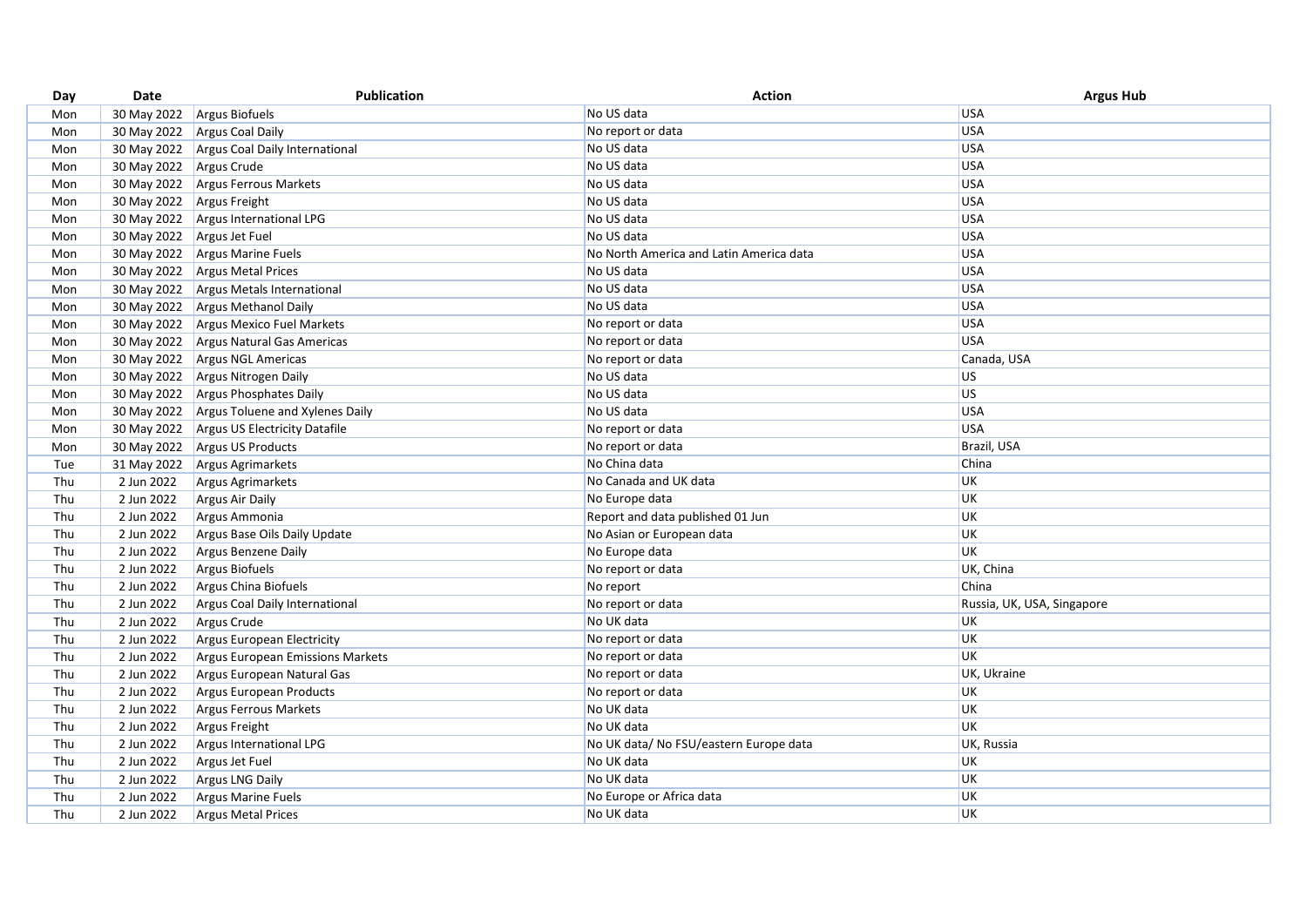| Day | Date       | <b>Publication</b>                     | <b>Action</b>                         | <b>Argus Hub</b>           |
|-----|------------|----------------------------------------|---------------------------------------|----------------------------|
| Thu | 2 Jun 2022 | <b>Argus Metals International</b>      | No UK data                            | <b>UK</b>                  |
| Thu | 2 Jun 2022 | Argus Nitrogen                         | Report and data published 01 Jun      | <b>UK</b>                  |
| Thu | 2 Jun 2022 | Argus Nitrogen Daily                   | No China or Eygpt data                | China, UK                  |
| Thu | 2 Jun 2022 | <b>Argus NPKs</b>                      | Report and data published 01 Jun      | UK                         |
| Thu | 2 Jun 2022 | <b>Argus Phosphates</b>                | Report and data published 01 Jun      | UK                         |
| Thu | 2 Jun 2022 | Argus Phosphates Daily                 | No India data                         | UK                         |
| Thu | 2 Jun 2022 | Argus Potash                           | Report and data published 01 Jun      | UK                         |
| Thu | 2 Jun 2022 | Argus Russian Netbacks                 | No report or data                     | Russia                     |
| Thu | 2 Jun 2022 | Argus Sulphur                          | Report and data published 01 Jun      | UK                         |
| Thu | 2 Jun 2022 | Argus Sulphuric Acid                   | Report and data published 01 Jun      | UK                         |
| Thu | 2 Jun 2022 | Argus West Africa Oil                  | No report or data                     | <b>UK</b>                  |
| Fri | 3 Jun 2022 | Argus Agrimarkets                      | No Canada and UK or China data        | UK, China                  |
| Fri | 3 Jun 2022 | Argus Air Daily                        | No Europe data                        | UK                         |
| Fri | 3 Jun 2022 | Argus Asia-Pacific LPG Market Bulletin | No China data                         | China                      |
| Fri | 3 Jun 2022 | Argus Asia-Pacific Products            | No China data                         | China                      |
| Fri | 3 Jun 2022 | Argus Base Oils Daily Update           | No Asian or European data             | UK                         |
| Fri | 3 Jun 2022 | Argus Benzene Daily                    | No Europe data                        | UK                         |
| Fri | 3 Jun 2022 | Argus Biofuels                         | No report or data                     | UK, China                  |
| Fri | 3 Jun 2022 | Argus Bitumen                          | Report and data published 01 Jun      | UK                         |
| Fri | 3 Jun 2022 | Argus China Base Oils                  | Report and data published 02 Jun      | China                      |
| Fri | 3 Jun 2022 | Argus China Biofuels                   | No report                             | China                      |
| Fri | 3 Jun 2022 | Argus Coal Daily International         | No report or data                     | Russia, UK, USA, Singapore |
| Fri | 3 Jun 2022 | Argus Crude                            | No China or UK data                   | China, UK                  |
| Fri | 3 Jun 2022 | Argus Crude China                      | No report or data                     | China                      |
| Fri | 3 Jun 2022 | Argus DEF Weekly                       | Report and data published 02 Jun      | UK                         |
| Fri | 3 Jun 2022 | Argus European Electricity             | No report or data                     | UK                         |
| Fri | 3 Jun 2022 | Argus European Emissions Markets       | No report or data                     | UK                         |
| Fri | 3 Jun 2022 | Argus European Natural Gas             | No report or data                     | UK, Ukraine                |
| Fri | 3 Jun 2022 | Argus European Products                | No report or data                     | UK                         |
| Fri | 3 Jun 2022 | <b>Argus Ferrous Markets</b>           | No UK data                            | UK                         |
| Fri | 3 Jun 2022 | Argus Fertilizer Europe                | No report or data                     | UK                         |
| Fri | 3 Jun 2022 | Argus Freight                          | No UK data                            | UK                         |
| Fri | 3 Jun 2022 | Argus International LPG                | No China, UK, FSU/eastern Europe data | China, UK, Russia          |
| Fri | 3 Jun 2022 | Argus Jet Fuel                         | No UK data                            | UK                         |
| Fri | 3 Jun 2022 | <b>Argus LNG Daily</b>                 | No UK data                            | UK                         |
| Fri | 3 Jun 2022 | <b>Argus Marine Fuels</b>              | No China or Europe or Africa data     | China, UK                  |
| Fri | 3 Jun 2022 | <b>Argus Metal Prices</b>              | No UK data                            | UK                         |
| Fri | 3 Jun 2022 | <b>Argus Metals International</b>      | No China or UK data                   | China, UK                  |
| Fri | 3 Jun 2022 | Argus Methanol                         | Report and data published 02 Jun      | UK                         |
| Fri | 3 Jun 2022 | Argus Methanol Daily                   | No China data                         | China                      |
| Fri | 3 Jun 2022 | Argus Net Zero Europe                  | No report or data                     | UK                         |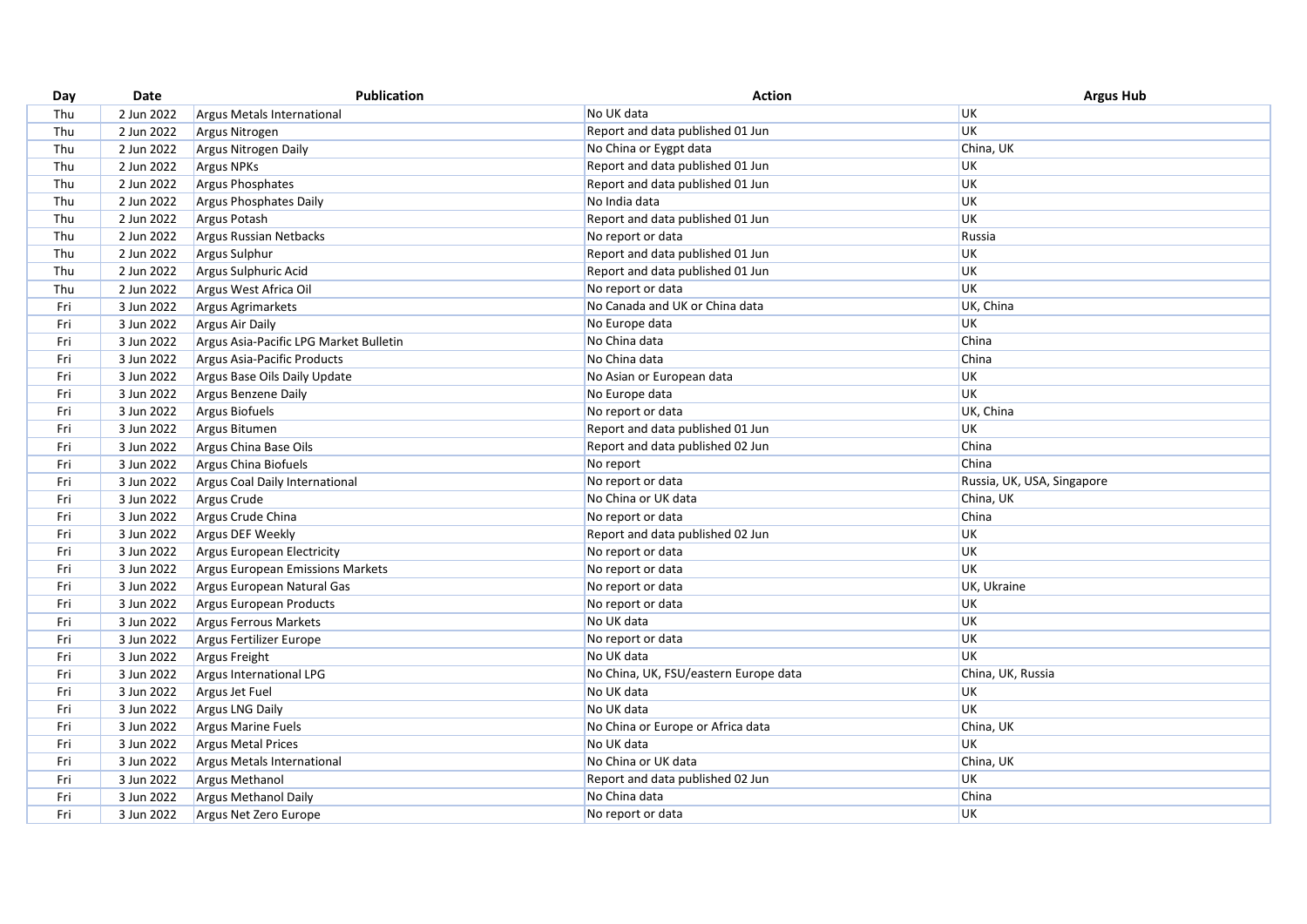| Day | Date        | <b>Publication</b>                                       | <b>Action</b>                                                 | <b>Argus Hub</b> |
|-----|-------------|----------------------------------------------------------|---------------------------------------------------------------|------------------|
| Fri | 3 Jun 2022  | Argus Nitrogen Daily                                     | No China or Eygpt data                                        | China, UK        |
| Fri | 3 Jun 2022  | <b>Argus Phosphates Daily</b>                            | No China or India data                                        | China, UK        |
| Fri | 3 Jun 2022  | <b>Argus Russian Netbacks</b>                            | No report or data                                             | Russia           |
| Fri | 3 Jun 2022  | Argus Sulphur Daily                                      | No report or data                                             | UK               |
| Fri | 3 Jun 2022  | Argus West Africa Oil                                    | No report or data                                             | <b>UK</b>        |
| Fri | 3 Jun 2022  | Argus/Coalindo Indonesian Coal Index Report              | Report and data published 01 Jun                              | UK               |
| Fri | 3 Jun 2022  | Argus/McCloskey's Coal Price Index Report                | Report and data published 01 Jun                              | UK               |
| Mon | 6 Jun 2022  | Argus O.M.R. Fuels                                       | No report or data                                             | Germany          |
| Fri | 10 Jun 2022 | Argus Russian Netbacks                                   | Report published 14 Jun                                       | Russia           |
| Mon | 13 Jun 2022 | Argus Ammonia - Russian                                  | Report and data published 14 June                             | Russia           |
| Mon | 13 Jun 2022 | Argus Coal Daily International                           | No Russia data                                                | Russia           |
| Mon | 13 Jun 2022 | Argus International LPG                                  | No FSU/eastern Europe data                                    | Russia, Ukraine  |
| Mon | 13 Jun 2022 | Argus Marine Fuels                                       | No Russia data                                                | Russia           |
| Mon | 13 Jun 2022 | Argus Nitrogen - Russian                                 | Report and data published 14 June                             | Russia           |
| Mon | 13 Jun 2022 | Argus Phosphates - Russian                               | Report and data published 14 June                             | Russia           |
| Mon | 13 Jun 2022 | Argus Potash - Russian                                   | Report and data published 14 June                             | Russia           |
| Mon | 13 Jun 2022 | Argus Russian Coal                                       | Report and data published 14 Jun                              | Russia           |
| Mon | 13 Jun 2022 | Argus Russian Crude Exports                              | Report and data published 14 Jun                              | Russia           |
| Mon | 13 Jun 2022 | Argus Russian Domestic Crude                             | No report or data                                             | Russia           |
| Mon | 13 Jun 2022 | Argus Russian Fuel Oil                                   | No report or data                                             | Russia           |
| Mon | 13 Jun 2022 | <b>Argus Russian Motor Fuels</b>                         | No report or data                                             | Russia           |
| Mon | 13 Jun 2022 | Argus Russian Petrochemicals                             | Report and data published 14 Jun                              | Russia           |
| Mon | 13 Jun 2022 | Argus Russian Products Exports                           | Report and data published 14 Jun                              | Russia           |
| Mon | 13 Jun 2022 | Argus Sulphur - Russian                                  | Report and data published 14 June                             | Russia           |
| Mon | 13 Jun 2022 | Argus Ukrainian Oil Products                             | No report or data                                             | Ukraine          |
| Thu | 16 Jun 2022 | <b>Argus Agrimarkets</b>                                 | No Brazil data                                                | Brazil           |
| Thu | 16 Jun 2022 | Argus Americas Biofuels                                  | No Brazil data                                                | Brazil           |
| Thu | 16 Jun 2022 | Argus Brazil Gas and Power                               | No data                                                       | <b>Brazil</b>    |
| Thu | 16 Jun 2022 | <b>Argus Brazil Grains and Fertilizer</b>                | Report and data published 17 Jun                              | <b>Brazil</b>    |
| Thu | 16 Jun 2022 | Argus Brazil Grains and Fertilizer (Portuguese language) | Report and data published 17 Jun                              | <b>Brazil</b>    |
| Thu | 16 Jun 2022 | Argus Brazil Motor Fuels (Portuguese language)           | No report or data                                             | Brazil           |
| Thu | 16 Jun 2022 | Argus International LPG                                  | No daf Brest data                                             | Russia           |
| Thu | 16 Jun 2022 | Argus Nitrogen Daily                                     | No Brazil data                                                | <b>Brazil</b>    |
|     |             |                                                          | No regional data for Kölner Bucht, West, Emsland, Rhein-Main, |                  |
| Thu | 16 Jun 2022 | Argus O.M.R. Fuels                                       | Süd, Südwest, Österreich                                      | Germany          |
| Thu | 16 Jun 2022 | Argus Phosphates Daily                                   | No Brazil data                                                | <b>Brazil</b>    |
| Thu | 16 Jun 2022 | Argus US Products                                        | No Brazil data                                                | <b>Brazil</b>    |
| Fri | 17 Jun 2022 | Argus Americas Biofuels                                  | No Argentina data                                             | <b>Brazil</b>    |
| Fri | 17 Jun 2022 | Argus US Products                                        | No Argentina data                                             | <b>Brazil</b>    |
| Mon | 20 Jun 2022 | Argus Air Daily                                          | No US data                                                    | <b>USA</b>       |
| Mon | 20 Jun 2022 | Argus Americas Biofuels                                  | No report or data                                             | Brazil, USA      |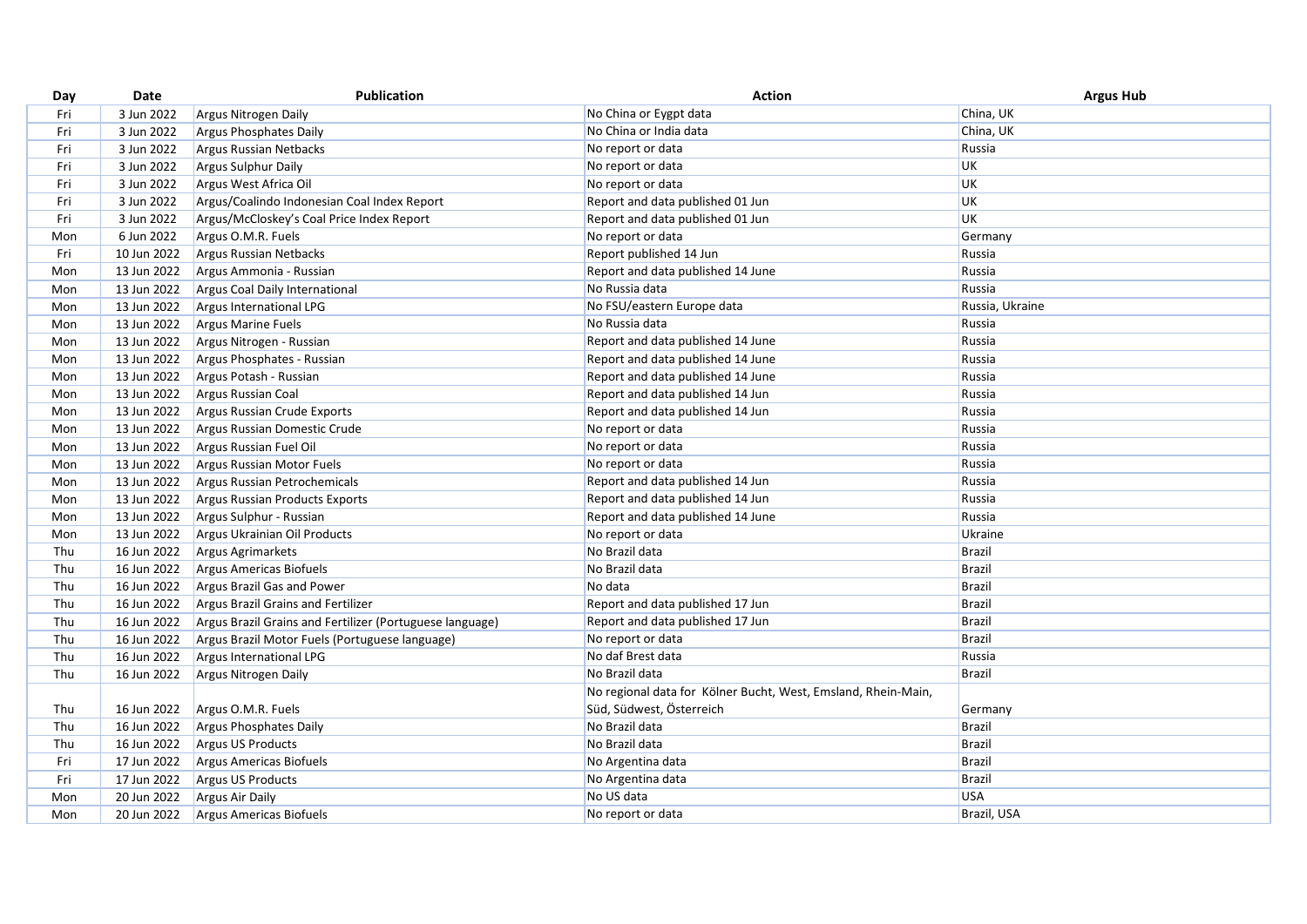| Day | Date        | Publication                                       | <b>Action</b>                           | <b>Argus Hub</b> |
|-----|-------------|---------------------------------------------------|-----------------------------------------|------------------|
| Mon | 20 Jun 2022 | Argus Americas Crude                              | No report or data                       | Canada, USA      |
| Mon | 20 Jun 2022 | Argus Asia-Pacific Products US West Coast Section | No report or data                       | <b>USA</b>       |
| Mon | 20 Jun 2022 | Argus Base Oils Daily Update                      | No US data                              | USA              |
| Mon | 20 Jun 2022 | Argus Benzene Daily                               | No US data                              | USA              |
| Mon | 20 Jun 2022 | Argus Biofuels                                    | No US data                              | <b>USA</b>       |
| Mon | 20 Jun 2022 | <b>Argus Coal Daily</b>                           | No report or data                       | <b>USA</b>       |
| Mon | 20 Jun 2022 | <b>Argus Coal Daily International</b>             | No US data                              | <b>USA</b>       |
| Mon | 20 Jun 2022 | Argus Crude                                       | No US data                              | USA              |
| Mon | 20 Jun 2022 | Argus Ferrous Markets                             | No US data                              | USA              |
| Mon | 20 Jun 2022 | Argus Freight                                     | No US data                              | <b>USA</b>       |
| Mon | 20 Jun 2022 | Argus International LPG                           | No US data                              | USA              |
| Mon | 20 Jun 2022 | Argus Jet Fuel                                    | No US data                              | <b>USA</b>       |
| Mon | 20 Jun 2022 | <b>Argus Marine Fuels</b>                         | No North America and Latin America data | USA              |
| Mon | 20 Jun 2022 | <b>Argus Metal Prices</b>                         | No US data                              | <b>USA</b>       |
| Mon | 20 Jun 2022 | Argus Metals International                        | No US data                              | <b>USA</b>       |
| Mon | 20 Jun 2022 | <b>Argus Methanol Daily</b>                       | No US data                              | <b>USA</b>       |
| Mon | 20 Jun 2022 | <b>Argus Mexico Fuel Markets</b>                  | No report or data                       | USA              |
| Mon | 20 Jun 2022 | Argus Natural Gas Americas                        | No report or data                       | <b>USA</b>       |
| Mon | 20 Jun 2022 | <b>Argus NGL Americas</b>                         | No report or data                       | Canada, USA      |
| Mon | 20 Jun 2022 | Argus Nitrogen Daily                              | No US data                              | <b>US</b>        |
| Mon | 20 Jun 2022 | Argus Phosphates Daily                            | No US data                              | <b>US</b>        |
| Mon | 20 Jun 2022 | Argus Toluene and Xylenes Daily                   | No US data                              | <b>USA</b>       |
| Mon | 20 Jun 2022 | <b>Argus US Electricity Datafile</b>              | No report or data                       | <b>USA</b>       |
| Mon | 20 Jun 2022 | <b>Argus US Products</b>                          | No report or data                       | Brazil, USA      |
| Tue | 21 Jun 2022 | <b>Argus Agrimarkets</b>                          | No China data                           | China            |
| Mon | 27 Jun 2022 | Argus International LPG                           | No Ukraine data                         | Ukraine          |
| Mon | 27 Jun 2022 | Argus Ukrainian Oil Products                      | Report and data published 02 Jul        | Ukraine          |
| Tue | 28 Jun 2022 | Argus Agrimarkets                                 | No Ukraine data                         | Ukraine          |
| Tue | 28 Jun 2022 | Argus European Natural Gas                        | No Ukraine data                         | Ukraine          |
| Tue | 28 Jun 2022 | Argus International LPG                           | No Ukraine data                         | Ukraine          |
| Tue | 28 Jun 2022 | Argus Ukrainian Oil Products                      | No report or data                       | Ukraine          |
| Fri | 1 Jul 2022  | Argus Americas Crude                              | No Canada data                          | Canada           |
| Fri | 1 Jul 2022  | Argus Crude                                       | No Canada data                          | Canada           |
| Fri | 1 Jul 2022  | Argus NGL Americas                                | No Canada data                          | Canada           |
| Mon | 4 Jul 2022  | Argus Air Daily                                   | No US data                              | <b>USA</b>       |
| Mon | 4 Jul 2022  | Argus Americas Biofuels                           | No report or data                       | Brazil, USA      |
| Mon | 4 Jul 2022  | Argus Americas Crude                              | No report or data                       | Canada, USA      |
| Mon | 4 Jul 2022  | Argus Asia-Pacific Products US West Coast Section | No report or data                       | <b>USA</b>       |
| Mon | 4 Jul 2022  | Argus Base Oils Daily Update                      | No US data                              | USA              |
| Mon | 4 Jul 2022  | <b>Argus Benzene Daily</b>                        | No US data                              | <b>USA</b>       |
| Mon | 4 Jul 2022  | <b>Argus Biofuels</b>                             | No US data                              | USA              |
|     |             |                                                   |                                         |                  |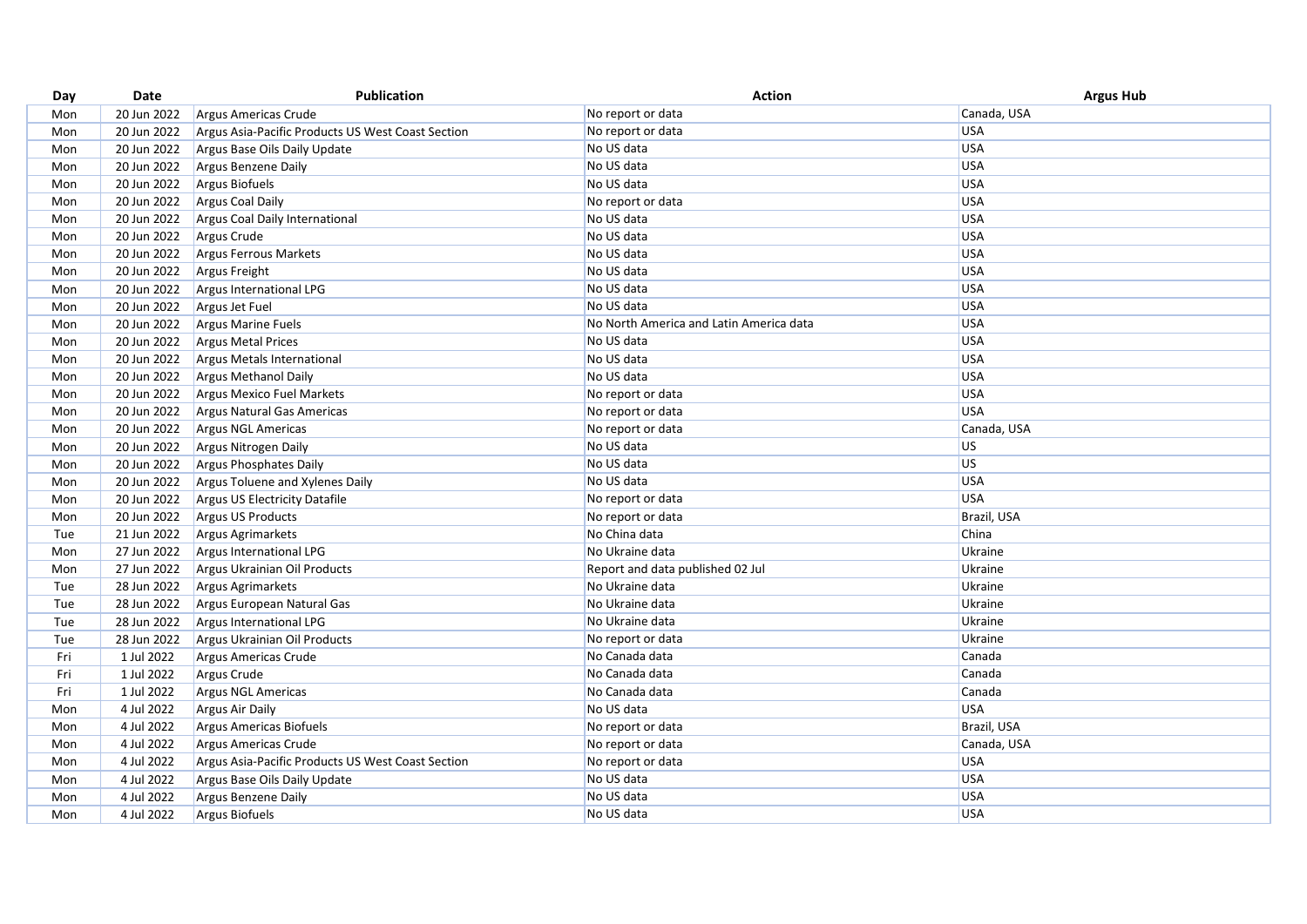| Day | Date        | Publication                                  | <b>Action</b>                           | <b>Argus Hub</b>               |
|-----|-------------|----------------------------------------------|-----------------------------------------|--------------------------------|
| Mon | 4 Jul 2022  | <b>Argus Coal Daily</b>                      | No report or data                       | USA                            |
| Mon | 4 Jul 2022  | Argus Coal Daily International               | No US data                              | USA                            |
| Mon | 4 Jul 2022  | Argus Crude                                  | No US data                              | USA                            |
| Mon | 4 Jul 2022  | Argus Ferrous Markets                        | No US data                              | USA                            |
| Mon | 4 Jul 2022  | Argus Freight                                | No US data                              | USA                            |
| Mon | 4 Jul 2022  | Argus International LPG                      | No US data                              | USA                            |
| Mon | 4 Jul 2022  | Argus Jet Fuel                               | No US data                              | USA                            |
| Mon | 4 Jul 2022  | <b>Argus Marine Fuels</b>                    | No North America and Latin America data | USA                            |
| Mon | 4 Jul 2022  | <b>Argus Metal Prices</b>                    | No US data                              | USA                            |
| Mon | 4 Jul 2022  | Argus Metals International                   | No US data                              | USA                            |
| Mon | 4 Jul 2022  | <b>Argus Methanol Daily</b>                  | No US data                              | USA                            |
| Mon | 4 Jul 2022  | Argus Mexico Fuel Markets                    | No report or data                       | USA                            |
| Mon | 4 Jul 2022  | Argus Natural Gas Americas                   | No report or data                       | USA                            |
| Mon | 4 Jul 2022  | Argus NGL Americas                           | No report or data                       | Canada, USA                    |
| Mon | 4 Jul 2022  | Argus Nitrogen Daily                         | No US data                              | <b>US</b>                      |
| Mon | 4 Jul 2022  | Argus Phosphates Daily                       | No US data                              | lus                            |
| Mon | 4 Jul 2022  | Argus Toluene and Xylenes Daily              | No US data                              | USA                            |
| Mon | 4 Jul 2022  | Argus US Electricity Datafile                | No report or data                       | USA                            |
| Mon | 4 Jul 2022  | <b>Argus US Products</b>                     | No report or data                       | Brazil, USA                    |
| Tue | 5 Jul 2022  | Argus Agrimarkets                            | No China data                           | China                          |
| Tue | 5 Jul 2022  | Argus Americas Crude                         | No Canada data                          | Canada                         |
| Tue | 5 Jul 2022  | Argus Crude                                  | No Canada data                          | Canada                         |
| Tue | 5 Jul 2022  | Argus NGL Americas                           | No Canada data                          | Canada                         |
| Fri | 8 Jul 2022  | Argus Asia-Pacific Products                  | No Dubai data                           | Dubai                          |
| Fri | 8 Jul 2022  | <b>Argus Marine Fuels</b>                    | No Middle East data                     | Dubai                          |
| Fri | 8 Jul 2022  | Argus Mideast Gulf and Indian Ocean Products | No Dubai data                           | Dubai                          |
| Mon | 11 Jul 2022 | Argus Asia-Pacific LPG Market Bulletin       | No report or data                       | China, Singapore               |
| Mon | 11 Jul 2022 | Argus Asia-Pacific Products                  | No report or data                       | China, Dubai, Japan, Singapore |
| Mon | 11 Jul 2022 | Argus Benzene Daily                          | No Asia data                            | Singapore                      |
| Mon | 11 Jul 2022 | Argus Biofuels                               | No Asia data                            | Singapore, China               |
| Mon | 11 Jul 2022 | <b>Argus Bitumen Daily</b>                   | No report or data                       | Singapore                      |
| Mon | 11 Jul 2022 | Argus China Biofuels                         | No report                               | China                          |
| Mon | 11 Jul 2022 | Argus Coal Daily International               | No Asia data                            | Singapore                      |
| Mon | 11 Jul 2022 | Argus Crude                                  | No Singapore data                       | Singapore                      |
| Mon | 11 Jul 2022 | Argus Crude Midday Update                    | No report or data                       | Singapore                      |
| Mon | 11 Jul 2022 | Argus Ferrous Bulletin                       | No report or data                       | Singapore                      |
| Mon | 11 Jul 2022 | Argus Ferrous Markets                        | No Asia data                            | Singapore                      |
| Mon | 11 Jul 2022 | Argus Freight                                | No Asia data                            | Singapore                      |
| Mon | 11 Jul 2022 | Argus International LPG                      | No Asia data                            | Singapore                      |
| Mon | 11 Jul 2022 | Argus Jet Fuel                               | No Asia data                            | Singapore                      |
| Mon | 11 Jul 2022 | <b>Argus LNG Daily</b>                       | No Asia data                            | Singapore                      |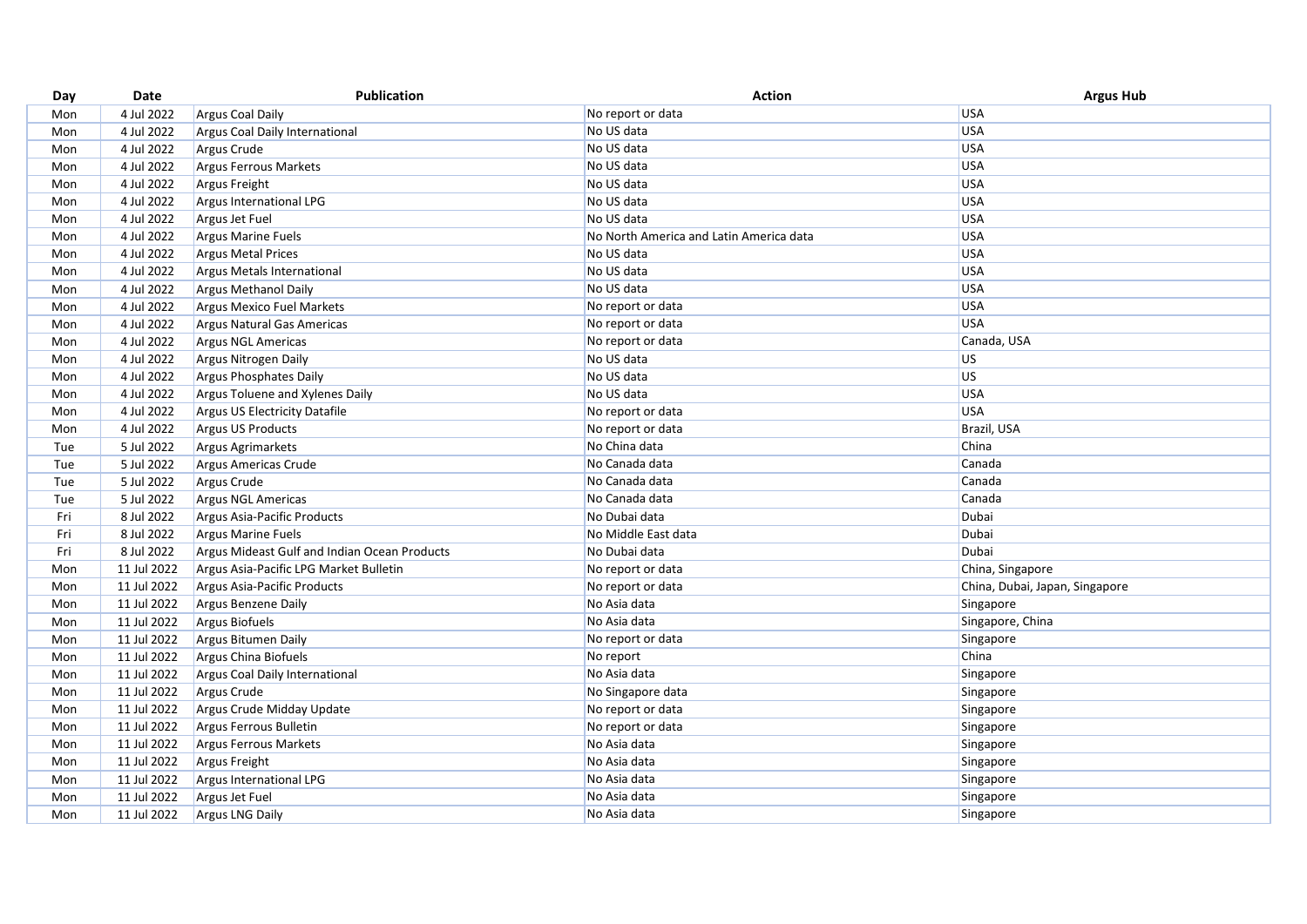| Day | Date        | Publication                                  | <b>Action</b>                                            | <b>Argus Hub</b>               |
|-----|-------------|----------------------------------------------|----------------------------------------------------------|--------------------------------|
| Mon | 11 Jul 2022 | <b>Argus Marine Fuels</b>                    | No Middle East or Singapore, South Korea and Sydney data | Dubai, Singapore               |
| Mon | 11 Jul 2022 | <b>Argus Metal Prices</b>                    | No Asia data                                             | Singapore                      |
| Mon | 11 Jul 2022 | Argus Metals International                   | No Asia data                                             | Singapore                      |
| Mon | 11 Jul 2022 | Argus Methanol Daily                         | No Asia data                                             | Singapore                      |
| Mon | 11 Jul 2022 | Argus Mideast Gulf and Indian Ocean Products | No report or data                                        | Dubai, Singapore               |
| Mon | 11 Jul 2022 | Argus Toluene and Xylenes Daily              | No Asia data                                             | Singapore                      |
| Tue | 12 Jul 2022 | <b>Argus Marine Fuels</b>                    | No Middle East data                                      | Dubai                          |
| Tue | 12 Jul 2022 | Argus Mideast Gulf and Indian Ocean Products | No report or data                                        | Dubai, Singapore               |
| Wed | 13 Jul 2022 | <b>Argus Marine Fuels</b>                    | No Middle East data                                      | Dubai                          |
| Wed | 13 Jul 2022 | Argus Mideast Gulf and Indian Ocean Products | No report or data                                        | Dubai, Singapore               |
| Mon | 18 Jul 2022 | Argus Asia-Pacific Products                  | No Japan data                                            | Japan                          |
| Mon | 18 Jul 2022 | Argus Crude                                  | No Tocom data                                            | Japan                          |
| Mon | 18 Jul 2022 | <b>Argus Marine Fuels</b>                    | No Japan data                                            | Japan                          |
| Mon | 1 Aug 2022  | <b>Argus Marine Fuels</b>                    | No Middle East data                                      | Dubai                          |
| Mon | 1 Aug 2022  | Argus Mideast Gulf and Indian Ocean Products | No report or data                                        | Dubai, Singapore               |
| Tue | 9 Aug 2022  | Argus Asia-Pacific LPG Market Bulletin       | No report or data                                        | China, Singapore               |
| Tue | 9 Aug 2022  | Argus Asia-Pacific Products                  | No report or data                                        | China, Dubai, Japan, Singapore |
| Tue | 9 Aug 2022  | Argus Benzene Daily                          | No Asia data                                             | Singapore                      |
| Tue | 9 Aug 2022  | Argus Biofuels                               | No Asia data                                             | Singapore, China               |
| Tue | 9 Aug 2022  | <b>Argus Bitumen Daily</b>                   | No report or data                                        | Singapore                      |
| Tue | 9 Aug 2022  | Argus China Biofuels                         | No report                                                | China                          |
| Tue | 9 Aug 2022  | Argus Coal Daily International               | No Asia data                                             | Singapore                      |
| Tue | 9 Aug 2022  | Argus Crude                                  | No Singapore data                                        | Singapore                      |
| Tue | 9 Aug 2022  | Argus Crude Midday Update                    | No report or data                                        | Singapore                      |
| Tue | 9 Aug 2022  | Argus Ferrous Bulletin                       | No report or data                                        | Singapore                      |
| Tue | 9 Aug 2022  | <b>Argus Ferrous Markets</b>                 | No Asia data                                             | Singapore                      |
| Tue | 9 Aug 2022  | Argus Freight                                | No Asia data                                             | Singapore                      |
| Tue | 9 Aug 2022  | <b>Argus International LPG</b>               | No Asia data                                             | Singapore                      |
| Tue | 9 Aug 2022  | Argus Jet Fuel                               | No Asia data                                             | Singapore                      |
| Tue | 9 Aug 2022  | <b>Argus LNG Daily</b>                       | No Asia data                                             | Singapore                      |
| Tue | 9 Aug 2022  | <b>Argus Marine Fuels</b>                    | No Singapore, South Korea and Sydney data                | Singapore                      |
| Tue | 9 Aug 2022  | <b>Argus Metal Prices</b>                    | No Asia data                                             | Singapore                      |
| Tue | 9 Aug 2022  | Argus Metals International                   | No Asia data                                             | Singapore                      |
| Tue | 9 Aug 2022  | <b>Argus Methanol Daily</b>                  | No Asia data                                             | Singapore                      |
| Tue | 9 Aug 2022  | Argus Mideast Gulf and Indian Ocean Products | No report or data                                        | Dubai, Singapore               |
| Tue | 9 Aug 2022  | <b>Argus Phosphates Daily</b>                | No India data                                            | <b>UK</b>                      |
| Tue | 9 Aug 2022  | <b>Argus Sulphur Daily</b>                   | No Singapore data                                        | Singapore                      |
| Tue | 9 Aug 2022  | Argus Toluene and Xylenes Daily              | No Asia data                                             | Singapore                      |
| Thu | 11 Aug 2022 | Argus Asia-Pacific Products                  | No Japan data                                            | Japan                          |
| Thu | 11 Aug 2022 | Argus Crude                                  | No Tocom data                                            | Japan                          |
| Thu | 11 Aug 2022 | Argus Marine Fuels                           | No Japan data                                            | Japan                          |
|     |             |                                              |                                                          |                                |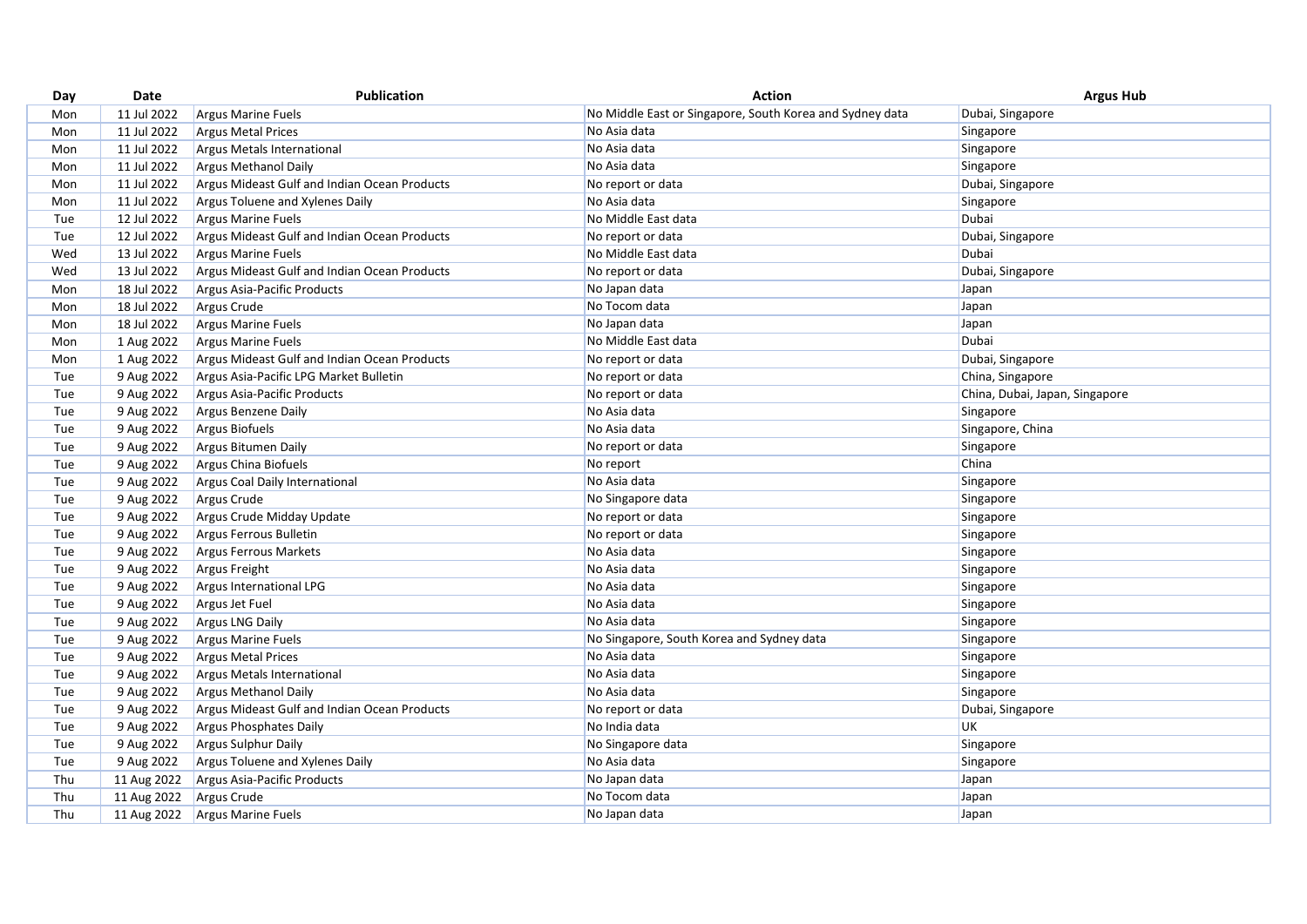| Day | Date        | <b>Publication</b>                                | <b>Action</b>                  | <b>Argus Hub</b>           |
|-----|-------------|---------------------------------------------------|--------------------------------|----------------------------|
| Mon | 15 Aug 2022 | Argus Americas Biofuels                           | No Argentina data              | <b>Brazil</b>              |
| Mon | 15 Aug 2022 | Argus International LPG                           | No daf Brest data              | Russia                     |
| Mon | 15 Aug 2022 | Argus O.M.R. Fuels                                | No regional data for Süd       | Germany                    |
| Mon | 15 Aug 2022 | Argus Phosphates Daily                            | No India data                  | UK                         |
| Mon | 15 Aug 2022 | Argus US Products                                 | No Argentina data              | <b>Brazil</b>              |
| Fri | 19 Aug 2022 | Argus Phosphates Daily                            | No India data                  | UK                         |
| Wed | 24 Aug 2022 | Argus Agrimarkets                                 | No Ukraine data                | Ukraine                    |
| Wed | 24 Aug 2022 | Argus European Natural Gas                        | No Ukraine data                | Ukraine                    |
| Wed | 24 Aug 2022 | Argus International LPG                           | No Ukraine data                | Ukraine                    |
| Wed | 24 Aug 2022 | Argus Ukrainian Oil Products                      | No report or data              | Ukraine                    |
| Mon | 29 Aug 2022 | Argus Agrimarkets                                 | No Canada and UK data          | UK                         |
| Mon | 29 Aug 2022 | Argus Air Daily                                   | No Europe data                 | UK                         |
| Mon | 29 Aug 2022 | Argus Ammonia Daily                               | No Singapore data              | Singapore                  |
| Mon | 29 Aug 2022 | Argus Base Oils Daily Update                      | No Asian or European data      | UK                         |
| Mon | 29 Aug 2022 | Argus Benzene Daily                               | No Europe data                 | UK                         |
| Mon | 29 Aug 2022 | Argus Biofuels                                    | No report or data              | UK, China                  |
| Mon | 29 Aug 2022 | Argus China Biofuels                              | No report                      | China                      |
| Mon | 29 Aug 2022 | Argus Coal Daily International                    | No report or data              | Russia, UK, USA, Singapore |
| Mon | 29 Aug 2022 | Argus Crude                                       | No UK data                     | UK                         |
| Mon | 29 Aug 2022 | Argus European Electricity                        | No report or data              | UK                         |
| Mon | 29 Aug 2022 | Argus European Emissions Markets                  | No report or data              | UK                         |
| Mon | 29 Aug 2022 | Argus European Natural Gas                        | No report or data              | UK, Ukraine                |
| Mon | 29 Aug 2022 | Argus European Products                           | No report or data              | UK                         |
| Mon | 29 Aug 2022 | <b>Argus Ferrous Markets</b>                      | No UK data                     | UK                         |
| Mon | 29 Aug 2022 | Argus Freight                                     | No UK data                     | UK                         |
| Mon | 29 Aug 2022 | Argus International LPG                           | No UK, FSU/eastern Europe data | UK, Russia                 |
| Mon | 29 Aug 2022 | Argus Jet Fuel                                    | No UK data                     | UK                         |
| Mon | 29 Aug 2022 | <b>Argus LNG Daily</b>                            | No UK data                     | UK                         |
| Mon | 29 Aug 2022 | Argus Marine Fuels                                | No Europe or Africa data       | UK                         |
| Mon | 29 Aug 2022 | <b>Argus Metal Prices</b>                         | No UK data                     | <b>UK</b>                  |
| Mon | 29 Aug 2022 | Argus Metals International                        | No UK data                     | UK                         |
| Mon | 29 Aug 2022 | Argus Nitrogen Daily                              | No China or Eygpt data         | China, UK                  |
| Mon | 29 Aug 2022 | Argus Phosphates Daily                            | No India data                  | UK                         |
| Mon | 29 Aug 2022 | Argus Russian Netbacks                            | No report or data              | Russia                     |
| Mon | 29 Aug 2022 | Argus West Africa Oil                             | No report or data              | UK                         |
| Mon | 5 Sep 2022  | Argus Air Daily                                   | No US data                     | <b>USA</b>                 |
| Mon | 5 Sep 2022  | Argus Americas Biofuels                           | No report or data              | Brazil, USA                |
| Mon | 5 Sep 2022  | Argus Americas Crude                              | No report or data              | Canada, USA                |
| Mon | 5 Sep 2022  | Argus Asia-Pacific Products US West Coast Section | No report or data              | USA                        |
| Mon | 5 Sep 2022  | Argus Base Oils Daily Update                      | No US data                     | USA                        |
| Mon | 5 Sep 2022  | Argus Benzene Daily                               | No US data                     | USA                        |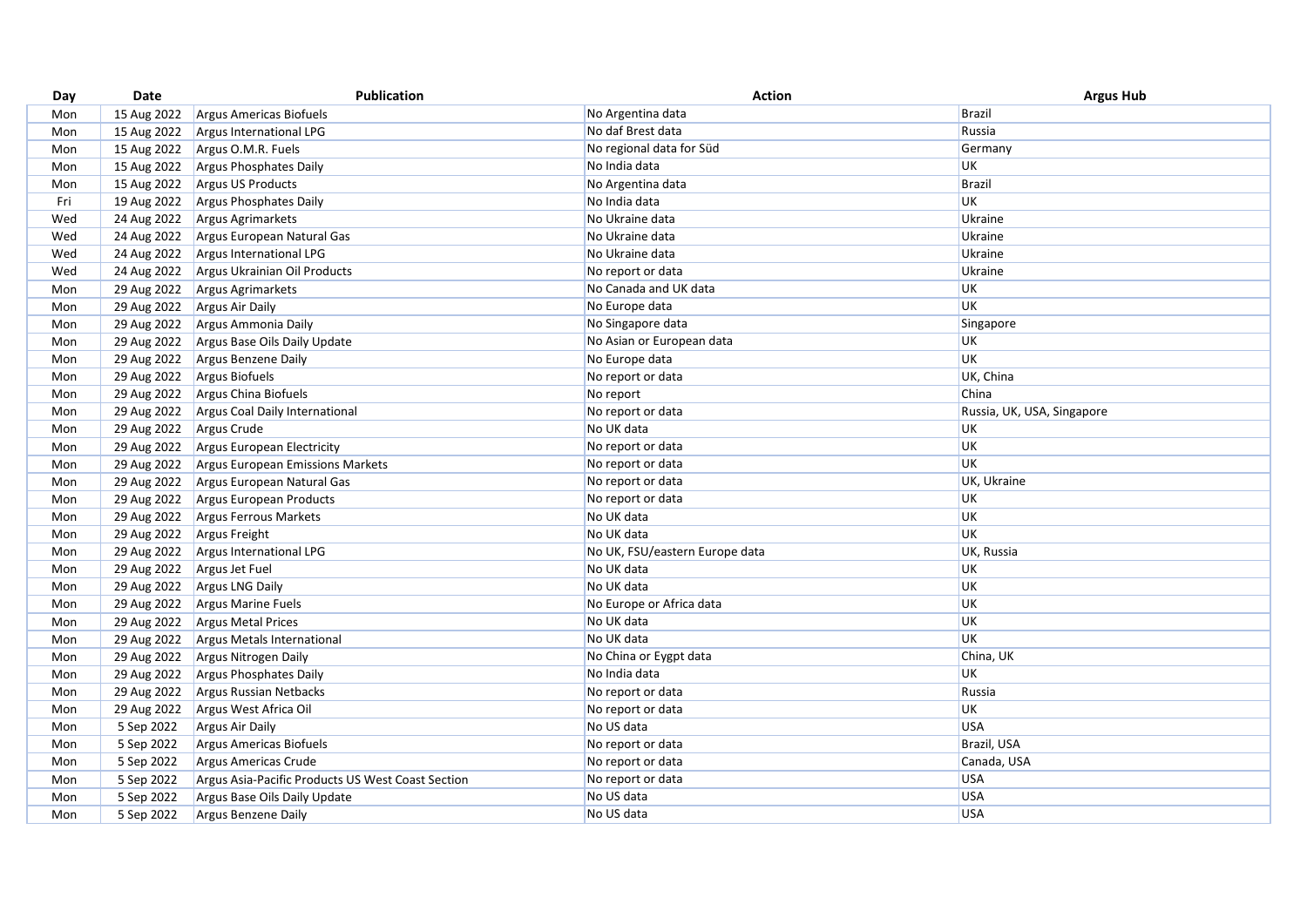| Day | Date        | Publication                                    | <b>Action</b>                           | <b>Argus Hub</b> |
|-----|-------------|------------------------------------------------|-----------------------------------------|------------------|
| Mon | 5 Sep 2022  | Argus Biofuels                                 | No US data                              | <b>USA</b>       |
| Mon | 5 Sep 2022  | <b>Argus Coal Daily</b>                        | No report or data                       | USA              |
| Mon | 5 Sep 2022  | Argus Coal Daily International                 | No US data                              | USA              |
| Mon | 5 Sep 2022  | Argus Crude                                    | No US data                              | USA              |
| Mon | 5 Sep 2022  | Argus Ferrous Markets                          | No US data                              | USA              |
| Mon | 5 Sep 2022  | Argus Freight                                  | No US data                              | USA              |
| Mon | 5 Sep 2022  | <b>Argus International LPG</b>                 | No US data                              | USA              |
| Mon | 5 Sep 2022  | Argus Jet Fuel                                 | No US data                              | USA              |
| Mon | 5 Sep 2022  | <b>Argus Marine Fuels</b>                      | No North America and Latin America data | USA              |
| Mon | 5 Sep 2022  | <b>Argus Metal Prices</b>                      | No US data                              | USA              |
| Mon | 5 Sep 2022  | Argus Metals International                     | No US data                              | USA              |
| Mon | 5 Sep 2022  | <b>Argus Methanol Daily</b>                    | No US data                              | USA              |
| Mon | 5 Sep 2022  | Argus Mexico Fuel Markets                      | No report or data                       | USA              |
| Mon | 5 Sep 2022  | <b>Argus Natural Gas Americas</b>              | No report or data                       | USA              |
| Mon | 5 Sep 2022  | Argus NGL Americas                             | No report or data                       | Canada, USA      |
| Mon | 5 Sep 2022  | Argus Nitrogen Daily                           | No US data                              | <b>US</b>        |
| Mon | 5 Sep 2022  | Argus Phosphates Daily                         | No US data                              | US.              |
| Mon | 5 Sep 2022  | Argus Toluene and Xylenes Daily                | No US data                              | USA              |
| Mon | 5 Sep 2022  | <b>Argus US Electricity Datafile</b>           | No report or data                       | USA              |
| Mon | 5 Sep 2022  | Argus US Products                              | No report or data                       | Brazil, USA      |
| Tue | 6 Sep 2022  | <b>Argus Agrimarkets</b>                       | No China data                           | China            |
| Wed | 7 Sep 2022  | Argus Agrimarkets                              | No Brazil data                          | <b>Brazil</b>    |
| Wed | 7 Sep 2022  | Argus Americas Biofuels                        | No Brazil data                          | <b>Brazil</b>    |
| Wed | 7 Sep 2022  | Argus Brazil Gas and Power                     | No data                                 | <b>Brazil</b>    |
| Wed | 7 Sep 2022  | Argus Brazil Motor Fuels (Portuguese language) | No report or data                       | Brazil           |
| Wed | 7 Sep 2022  | Argus Nitrogen Daily                           | No Brazil data                          | <b>Brazil</b>    |
| Wed | 7 Sep 2022  | Argus Phosphates Daily                         | No Brazil data                          | <b>Brazil</b>    |
| Wed | 7 Sep 2022  | Argus US Products                              | No Brazil data                          | <b>Brazil</b>    |
| Mon | 12 Sep 2022 | Argus Agrimarkets                              | No China data                           | China            |
| Mon | 12 Sep 2022 | Argus Ammonia Daily                            | No China data                           | China            |
| Mon | 12 Sep 2022 | Argus Asia-Pacific LPG Market Bulletin         | No China data                           | China            |
| Mon | 12 Sep 2022 | Argus Asia-Pacific Products                    | No China data                           | China            |
| Mon | 12 Sep 2022 | <b>Argus Biofuels</b>                          | No China data                           | China            |
| Mon | 12 Sep 2022 | Argus China Biofuels                           | No report                               | China            |
| Mon | 12 Sep 2022 | Argus Crude                                    | No China data                           | China            |
| Mon | 12 Sep 2022 | Argus Crude China                              | No report or data                       | China            |
| Mon | 12 Sep 2022 | Argus International LPG                        | No China data                           | China            |
| Mon | 12 Sep 2022 | <b>Argus Marine Fuels</b>                      | No China data                           | China            |
| Mon | 12 Sep 2022 | Argus Metals International                     | No China data                           | China            |
| Mon | 12 Sep 2022 | <b>Argus Methanol Daily</b>                    | No China data                           | China            |
| Mon | 12 Sep 2022 | Argus Nitrogen Daily                           | No China data                           | China            |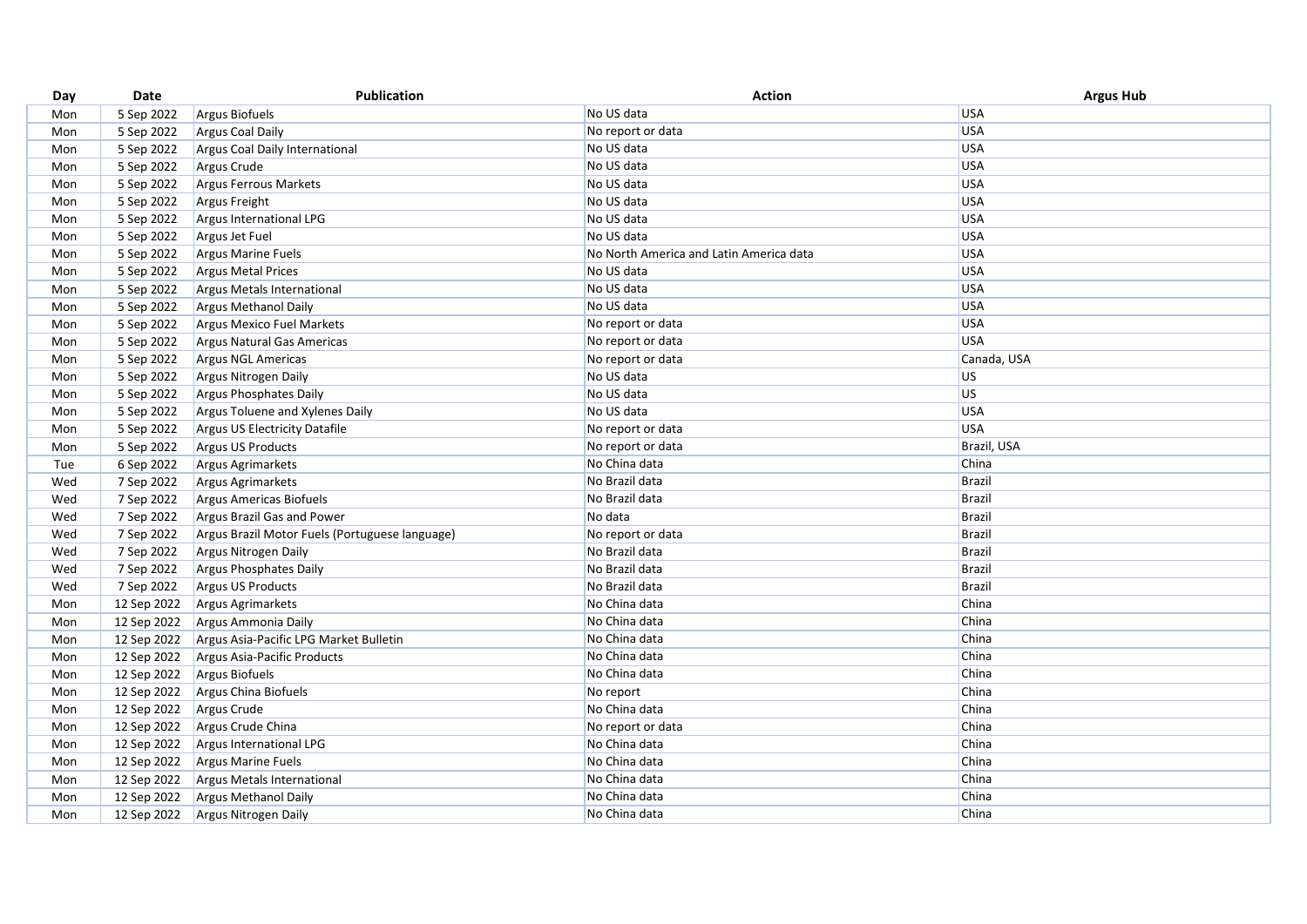| Day | Date        | Publication                            | <b>Action</b>     | <b>Argus Hub</b> |
|-----|-------------|----------------------------------------|-------------------|------------------|
| Mon | 12 Sep 2022 | Argus Phosphates Daily                 | No China data     | China            |
| Mon | 12 Sep 2022 | Argus Sulphur Daily                    | No report or data | <b>UK</b>        |
| Mon | 19 Sep 2022 | Argus Asia-Pacific Products            | No Japan data     | Japan            |
| Mon | 19 Sep 2022 | Argus Crude                            | No Tocom data     | Japan            |
| Mon | 19 Sep 2022 | <b>Argus Marine Fuels</b>              | No Japan data     | Japan            |
| Fri | 23 Sep 2022 | Argus Asia-Pacific Products            | No Japan data     | Japan            |
| Fri | 23 Sep 2022 | Argus Crude                            | No Tocom data     | Japan            |
| Fri | 23 Sep 2022 | Argus Marine Fuels                     | No Japan data     | Japan            |
| Mon | 3 Oct 2022  | <b>Argus Agrimarkets</b>               | No China data     | China            |
| Mon | 3 Oct 2022  | Argus Ammonia Daily                    | No China data     | China            |
| Mon | 3 Oct 2022  | Argus Asia-Pacific LPG Market Bulletin | No China data     | China            |
| Mon | 3 Oct 2022  | Argus Asia-Pacific Products            | No China data     | China            |
| Mon | 3 Oct 2022  | Argus Biofuels                         | No China data     | China            |
| Mon | 3 Oct 2022  | Argus China Biofuels                   | No report         | China            |
| Mon | 3 Oct 2022  | Argus Crude                            | No China data     | China            |
| Mon | 3 Oct 2022  | Argus Crude China                      | No report or data | China            |
| Mon | 3 Oct 2022  | Argus International LPG                | No China data     | China            |
| Mon | 3 Oct 2022  | <b>Argus Marine Fuels</b>              | No China data     | China            |
| Mon | 3 Oct 2022  | Argus Metals International             | No China data     | China            |
| Mon | 3 Oct 2022  | <b>Argus Methanol Daily</b>            | No China data     | China            |
| Mon | 3 Oct 2022  | Argus Nitrogen Daily                   | No China data     | China            |
| Mon | 3 Oct 2022  | Argus O.M.R. Fuels                     | No report or data | Germany          |
| Mon | 3 Oct 2022  | Argus Phosphates Daily                 | No China data     | China            |
| Mon | 3 Oct 2022  | Argus Sulphur Daily                    | No report or data | UK               |
| Tue | 4 Oct 2022  | Argus Agrimarkets                      | No China data     | China            |
| Tue | 4 Oct 2022  | Argus Ammonia Daily                    | No China data     | China            |
| Tue | 4 Oct 2022  | Argus Asia-Pacific LPG Market Bulletin | No China data     | China            |
| Tue | 4 Oct 2022  | Argus Asia-Pacific Products            | No China data     | China            |
| Tue | 4 Oct 2022  | Argus Biofuels                         | No China data     | China            |
| Tue | 4 Oct 2022  | Argus China Biofuels                   | No report         | China            |
| Tue | 4 Oct 2022  | Argus Crude                            | No China data     | China            |
| Tue | 4 Oct 2022  | Argus Crude China                      | No report or data | China            |
| Tue | 4 Oct 2022  | Argus International LPG                | No China data     | China            |
| Tue | 4 Oct 2022  | <b>Argus Marine Fuels</b>              | No China data     | China            |
| Tue | 4 Oct 2022  | Argus Metals International             | No China data     | China            |
| Tue | 4 Oct 2022  | Argus Methanol Daily                   | No China data     | China            |
| Tue | 4 Oct 2022  | Argus Nitrogen Daily                   | No China data     | China            |
| Tue | 4 Oct 2022  | Argus Phosphates Daily                 | No China data     | China            |
| Tue | 4 Oct 2022  | Argus Sulphur Daily                    | No report or data | <b>UK</b>        |
| Wed | 5 Oct 2022  | Argus Agrimarkets                      | No China data     | China            |
| Wed | 5 Oct 2022  | Argus Ammonia Daily                    | No China data     | China            |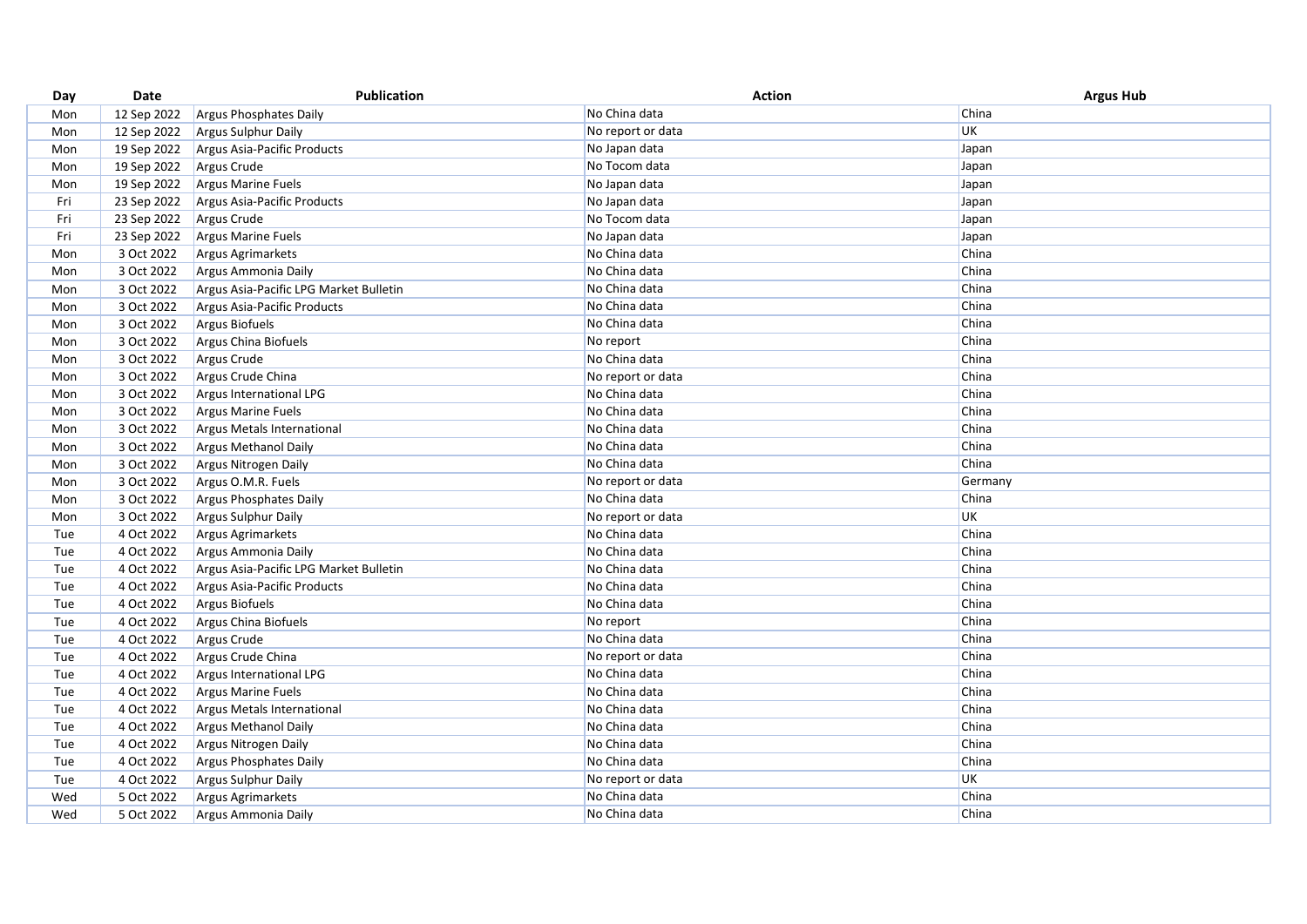| China<br>5 Oct 2022<br>No China data<br>Wed<br>Argus Asia-Pacific LPG Market Bulletin<br>China<br>5 Oct 2022<br>No China data<br>Wed<br>Argus Asia-Pacific Products<br>China<br>5 Oct 2022<br>Argus Biofuels<br>No China data<br>Wed<br>China<br>5 Oct 2022<br>Argus China Biofuels<br>Wed<br>No report<br>China<br>5 Oct 2022<br>Argus Crude<br>No China data<br>Wed<br>5 Oct 2022<br>China<br>Wed<br>Argus Crude China<br>No report or data<br>5 Oct 2022<br>Argus International LPG<br>No China data<br>China<br>Wed<br>5 Oct 2022<br>China<br>Wed<br>Argus Marine Fuels<br>No China data<br>China<br>5 Oct 2022<br>No China data<br>Wed<br>Argus Metals International<br>5 Oct 2022<br>No China data<br>China<br>Wed<br><b>Argus Methanol Daily</b><br>China<br>5 Oct 2022<br>No China data<br>Wed<br>Argus Nitrogen Daily<br>No China or India data<br>China, UK<br>5 Oct 2022<br>Wed<br>Argus Phosphates Daily<br>UK<br>5 Oct 2022<br>No report or data<br>Wed<br>Argus Sulphur Daily<br>China<br>5 Oct 2022<br>No China data<br>Wed<br><b>Energy Argus Petroleum Coke</b><br>China<br>Thu<br>6 Oct 2022<br>Argus Agrimarkets<br>No China data<br>Thu<br>China<br>6 Oct 2022<br>Argus Ammonia Daily<br>No China data<br>China<br>Thu<br>6 Oct 2022<br>Argus Asia-Pacific LPG Market Bulletin<br>No China data<br>China<br>6 Oct 2022<br>No China data<br>Thu<br>Argus Asia-Pacific Products<br>No China data<br>China<br>Thu<br>6 Oct 2022<br>Argus Biofuels<br>China<br>Thu<br>6 Oct 2022<br>Argus China Biofuels<br>No report<br>No China data<br>China<br>Thu<br>6 Oct 2022<br>Argus Crude<br>China<br>Thu<br>6 Oct 2022<br>Argus Crude China<br>No report or data<br>China<br>6 Oct 2022<br>No China data<br>Thu<br>Argus International LPG<br>Thu<br>6 Oct 2022<br>No China data<br>China<br><b>Argus Marine Fuels</b><br>6 Oct 2022<br>China<br>Thu<br>Argus Metals International<br>No China data<br>6 Oct 2022<br>China<br>Thu<br>Argus Methanol Daily<br>No China data<br>6 Oct 2022<br>China<br>Thu<br>Argus Nitrogen Daily<br>No China data<br>6 Oct 2022<br>No China data<br>China<br>Thu<br>Argus Phosphates Daily<br>UK<br>Thu<br>6 Oct 2022<br>Argus Sulphur Daily<br>No report or data<br>China<br>No China data<br>7 Oct 2022<br>Fri<br><b>Argus Agrimarkets</b><br>No China data<br>China<br>7 Oct 2022<br>Fri<br>Argus Ammonia Daily<br>China<br>Fri<br>7 Oct 2022<br>No China data<br>Argus Asia-Pacific LPG Market Bulletin<br>No China data<br>China<br>Fri<br>7 Oct 2022<br>Argus Asia-Pacific Products<br>China<br>7 Oct 2022<br>Argus Biofuels<br>No China data<br>Fri<br>7 Oct 2022<br>China<br>Fri<br>Argus China Base Oils<br>Report and data published 06 Oct<br>Fri<br>7 Oct 2022<br>China<br>Argus China Biofuels<br>No report<br>China<br>No China data<br>Fri<br>7 Oct 2022<br>Argus Crude<br>China<br>7 Oct 2022<br>No report or data<br>Fri<br>Argus Crude China<br>China<br>No China data<br>Fri<br>7 Oct 2022<br>Argus International LPG<br>China<br>No China data<br>Fri<br>7 Oct 2022<br><b>Argus Marine Fuels</b><br>China<br>Fri<br>7 Oct 2022<br>No China data<br>Argus Metals International | Day | Date | <b>Publication</b> | <b>Action</b> | <b>Argus Hub</b> |
|----------------------------------------------------------------------------------------------------------------------------------------------------------------------------------------------------------------------------------------------------------------------------------------------------------------------------------------------------------------------------------------------------------------------------------------------------------------------------------------------------------------------------------------------------------------------------------------------------------------------------------------------------------------------------------------------------------------------------------------------------------------------------------------------------------------------------------------------------------------------------------------------------------------------------------------------------------------------------------------------------------------------------------------------------------------------------------------------------------------------------------------------------------------------------------------------------------------------------------------------------------------------------------------------------------------------------------------------------------------------------------------------------------------------------------------------------------------------------------------------------------------------------------------------------------------------------------------------------------------------------------------------------------------------------------------------------------------------------------------------------------------------------------------------------------------------------------------------------------------------------------------------------------------------------------------------------------------------------------------------------------------------------------------------------------------------------------------------------------------------------------------------------------------------------------------------------------------------------------------------------------------------------------------------------------------------------------------------------------------------------------------------------------------------------------------------------------------------------------------------------------------------------------------------------------------------------------------------------------------------------------------------------------------------------------------------------------------------------------------------------------------------------------------------------------------------------------------------------------------------------------------------------------------------------------------------------------------------------------------------------------------------------------------------------------------------------------------------------------------------------------------------|-----|------|--------------------|---------------|------------------|
|                                                                                                                                                                                                                                                                                                                                                                                                                                                                                                                                                                                                                                                                                                                                                                                                                                                                                                                                                                                                                                                                                                                                                                                                                                                                                                                                                                                                                                                                                                                                                                                                                                                                                                                                                                                                                                                                                                                                                                                                                                                                                                                                                                                                                                                                                                                                                                                                                                                                                                                                                                                                                                                                                                                                                                                                                                                                                                                                                                                                                                                                                                                                              |     |      |                    |               |                  |
|                                                                                                                                                                                                                                                                                                                                                                                                                                                                                                                                                                                                                                                                                                                                                                                                                                                                                                                                                                                                                                                                                                                                                                                                                                                                                                                                                                                                                                                                                                                                                                                                                                                                                                                                                                                                                                                                                                                                                                                                                                                                                                                                                                                                                                                                                                                                                                                                                                                                                                                                                                                                                                                                                                                                                                                                                                                                                                                                                                                                                                                                                                                                              |     |      |                    |               |                  |
|                                                                                                                                                                                                                                                                                                                                                                                                                                                                                                                                                                                                                                                                                                                                                                                                                                                                                                                                                                                                                                                                                                                                                                                                                                                                                                                                                                                                                                                                                                                                                                                                                                                                                                                                                                                                                                                                                                                                                                                                                                                                                                                                                                                                                                                                                                                                                                                                                                                                                                                                                                                                                                                                                                                                                                                                                                                                                                                                                                                                                                                                                                                                              |     |      |                    |               |                  |
|                                                                                                                                                                                                                                                                                                                                                                                                                                                                                                                                                                                                                                                                                                                                                                                                                                                                                                                                                                                                                                                                                                                                                                                                                                                                                                                                                                                                                                                                                                                                                                                                                                                                                                                                                                                                                                                                                                                                                                                                                                                                                                                                                                                                                                                                                                                                                                                                                                                                                                                                                                                                                                                                                                                                                                                                                                                                                                                                                                                                                                                                                                                                              |     |      |                    |               |                  |
|                                                                                                                                                                                                                                                                                                                                                                                                                                                                                                                                                                                                                                                                                                                                                                                                                                                                                                                                                                                                                                                                                                                                                                                                                                                                                                                                                                                                                                                                                                                                                                                                                                                                                                                                                                                                                                                                                                                                                                                                                                                                                                                                                                                                                                                                                                                                                                                                                                                                                                                                                                                                                                                                                                                                                                                                                                                                                                                                                                                                                                                                                                                                              |     |      |                    |               |                  |
|                                                                                                                                                                                                                                                                                                                                                                                                                                                                                                                                                                                                                                                                                                                                                                                                                                                                                                                                                                                                                                                                                                                                                                                                                                                                                                                                                                                                                                                                                                                                                                                                                                                                                                                                                                                                                                                                                                                                                                                                                                                                                                                                                                                                                                                                                                                                                                                                                                                                                                                                                                                                                                                                                                                                                                                                                                                                                                                                                                                                                                                                                                                                              |     |      |                    |               |                  |
|                                                                                                                                                                                                                                                                                                                                                                                                                                                                                                                                                                                                                                                                                                                                                                                                                                                                                                                                                                                                                                                                                                                                                                                                                                                                                                                                                                                                                                                                                                                                                                                                                                                                                                                                                                                                                                                                                                                                                                                                                                                                                                                                                                                                                                                                                                                                                                                                                                                                                                                                                                                                                                                                                                                                                                                                                                                                                                                                                                                                                                                                                                                                              |     |      |                    |               |                  |
|                                                                                                                                                                                                                                                                                                                                                                                                                                                                                                                                                                                                                                                                                                                                                                                                                                                                                                                                                                                                                                                                                                                                                                                                                                                                                                                                                                                                                                                                                                                                                                                                                                                                                                                                                                                                                                                                                                                                                                                                                                                                                                                                                                                                                                                                                                                                                                                                                                                                                                                                                                                                                                                                                                                                                                                                                                                                                                                                                                                                                                                                                                                                              |     |      |                    |               |                  |
|                                                                                                                                                                                                                                                                                                                                                                                                                                                                                                                                                                                                                                                                                                                                                                                                                                                                                                                                                                                                                                                                                                                                                                                                                                                                                                                                                                                                                                                                                                                                                                                                                                                                                                                                                                                                                                                                                                                                                                                                                                                                                                                                                                                                                                                                                                                                                                                                                                                                                                                                                                                                                                                                                                                                                                                                                                                                                                                                                                                                                                                                                                                                              |     |      |                    |               |                  |
|                                                                                                                                                                                                                                                                                                                                                                                                                                                                                                                                                                                                                                                                                                                                                                                                                                                                                                                                                                                                                                                                                                                                                                                                                                                                                                                                                                                                                                                                                                                                                                                                                                                                                                                                                                                                                                                                                                                                                                                                                                                                                                                                                                                                                                                                                                                                                                                                                                                                                                                                                                                                                                                                                                                                                                                                                                                                                                                                                                                                                                                                                                                                              |     |      |                    |               |                  |
|                                                                                                                                                                                                                                                                                                                                                                                                                                                                                                                                                                                                                                                                                                                                                                                                                                                                                                                                                                                                                                                                                                                                                                                                                                                                                                                                                                                                                                                                                                                                                                                                                                                                                                                                                                                                                                                                                                                                                                                                                                                                                                                                                                                                                                                                                                                                                                                                                                                                                                                                                                                                                                                                                                                                                                                                                                                                                                                                                                                                                                                                                                                                              |     |      |                    |               |                  |
|                                                                                                                                                                                                                                                                                                                                                                                                                                                                                                                                                                                                                                                                                                                                                                                                                                                                                                                                                                                                                                                                                                                                                                                                                                                                                                                                                                                                                                                                                                                                                                                                                                                                                                                                                                                                                                                                                                                                                                                                                                                                                                                                                                                                                                                                                                                                                                                                                                                                                                                                                                                                                                                                                                                                                                                                                                                                                                                                                                                                                                                                                                                                              |     |      |                    |               |                  |
|                                                                                                                                                                                                                                                                                                                                                                                                                                                                                                                                                                                                                                                                                                                                                                                                                                                                                                                                                                                                                                                                                                                                                                                                                                                                                                                                                                                                                                                                                                                                                                                                                                                                                                                                                                                                                                                                                                                                                                                                                                                                                                                                                                                                                                                                                                                                                                                                                                                                                                                                                                                                                                                                                                                                                                                                                                                                                                                                                                                                                                                                                                                                              |     |      |                    |               |                  |
|                                                                                                                                                                                                                                                                                                                                                                                                                                                                                                                                                                                                                                                                                                                                                                                                                                                                                                                                                                                                                                                                                                                                                                                                                                                                                                                                                                                                                                                                                                                                                                                                                                                                                                                                                                                                                                                                                                                                                                                                                                                                                                                                                                                                                                                                                                                                                                                                                                                                                                                                                                                                                                                                                                                                                                                                                                                                                                                                                                                                                                                                                                                                              |     |      |                    |               |                  |
|                                                                                                                                                                                                                                                                                                                                                                                                                                                                                                                                                                                                                                                                                                                                                                                                                                                                                                                                                                                                                                                                                                                                                                                                                                                                                                                                                                                                                                                                                                                                                                                                                                                                                                                                                                                                                                                                                                                                                                                                                                                                                                                                                                                                                                                                                                                                                                                                                                                                                                                                                                                                                                                                                                                                                                                                                                                                                                                                                                                                                                                                                                                                              |     |      |                    |               |                  |
|                                                                                                                                                                                                                                                                                                                                                                                                                                                                                                                                                                                                                                                                                                                                                                                                                                                                                                                                                                                                                                                                                                                                                                                                                                                                                                                                                                                                                                                                                                                                                                                                                                                                                                                                                                                                                                                                                                                                                                                                                                                                                                                                                                                                                                                                                                                                                                                                                                                                                                                                                                                                                                                                                                                                                                                                                                                                                                                                                                                                                                                                                                                                              |     |      |                    |               |                  |
|                                                                                                                                                                                                                                                                                                                                                                                                                                                                                                                                                                                                                                                                                                                                                                                                                                                                                                                                                                                                                                                                                                                                                                                                                                                                                                                                                                                                                                                                                                                                                                                                                                                                                                                                                                                                                                                                                                                                                                                                                                                                                                                                                                                                                                                                                                                                                                                                                                                                                                                                                                                                                                                                                                                                                                                                                                                                                                                                                                                                                                                                                                                                              |     |      |                    |               |                  |
|                                                                                                                                                                                                                                                                                                                                                                                                                                                                                                                                                                                                                                                                                                                                                                                                                                                                                                                                                                                                                                                                                                                                                                                                                                                                                                                                                                                                                                                                                                                                                                                                                                                                                                                                                                                                                                                                                                                                                                                                                                                                                                                                                                                                                                                                                                                                                                                                                                                                                                                                                                                                                                                                                                                                                                                                                                                                                                                                                                                                                                                                                                                                              |     |      |                    |               |                  |
|                                                                                                                                                                                                                                                                                                                                                                                                                                                                                                                                                                                                                                                                                                                                                                                                                                                                                                                                                                                                                                                                                                                                                                                                                                                                                                                                                                                                                                                                                                                                                                                                                                                                                                                                                                                                                                                                                                                                                                                                                                                                                                                                                                                                                                                                                                                                                                                                                                                                                                                                                                                                                                                                                                                                                                                                                                                                                                                                                                                                                                                                                                                                              |     |      |                    |               |                  |
|                                                                                                                                                                                                                                                                                                                                                                                                                                                                                                                                                                                                                                                                                                                                                                                                                                                                                                                                                                                                                                                                                                                                                                                                                                                                                                                                                                                                                                                                                                                                                                                                                                                                                                                                                                                                                                                                                                                                                                                                                                                                                                                                                                                                                                                                                                                                                                                                                                                                                                                                                                                                                                                                                                                                                                                                                                                                                                                                                                                                                                                                                                                                              |     |      |                    |               |                  |
|                                                                                                                                                                                                                                                                                                                                                                                                                                                                                                                                                                                                                                                                                                                                                                                                                                                                                                                                                                                                                                                                                                                                                                                                                                                                                                                                                                                                                                                                                                                                                                                                                                                                                                                                                                                                                                                                                                                                                                                                                                                                                                                                                                                                                                                                                                                                                                                                                                                                                                                                                                                                                                                                                                                                                                                                                                                                                                                                                                                                                                                                                                                                              |     |      |                    |               |                  |
|                                                                                                                                                                                                                                                                                                                                                                                                                                                                                                                                                                                                                                                                                                                                                                                                                                                                                                                                                                                                                                                                                                                                                                                                                                                                                                                                                                                                                                                                                                                                                                                                                                                                                                                                                                                                                                                                                                                                                                                                                                                                                                                                                                                                                                                                                                                                                                                                                                                                                                                                                                                                                                                                                                                                                                                                                                                                                                                                                                                                                                                                                                                                              |     |      |                    |               |                  |
|                                                                                                                                                                                                                                                                                                                                                                                                                                                                                                                                                                                                                                                                                                                                                                                                                                                                                                                                                                                                                                                                                                                                                                                                                                                                                                                                                                                                                                                                                                                                                                                                                                                                                                                                                                                                                                                                                                                                                                                                                                                                                                                                                                                                                                                                                                                                                                                                                                                                                                                                                                                                                                                                                                                                                                                                                                                                                                                                                                                                                                                                                                                                              |     |      |                    |               |                  |
|                                                                                                                                                                                                                                                                                                                                                                                                                                                                                                                                                                                                                                                                                                                                                                                                                                                                                                                                                                                                                                                                                                                                                                                                                                                                                                                                                                                                                                                                                                                                                                                                                                                                                                                                                                                                                                                                                                                                                                                                                                                                                                                                                                                                                                                                                                                                                                                                                                                                                                                                                                                                                                                                                                                                                                                                                                                                                                                                                                                                                                                                                                                                              |     |      |                    |               |                  |
|                                                                                                                                                                                                                                                                                                                                                                                                                                                                                                                                                                                                                                                                                                                                                                                                                                                                                                                                                                                                                                                                                                                                                                                                                                                                                                                                                                                                                                                                                                                                                                                                                                                                                                                                                                                                                                                                                                                                                                                                                                                                                                                                                                                                                                                                                                                                                                                                                                                                                                                                                                                                                                                                                                                                                                                                                                                                                                                                                                                                                                                                                                                                              |     |      |                    |               |                  |
|                                                                                                                                                                                                                                                                                                                                                                                                                                                                                                                                                                                                                                                                                                                                                                                                                                                                                                                                                                                                                                                                                                                                                                                                                                                                                                                                                                                                                                                                                                                                                                                                                                                                                                                                                                                                                                                                                                                                                                                                                                                                                                                                                                                                                                                                                                                                                                                                                                                                                                                                                                                                                                                                                                                                                                                                                                                                                                                                                                                                                                                                                                                                              |     |      |                    |               |                  |
|                                                                                                                                                                                                                                                                                                                                                                                                                                                                                                                                                                                                                                                                                                                                                                                                                                                                                                                                                                                                                                                                                                                                                                                                                                                                                                                                                                                                                                                                                                                                                                                                                                                                                                                                                                                                                                                                                                                                                                                                                                                                                                                                                                                                                                                                                                                                                                                                                                                                                                                                                                                                                                                                                                                                                                                                                                                                                                                                                                                                                                                                                                                                              |     |      |                    |               |                  |
|                                                                                                                                                                                                                                                                                                                                                                                                                                                                                                                                                                                                                                                                                                                                                                                                                                                                                                                                                                                                                                                                                                                                                                                                                                                                                                                                                                                                                                                                                                                                                                                                                                                                                                                                                                                                                                                                                                                                                                                                                                                                                                                                                                                                                                                                                                                                                                                                                                                                                                                                                                                                                                                                                                                                                                                                                                                                                                                                                                                                                                                                                                                                              |     |      |                    |               |                  |
|                                                                                                                                                                                                                                                                                                                                                                                                                                                                                                                                                                                                                                                                                                                                                                                                                                                                                                                                                                                                                                                                                                                                                                                                                                                                                                                                                                                                                                                                                                                                                                                                                                                                                                                                                                                                                                                                                                                                                                                                                                                                                                                                                                                                                                                                                                                                                                                                                                                                                                                                                                                                                                                                                                                                                                                                                                                                                                                                                                                                                                                                                                                                              |     |      |                    |               |                  |
|                                                                                                                                                                                                                                                                                                                                                                                                                                                                                                                                                                                                                                                                                                                                                                                                                                                                                                                                                                                                                                                                                                                                                                                                                                                                                                                                                                                                                                                                                                                                                                                                                                                                                                                                                                                                                                                                                                                                                                                                                                                                                                                                                                                                                                                                                                                                                                                                                                                                                                                                                                                                                                                                                                                                                                                                                                                                                                                                                                                                                                                                                                                                              |     |      |                    |               |                  |
|                                                                                                                                                                                                                                                                                                                                                                                                                                                                                                                                                                                                                                                                                                                                                                                                                                                                                                                                                                                                                                                                                                                                                                                                                                                                                                                                                                                                                                                                                                                                                                                                                                                                                                                                                                                                                                                                                                                                                                                                                                                                                                                                                                                                                                                                                                                                                                                                                                                                                                                                                                                                                                                                                                                                                                                                                                                                                                                                                                                                                                                                                                                                              |     |      |                    |               |                  |
|                                                                                                                                                                                                                                                                                                                                                                                                                                                                                                                                                                                                                                                                                                                                                                                                                                                                                                                                                                                                                                                                                                                                                                                                                                                                                                                                                                                                                                                                                                                                                                                                                                                                                                                                                                                                                                                                                                                                                                                                                                                                                                                                                                                                                                                                                                                                                                                                                                                                                                                                                                                                                                                                                                                                                                                                                                                                                                                                                                                                                                                                                                                                              |     |      |                    |               |                  |
|                                                                                                                                                                                                                                                                                                                                                                                                                                                                                                                                                                                                                                                                                                                                                                                                                                                                                                                                                                                                                                                                                                                                                                                                                                                                                                                                                                                                                                                                                                                                                                                                                                                                                                                                                                                                                                                                                                                                                                                                                                                                                                                                                                                                                                                                                                                                                                                                                                                                                                                                                                                                                                                                                                                                                                                                                                                                                                                                                                                                                                                                                                                                              |     |      |                    |               |                  |
|                                                                                                                                                                                                                                                                                                                                                                                                                                                                                                                                                                                                                                                                                                                                                                                                                                                                                                                                                                                                                                                                                                                                                                                                                                                                                                                                                                                                                                                                                                                                                                                                                                                                                                                                                                                                                                                                                                                                                                                                                                                                                                                                                                                                                                                                                                                                                                                                                                                                                                                                                                                                                                                                                                                                                                                                                                                                                                                                                                                                                                                                                                                                              |     |      |                    |               |                  |
|                                                                                                                                                                                                                                                                                                                                                                                                                                                                                                                                                                                                                                                                                                                                                                                                                                                                                                                                                                                                                                                                                                                                                                                                                                                                                                                                                                                                                                                                                                                                                                                                                                                                                                                                                                                                                                                                                                                                                                                                                                                                                                                                                                                                                                                                                                                                                                                                                                                                                                                                                                                                                                                                                                                                                                                                                                                                                                                                                                                                                                                                                                                                              |     |      |                    |               |                  |
|                                                                                                                                                                                                                                                                                                                                                                                                                                                                                                                                                                                                                                                                                                                                                                                                                                                                                                                                                                                                                                                                                                                                                                                                                                                                                                                                                                                                                                                                                                                                                                                                                                                                                                                                                                                                                                                                                                                                                                                                                                                                                                                                                                                                                                                                                                                                                                                                                                                                                                                                                                                                                                                                                                                                                                                                                                                                                                                                                                                                                                                                                                                                              |     |      |                    |               |                  |
|                                                                                                                                                                                                                                                                                                                                                                                                                                                                                                                                                                                                                                                                                                                                                                                                                                                                                                                                                                                                                                                                                                                                                                                                                                                                                                                                                                                                                                                                                                                                                                                                                                                                                                                                                                                                                                                                                                                                                                                                                                                                                                                                                                                                                                                                                                                                                                                                                                                                                                                                                                                                                                                                                                                                                                                                                                                                                                                                                                                                                                                                                                                                              |     |      |                    |               |                  |
|                                                                                                                                                                                                                                                                                                                                                                                                                                                                                                                                                                                                                                                                                                                                                                                                                                                                                                                                                                                                                                                                                                                                                                                                                                                                                                                                                                                                                                                                                                                                                                                                                                                                                                                                                                                                                                                                                                                                                                                                                                                                                                                                                                                                                                                                                                                                                                                                                                                                                                                                                                                                                                                                                                                                                                                                                                                                                                                                                                                                                                                                                                                                              |     |      |                    |               |                  |
|                                                                                                                                                                                                                                                                                                                                                                                                                                                                                                                                                                                                                                                                                                                                                                                                                                                                                                                                                                                                                                                                                                                                                                                                                                                                                                                                                                                                                                                                                                                                                                                                                                                                                                                                                                                                                                                                                                                                                                                                                                                                                                                                                                                                                                                                                                                                                                                                                                                                                                                                                                                                                                                                                                                                                                                                                                                                                                                                                                                                                                                                                                                                              |     |      |                    |               |                  |
|                                                                                                                                                                                                                                                                                                                                                                                                                                                                                                                                                                                                                                                                                                                                                                                                                                                                                                                                                                                                                                                                                                                                                                                                                                                                                                                                                                                                                                                                                                                                                                                                                                                                                                                                                                                                                                                                                                                                                                                                                                                                                                                                                                                                                                                                                                                                                                                                                                                                                                                                                                                                                                                                                                                                                                                                                                                                                                                                                                                                                                                                                                                                              |     |      |                    |               |                  |
|                                                                                                                                                                                                                                                                                                                                                                                                                                                                                                                                                                                                                                                                                                                                                                                                                                                                                                                                                                                                                                                                                                                                                                                                                                                                                                                                                                                                                                                                                                                                                                                                                                                                                                                                                                                                                                                                                                                                                                                                                                                                                                                                                                                                                                                                                                                                                                                                                                                                                                                                                                                                                                                                                                                                                                                                                                                                                                                                                                                                                                                                                                                                              |     |      |                    |               |                  |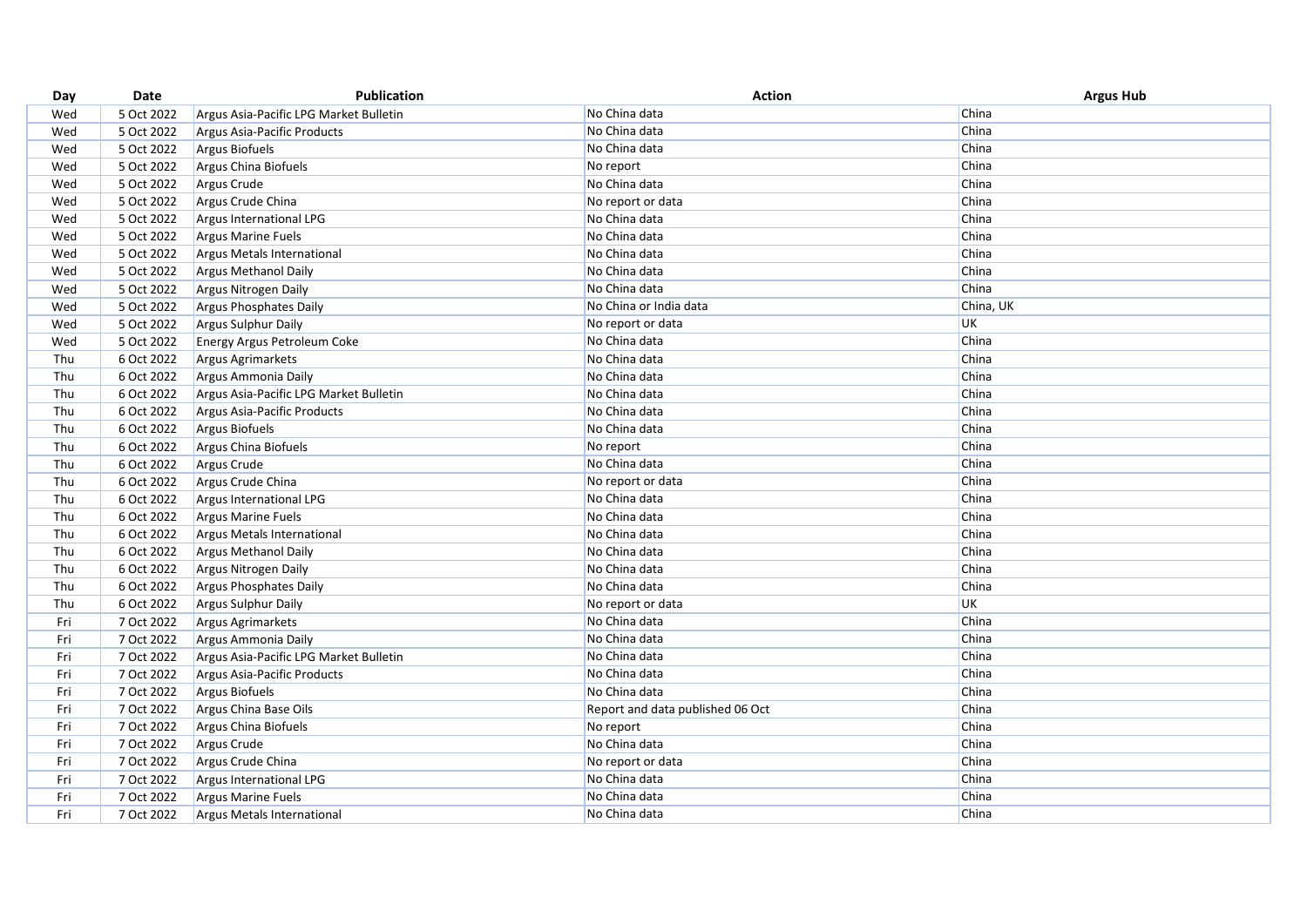| Day | Date        | Publication                                    | <b>Action</b>                             | <b>Argus Hub</b>               |
|-----|-------------|------------------------------------------------|-------------------------------------------|--------------------------------|
| Fri | 7 Oct 2022  | Argus Methanol Daily                           | No China data                             | China                          |
| Fri | 7 Oct 2022  | Argus Nitrogen Daily                           | No China data                             | China                          |
| Fri | 7 Oct 2022  | <b>Argus Phosphates Daily</b>                  | No China data                             | China                          |
| Fri | 7 Oct 2022  | Argus Sulphur Daily                            | No report or data                         | <b>UK</b>                      |
| Mon | 10 Oct 2022 | Argus Americas Biofuels                        | No Argentina data                         | <b>Brazil</b>                  |
| Mon | 10 Oct 2022 | Argus Americas Crude                           | No Canada data                            | Canada                         |
| Mon | 10 Oct 2022 | Argus Asia-Pacific Products                    | No Japan data                             | Japan                          |
| Mon | 10 Oct 2022 | Argus Crude                                    | No Canada or Tocom data                   | Canada, Japan                  |
| Mon | 10 Oct 2022 | Argus Marine Fuels                             | No Japan data                             | Japan                          |
| Mon | 10 Oct 2022 | <b>Argus NGL Americas</b>                      | No Canada data                            | Canada                         |
| Mon | 10 Oct 2022 | Argus US Products                              | No Argentina data                         | <b>Brazil</b>                  |
| Wed | 12 Oct 2022 | <b>Argus Agrimarkets</b>                       | No Brazil data                            | <b>Brazil</b>                  |
| Wed | 12 Oct 2022 | Argus Americas Biofuels                        | No Brazil data                            | <b>Brazil</b>                  |
| Wed | 12 Oct 2022 | Argus Brazil Gas and Power                     | No data                                   | <b>Brazil</b>                  |
| Wed | 12 Oct 2022 | Argus Brazil Motor Fuels (Portuguese language) | No report or data                         | <b>Brazil</b>                  |
| Wed | 12 Oct 2022 | Argus Nitrogen Daily                           | No Brazil data                            | <b>Brazil</b>                  |
| Wed | 12 Oct 2022 | <b>Argus Phosphates Daily</b>                  | No Brazil data                            | <b>Brazil</b>                  |
| Wed | 12 Oct 2022 | Argus US Products                              | No Brazil data                            | Brazil                         |
| Fri | 14 Oct 2022 | Argus Agrimarkets                              | No Ukraine data                           | Ukraine                        |
| Fri | 14 Oct 2022 | Argus European Natural Gas                     | No Ukraine data                           | Ukraine                        |
| Fri | 14 Oct 2022 | Argus International LPG                        | No Ukraine data                           | Ukraine                        |
| Fri | 14 Oct 2022 | Argus Ukrainian Oil Products                   | No report or data                         | Ukraine                        |
| Mon | 24 Oct 2022 | Argus Ammonia Daily                            | No Singapore data                         | Singapore                      |
| Mon | 24 Oct 2022 | Argus Asia-Pacific LPG Market Bulletin         | No report or data                         | China, Singapore               |
| Mon | 24 Oct 2022 | Argus Asia-Pacific Products                    | No report or data                         | China, Dubai, Japan, Singapore |
| Mon | 24 Oct 2022 | Argus Benzene Daily                            | No Asia data                              | Singapore                      |
| Mon | 24 Oct 2022 | Argus Biofuels                                 | No Asia data                              | Singapore, China               |
| Mon | 24 Oct 2022 | Argus Bitumen Daily                            | No report or data                         | Singapore                      |
| Mon | 24 Oct 2022 | Argus China Biofuels                           | No report                                 | China                          |
| Mon | 24 Oct 2022 | Argus Coal Daily International                 | No Asia data                              | Singapore                      |
| Mon | 24 Oct 2022 | Argus Crude                                    | No Singapore data                         | Singapore                      |
| Mon | 24 Oct 2022 | Argus Crude Midday Update                      | No report or data                         | Singapore                      |
| Mon | 24 Oct 2022 | Argus Ferrous Bulletin                         | No report or data                         | Singapore                      |
| Mon | 24 Oct 2022 | Argus Ferrous Markets                          | No Asia data                              | Singapore                      |
| Mon | 24 Oct 2022 | Argus Freight                                  | No Asia data                              | Singapore                      |
| Mon | 24 Oct 2022 | Argus International LPG                        | No Asia data                              | Singapore                      |
| Mon | 24 Oct 2022 | Argus Jet Fuel                                 | No Asia data                              | Singapore                      |
| Mon | 24 Oct 2022 | <b>Argus LNG Daily</b>                         | No Asia data                              | Singapore                      |
| Mon | 24 Oct 2022 | Argus Marine Fuels                             | No Singapore, South Korea and Sydney data | Singapore                      |
| Mon | 24 Oct 2022 | <b>Argus Metal Prices</b>                      | No Asia data                              | Singapore                      |
| Mon | 24 Oct 2022 | Argus Metals International                     | No Asia data                              | Singapore                      |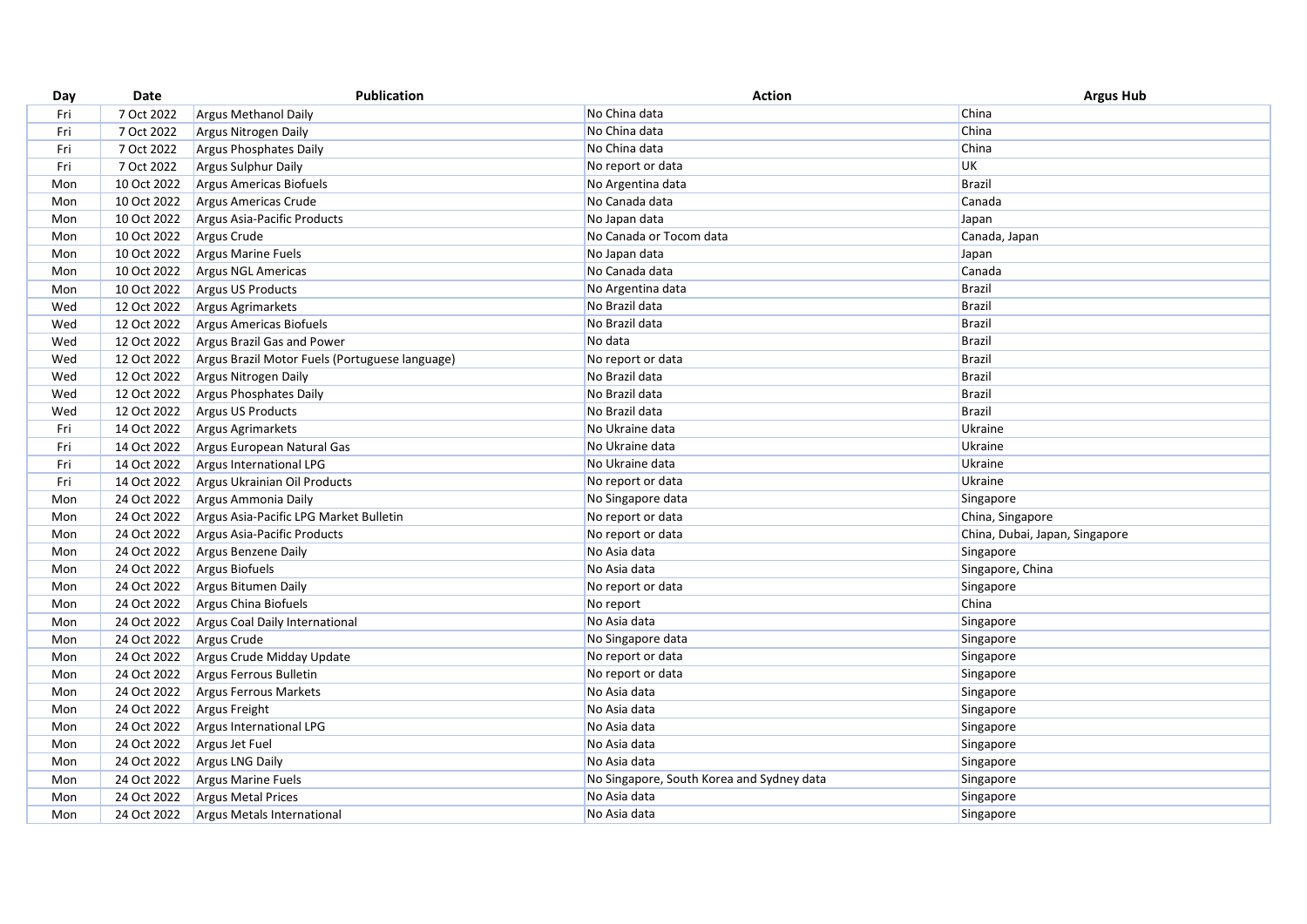| 24 Oct 2022<br>No Asia data<br>Singapore<br>Mon<br><b>Argus Methanol Daily</b><br>No report or data<br>24 Oct 2022<br>Argus Mideast Gulf and Indian Ocean Products<br>Dubai, Singapore<br>Mon<br>No India data<br>UK<br>24 Oct 2022<br>Argus Phosphates Daily<br>Mon<br><b>UK</b><br>No report or data<br>24 Oct 2022<br>Argus Sulphur Daily<br>Mon<br>No Asia data<br>24 Oct 2022<br>Argus Toluene and Xylenes Daily<br>Singapore<br>Mon<br>No regional data for Österreich<br>26 Oct 2022<br>Wed<br>Argus O.M.R. Fuels<br>Germany<br>31 Oct 2022<br>Argus O.M.R. Fuels<br>Mon<br>No regional data for Magdeburg, Nord, Seefeld, Südost, Ost<br>Germany<br>1 Nov 2022<br>No daf Brest data<br>Tue<br>Argus International LPG<br>Russia<br>No regional data for Kölner Bucht, West, Süd, Südwest, Emsland,<br>Österreich<br>1 Nov 2022<br>Argus O.M.R. Fuels<br>Tue<br>Germany<br>No Brazil data<br>Wed<br>2 Nov 2022<br>Brazil<br>Argus Agrimarkets<br>No Brazil data<br><b>Brazil</b><br>Wed<br>2 Nov 2022<br>Argus Americas Biofuels<br>No data<br><b>Brazil</b><br>2 Nov 2022<br>Wed<br>Argus Brazil Gas and Power<br><b>Brazil</b><br>2 Nov 2022<br>No report or data<br>Wed<br>Argus Brazil Motor Fuels (Portuguese language)<br>2 Nov 2022<br><b>Brazil</b><br>Wed<br>Argus Nitrogen Daily<br>No Brazil data<br>2 Nov 2022<br>No Brazil data<br>Brazil<br>Wed<br>Argus Phosphates Daily<br>2 Nov 2022<br>No Brazil data<br><b>Brazil</b><br>Wed<br><b>Argus US Products</b><br>Thu<br>3 Nov 2022<br>Argus Asia-Pacific Products<br>No Japan data<br>Japan<br>Thu<br>3 Nov 2022<br>No Tocom data<br>Argus Crude<br>Japan<br>Thu<br>3 Nov 2022<br>Argus Marine Fuels<br>No Japan data<br>Japan<br>Thu<br>Report and data published 7 Nov<br>Russia<br>3 Nov 2022<br><b>Argus Russian Netbacks</b><br>No Russia data<br>Russia<br>Fri<br>4 Nov 2022<br>Argus Coal Daily International<br>No FSU/eastern Europe data<br>Russia<br>Fri<br>4 Nov 2022<br><b>Argus International LPG</b><br>Fri<br>4 Nov 2022<br>No Russia data<br>Russia<br><b>Argus Marine Fuels</b><br>Fri<br>4 Nov 2022<br>No report or data<br>Russia<br>Argus Russian Domestic Crude<br>4 Nov 2022<br>Fri<br>Argus Russian Fuel Oil<br>No report or data<br>Russia<br>4 Nov 2022<br>Fri<br>Russia<br>Argus Russian Motor Fuels<br>No report or data<br><b>UK</b><br>8 Nov 2022<br>No India data<br>Tue<br>Argus Phosphates Daily<br>No daf Brest data<br>Russia<br>Fri<br>11 Nov 2022<br>Argus International LPG<br>No Brazil data<br><b>Brazil</b><br>15 Nov 2022<br>Tue<br><b>Argus Agrimarkets</b><br>No Brazil data<br>Brazil<br>15 Nov 2022<br>Tue<br>Argus Americas Biofuels<br><b>Brazil</b><br>No data<br>Tue<br>15 Nov 2022<br>Argus Brazil Gas and Power | Day | Date | Publication | <b>Action</b> | <b>Argus Hub</b> |
|------------------------------------------------------------------------------------------------------------------------------------------------------------------------------------------------------------------------------------------------------------------------------------------------------------------------------------------------------------------------------------------------------------------------------------------------------------------------------------------------------------------------------------------------------------------------------------------------------------------------------------------------------------------------------------------------------------------------------------------------------------------------------------------------------------------------------------------------------------------------------------------------------------------------------------------------------------------------------------------------------------------------------------------------------------------------------------------------------------------------------------------------------------------------------------------------------------------------------------------------------------------------------------------------------------------------------------------------------------------------------------------------------------------------------------------------------------------------------------------------------------------------------------------------------------------------------------------------------------------------------------------------------------------------------------------------------------------------------------------------------------------------------------------------------------------------------------------------------------------------------------------------------------------------------------------------------------------------------------------------------------------------------------------------------------------------------------------------------------------------------------------------------------------------------------------------------------------------------------------------------------------------------------------------------------------------------------------------------------------------------------------------------------------------------------------------------------------------------------------------------------------------------------------------------------------------------------------------------------------------------------------------------------------------------------------------------------------------------------------|-----|------|-------------|---------------|------------------|
|                                                                                                                                                                                                                                                                                                                                                                                                                                                                                                                                                                                                                                                                                                                                                                                                                                                                                                                                                                                                                                                                                                                                                                                                                                                                                                                                                                                                                                                                                                                                                                                                                                                                                                                                                                                                                                                                                                                                                                                                                                                                                                                                                                                                                                                                                                                                                                                                                                                                                                                                                                                                                                                                                                                                          |     |      |             |               |                  |
|                                                                                                                                                                                                                                                                                                                                                                                                                                                                                                                                                                                                                                                                                                                                                                                                                                                                                                                                                                                                                                                                                                                                                                                                                                                                                                                                                                                                                                                                                                                                                                                                                                                                                                                                                                                                                                                                                                                                                                                                                                                                                                                                                                                                                                                                                                                                                                                                                                                                                                                                                                                                                                                                                                                                          |     |      |             |               |                  |
|                                                                                                                                                                                                                                                                                                                                                                                                                                                                                                                                                                                                                                                                                                                                                                                                                                                                                                                                                                                                                                                                                                                                                                                                                                                                                                                                                                                                                                                                                                                                                                                                                                                                                                                                                                                                                                                                                                                                                                                                                                                                                                                                                                                                                                                                                                                                                                                                                                                                                                                                                                                                                                                                                                                                          |     |      |             |               |                  |
|                                                                                                                                                                                                                                                                                                                                                                                                                                                                                                                                                                                                                                                                                                                                                                                                                                                                                                                                                                                                                                                                                                                                                                                                                                                                                                                                                                                                                                                                                                                                                                                                                                                                                                                                                                                                                                                                                                                                                                                                                                                                                                                                                                                                                                                                                                                                                                                                                                                                                                                                                                                                                                                                                                                                          |     |      |             |               |                  |
|                                                                                                                                                                                                                                                                                                                                                                                                                                                                                                                                                                                                                                                                                                                                                                                                                                                                                                                                                                                                                                                                                                                                                                                                                                                                                                                                                                                                                                                                                                                                                                                                                                                                                                                                                                                                                                                                                                                                                                                                                                                                                                                                                                                                                                                                                                                                                                                                                                                                                                                                                                                                                                                                                                                                          |     |      |             |               |                  |
|                                                                                                                                                                                                                                                                                                                                                                                                                                                                                                                                                                                                                                                                                                                                                                                                                                                                                                                                                                                                                                                                                                                                                                                                                                                                                                                                                                                                                                                                                                                                                                                                                                                                                                                                                                                                                                                                                                                                                                                                                                                                                                                                                                                                                                                                                                                                                                                                                                                                                                                                                                                                                                                                                                                                          |     |      |             |               |                  |
|                                                                                                                                                                                                                                                                                                                                                                                                                                                                                                                                                                                                                                                                                                                                                                                                                                                                                                                                                                                                                                                                                                                                                                                                                                                                                                                                                                                                                                                                                                                                                                                                                                                                                                                                                                                                                                                                                                                                                                                                                                                                                                                                                                                                                                                                                                                                                                                                                                                                                                                                                                                                                                                                                                                                          |     |      |             |               |                  |
|                                                                                                                                                                                                                                                                                                                                                                                                                                                                                                                                                                                                                                                                                                                                                                                                                                                                                                                                                                                                                                                                                                                                                                                                                                                                                                                                                                                                                                                                                                                                                                                                                                                                                                                                                                                                                                                                                                                                                                                                                                                                                                                                                                                                                                                                                                                                                                                                                                                                                                                                                                                                                                                                                                                                          |     |      |             |               |                  |
|                                                                                                                                                                                                                                                                                                                                                                                                                                                                                                                                                                                                                                                                                                                                                                                                                                                                                                                                                                                                                                                                                                                                                                                                                                                                                                                                                                                                                                                                                                                                                                                                                                                                                                                                                                                                                                                                                                                                                                                                                                                                                                                                                                                                                                                                                                                                                                                                                                                                                                                                                                                                                                                                                                                                          |     |      |             |               |                  |
|                                                                                                                                                                                                                                                                                                                                                                                                                                                                                                                                                                                                                                                                                                                                                                                                                                                                                                                                                                                                                                                                                                                                                                                                                                                                                                                                                                                                                                                                                                                                                                                                                                                                                                                                                                                                                                                                                                                                                                                                                                                                                                                                                                                                                                                                                                                                                                                                                                                                                                                                                                                                                                                                                                                                          |     |      |             |               |                  |
|                                                                                                                                                                                                                                                                                                                                                                                                                                                                                                                                                                                                                                                                                                                                                                                                                                                                                                                                                                                                                                                                                                                                                                                                                                                                                                                                                                                                                                                                                                                                                                                                                                                                                                                                                                                                                                                                                                                                                                                                                                                                                                                                                                                                                                                                                                                                                                                                                                                                                                                                                                                                                                                                                                                                          |     |      |             |               |                  |
|                                                                                                                                                                                                                                                                                                                                                                                                                                                                                                                                                                                                                                                                                                                                                                                                                                                                                                                                                                                                                                                                                                                                                                                                                                                                                                                                                                                                                                                                                                                                                                                                                                                                                                                                                                                                                                                                                                                                                                                                                                                                                                                                                                                                                                                                                                                                                                                                                                                                                                                                                                                                                                                                                                                                          |     |      |             |               |                  |
|                                                                                                                                                                                                                                                                                                                                                                                                                                                                                                                                                                                                                                                                                                                                                                                                                                                                                                                                                                                                                                                                                                                                                                                                                                                                                                                                                                                                                                                                                                                                                                                                                                                                                                                                                                                                                                                                                                                                                                                                                                                                                                                                                                                                                                                                                                                                                                                                                                                                                                                                                                                                                                                                                                                                          |     |      |             |               |                  |
|                                                                                                                                                                                                                                                                                                                                                                                                                                                                                                                                                                                                                                                                                                                                                                                                                                                                                                                                                                                                                                                                                                                                                                                                                                                                                                                                                                                                                                                                                                                                                                                                                                                                                                                                                                                                                                                                                                                                                                                                                                                                                                                                                                                                                                                                                                                                                                                                                                                                                                                                                                                                                                                                                                                                          |     |      |             |               |                  |
|                                                                                                                                                                                                                                                                                                                                                                                                                                                                                                                                                                                                                                                                                                                                                                                                                                                                                                                                                                                                                                                                                                                                                                                                                                                                                                                                                                                                                                                                                                                                                                                                                                                                                                                                                                                                                                                                                                                                                                                                                                                                                                                                                                                                                                                                                                                                                                                                                                                                                                                                                                                                                                                                                                                                          |     |      |             |               |                  |
|                                                                                                                                                                                                                                                                                                                                                                                                                                                                                                                                                                                                                                                                                                                                                                                                                                                                                                                                                                                                                                                                                                                                                                                                                                                                                                                                                                                                                                                                                                                                                                                                                                                                                                                                                                                                                                                                                                                                                                                                                                                                                                                                                                                                                                                                                                                                                                                                                                                                                                                                                                                                                                                                                                                                          |     |      |             |               |                  |
|                                                                                                                                                                                                                                                                                                                                                                                                                                                                                                                                                                                                                                                                                                                                                                                                                                                                                                                                                                                                                                                                                                                                                                                                                                                                                                                                                                                                                                                                                                                                                                                                                                                                                                                                                                                                                                                                                                                                                                                                                                                                                                                                                                                                                                                                                                                                                                                                                                                                                                                                                                                                                                                                                                                                          |     |      |             |               |                  |
|                                                                                                                                                                                                                                                                                                                                                                                                                                                                                                                                                                                                                                                                                                                                                                                                                                                                                                                                                                                                                                                                                                                                                                                                                                                                                                                                                                                                                                                                                                                                                                                                                                                                                                                                                                                                                                                                                                                                                                                                                                                                                                                                                                                                                                                                                                                                                                                                                                                                                                                                                                                                                                                                                                                                          |     |      |             |               |                  |
|                                                                                                                                                                                                                                                                                                                                                                                                                                                                                                                                                                                                                                                                                                                                                                                                                                                                                                                                                                                                                                                                                                                                                                                                                                                                                                                                                                                                                                                                                                                                                                                                                                                                                                                                                                                                                                                                                                                                                                                                                                                                                                                                                                                                                                                                                                                                                                                                                                                                                                                                                                                                                                                                                                                                          |     |      |             |               |                  |
|                                                                                                                                                                                                                                                                                                                                                                                                                                                                                                                                                                                                                                                                                                                                                                                                                                                                                                                                                                                                                                                                                                                                                                                                                                                                                                                                                                                                                                                                                                                                                                                                                                                                                                                                                                                                                                                                                                                                                                                                                                                                                                                                                                                                                                                                                                                                                                                                                                                                                                                                                                                                                                                                                                                                          |     |      |             |               |                  |
|                                                                                                                                                                                                                                                                                                                                                                                                                                                                                                                                                                                                                                                                                                                                                                                                                                                                                                                                                                                                                                                                                                                                                                                                                                                                                                                                                                                                                                                                                                                                                                                                                                                                                                                                                                                                                                                                                                                                                                                                                                                                                                                                                                                                                                                                                                                                                                                                                                                                                                                                                                                                                                                                                                                                          |     |      |             |               |                  |
|                                                                                                                                                                                                                                                                                                                                                                                                                                                                                                                                                                                                                                                                                                                                                                                                                                                                                                                                                                                                                                                                                                                                                                                                                                                                                                                                                                                                                                                                                                                                                                                                                                                                                                                                                                                                                                                                                                                                                                                                                                                                                                                                                                                                                                                                                                                                                                                                                                                                                                                                                                                                                                                                                                                                          |     |      |             |               |                  |
|                                                                                                                                                                                                                                                                                                                                                                                                                                                                                                                                                                                                                                                                                                                                                                                                                                                                                                                                                                                                                                                                                                                                                                                                                                                                                                                                                                                                                                                                                                                                                                                                                                                                                                                                                                                                                                                                                                                                                                                                                                                                                                                                                                                                                                                                                                                                                                                                                                                                                                                                                                                                                                                                                                                                          |     |      |             |               |                  |
|                                                                                                                                                                                                                                                                                                                                                                                                                                                                                                                                                                                                                                                                                                                                                                                                                                                                                                                                                                                                                                                                                                                                                                                                                                                                                                                                                                                                                                                                                                                                                                                                                                                                                                                                                                                                                                                                                                                                                                                                                                                                                                                                                                                                                                                                                                                                                                                                                                                                                                                                                                                                                                                                                                                                          |     |      |             |               |                  |
|                                                                                                                                                                                                                                                                                                                                                                                                                                                                                                                                                                                                                                                                                                                                                                                                                                                                                                                                                                                                                                                                                                                                                                                                                                                                                                                                                                                                                                                                                                                                                                                                                                                                                                                                                                                                                                                                                                                                                                                                                                                                                                                                                                                                                                                                                                                                                                                                                                                                                                                                                                                                                                                                                                                                          |     |      |             |               |                  |
|                                                                                                                                                                                                                                                                                                                                                                                                                                                                                                                                                                                                                                                                                                                                                                                                                                                                                                                                                                                                                                                                                                                                                                                                                                                                                                                                                                                                                                                                                                                                                                                                                                                                                                                                                                                                                                                                                                                                                                                                                                                                                                                                                                                                                                                                                                                                                                                                                                                                                                                                                                                                                                                                                                                                          |     |      |             |               |                  |
|                                                                                                                                                                                                                                                                                                                                                                                                                                                                                                                                                                                                                                                                                                                                                                                                                                                                                                                                                                                                                                                                                                                                                                                                                                                                                                                                                                                                                                                                                                                                                                                                                                                                                                                                                                                                                                                                                                                                                                                                                                                                                                                                                                                                                                                                                                                                                                                                                                                                                                                                                                                                                                                                                                                                          |     |      |             |               |                  |
|                                                                                                                                                                                                                                                                                                                                                                                                                                                                                                                                                                                                                                                                                                                                                                                                                                                                                                                                                                                                                                                                                                                                                                                                                                                                                                                                                                                                                                                                                                                                                                                                                                                                                                                                                                                                                                                                                                                                                                                                                                                                                                                                                                                                                                                                                                                                                                                                                                                                                                                                                                                                                                                                                                                                          |     |      |             |               |                  |
|                                                                                                                                                                                                                                                                                                                                                                                                                                                                                                                                                                                                                                                                                                                                                                                                                                                                                                                                                                                                                                                                                                                                                                                                                                                                                                                                                                                                                                                                                                                                                                                                                                                                                                                                                                                                                                                                                                                                                                                                                                                                                                                                                                                                                                                                                                                                                                                                                                                                                                                                                                                                                                                                                                                                          |     |      |             |               |                  |
|                                                                                                                                                                                                                                                                                                                                                                                                                                                                                                                                                                                                                                                                                                                                                                                                                                                                                                                                                                                                                                                                                                                                                                                                                                                                                                                                                                                                                                                                                                                                                                                                                                                                                                                                                                                                                                                                                                                                                                                                                                                                                                                                                                                                                                                                                                                                                                                                                                                                                                                                                                                                                                                                                                                                          |     |      |             |               |                  |
|                                                                                                                                                                                                                                                                                                                                                                                                                                                                                                                                                                                                                                                                                                                                                                                                                                                                                                                                                                                                                                                                                                                                                                                                                                                                                                                                                                                                                                                                                                                                                                                                                                                                                                                                                                                                                                                                                                                                                                                                                                                                                                                                                                                                                                                                                                                                                                                                                                                                                                                                                                                                                                                                                                                                          |     |      |             |               |                  |
|                                                                                                                                                                                                                                                                                                                                                                                                                                                                                                                                                                                                                                                                                                                                                                                                                                                                                                                                                                                                                                                                                                                                                                                                                                                                                                                                                                                                                                                                                                                                                                                                                                                                                                                                                                                                                                                                                                                                                                                                                                                                                                                                                                                                                                                                                                                                                                                                                                                                                                                                                                                                                                                                                                                                          |     |      |             |               |                  |
| Brazil<br>No report or data<br>Tue<br>15 Nov 2022<br>Argus Brazil Motor Fuels (Portuguese language)                                                                                                                                                                                                                                                                                                                                                                                                                                                                                                                                                                                                                                                                                                                                                                                                                                                                                                                                                                                                                                                                                                                                                                                                                                                                                                                                                                                                                                                                                                                                                                                                                                                                                                                                                                                                                                                                                                                                                                                                                                                                                                                                                                                                                                                                                                                                                                                                                                                                                                                                                                                                                                      |     |      |             |               |                  |
| No Brazil data<br><b>Brazil</b><br>Tue<br>15 Nov 2022<br>Argus Nitrogen Daily                                                                                                                                                                                                                                                                                                                                                                                                                                                                                                                                                                                                                                                                                                                                                                                                                                                                                                                                                                                                                                                                                                                                                                                                                                                                                                                                                                                                                                                                                                                                                                                                                                                                                                                                                                                                                                                                                                                                                                                                                                                                                                                                                                                                                                                                                                                                                                                                                                                                                                                                                                                                                                                            |     |      |             |               |                  |
| <b>Brazil</b><br>Tue<br>15 Nov 2022<br>Argus Phosphates Daily<br>No Brazil data                                                                                                                                                                                                                                                                                                                                                                                                                                                                                                                                                                                                                                                                                                                                                                                                                                                                                                                                                                                                                                                                                                                                                                                                                                                                                                                                                                                                                                                                                                                                                                                                                                                                                                                                                                                                                                                                                                                                                                                                                                                                                                                                                                                                                                                                                                                                                                                                                                                                                                                                                                                                                                                          |     |      |             |               |                  |
| No Brazil data<br><b>Brazil</b><br>Tue<br>15 Nov 2022<br><b>Argus US Products</b>                                                                                                                                                                                                                                                                                                                                                                                                                                                                                                                                                                                                                                                                                                                                                                                                                                                                                                                                                                                                                                                                                                                                                                                                                                                                                                                                                                                                                                                                                                                                                                                                                                                                                                                                                                                                                                                                                                                                                                                                                                                                                                                                                                                                                                                                                                                                                                                                                                                                                                                                                                                                                                                        |     |      |             |               |                  |
| <b>Brazil</b><br>21 Nov 2022<br>No Argentina data<br>Mon<br>Argus Americas Biofuels                                                                                                                                                                                                                                                                                                                                                                                                                                                                                                                                                                                                                                                                                                                                                                                                                                                                                                                                                                                                                                                                                                                                                                                                                                                                                                                                                                                                                                                                                                                                                                                                                                                                                                                                                                                                                                                                                                                                                                                                                                                                                                                                                                                                                                                                                                                                                                                                                                                                                                                                                                                                                                                      |     |      |             |               |                  |
| <b>Brazil</b><br>No Argentina data<br>21 Nov 2022<br>Argus US Products<br>Mon                                                                                                                                                                                                                                                                                                                                                                                                                                                                                                                                                                                                                                                                                                                                                                                                                                                                                                                                                                                                                                                                                                                                                                                                                                                                                                                                                                                                                                                                                                                                                                                                                                                                                                                                                                                                                                                                                                                                                                                                                                                                                                                                                                                                                                                                                                                                                                                                                                                                                                                                                                                                                                                            |     |      |             |               |                  |
| 23 Nov 2022<br>Argus Asia-Pacific Products<br>No Japan data<br>Japan<br>Wed                                                                                                                                                                                                                                                                                                                                                                                                                                                                                                                                                                                                                                                                                                                                                                                                                                                                                                                                                                                                                                                                                                                                                                                                                                                                                                                                                                                                                                                                                                                                                                                                                                                                                                                                                                                                                                                                                                                                                                                                                                                                                                                                                                                                                                                                                                                                                                                                                                                                                                                                                                                                                                                              |     |      |             |               |                  |
| No Tocom data<br>23 Nov 2022<br>Argus Crude<br>Japan<br>Wed                                                                                                                                                                                                                                                                                                                                                                                                                                                                                                                                                                                                                                                                                                                                                                                                                                                                                                                                                                                                                                                                                                                                                                                                                                                                                                                                                                                                                                                                                                                                                                                                                                                                                                                                                                                                                                                                                                                                                                                                                                                                                                                                                                                                                                                                                                                                                                                                                                                                                                                                                                                                                                                                              |     |      |             |               |                  |
| Wed<br>23 Nov 2022<br><b>Argus Marine Fuels</b><br>No Japan data<br>Japan                                                                                                                                                                                                                                                                                                                                                                                                                                                                                                                                                                                                                                                                                                                                                                                                                                                                                                                                                                                                                                                                                                                                                                                                                                                                                                                                                                                                                                                                                                                                                                                                                                                                                                                                                                                                                                                                                                                                                                                                                                                                                                                                                                                                                                                                                                                                                                                                                                                                                                                                                                                                                                                                |     |      |             |               |                  |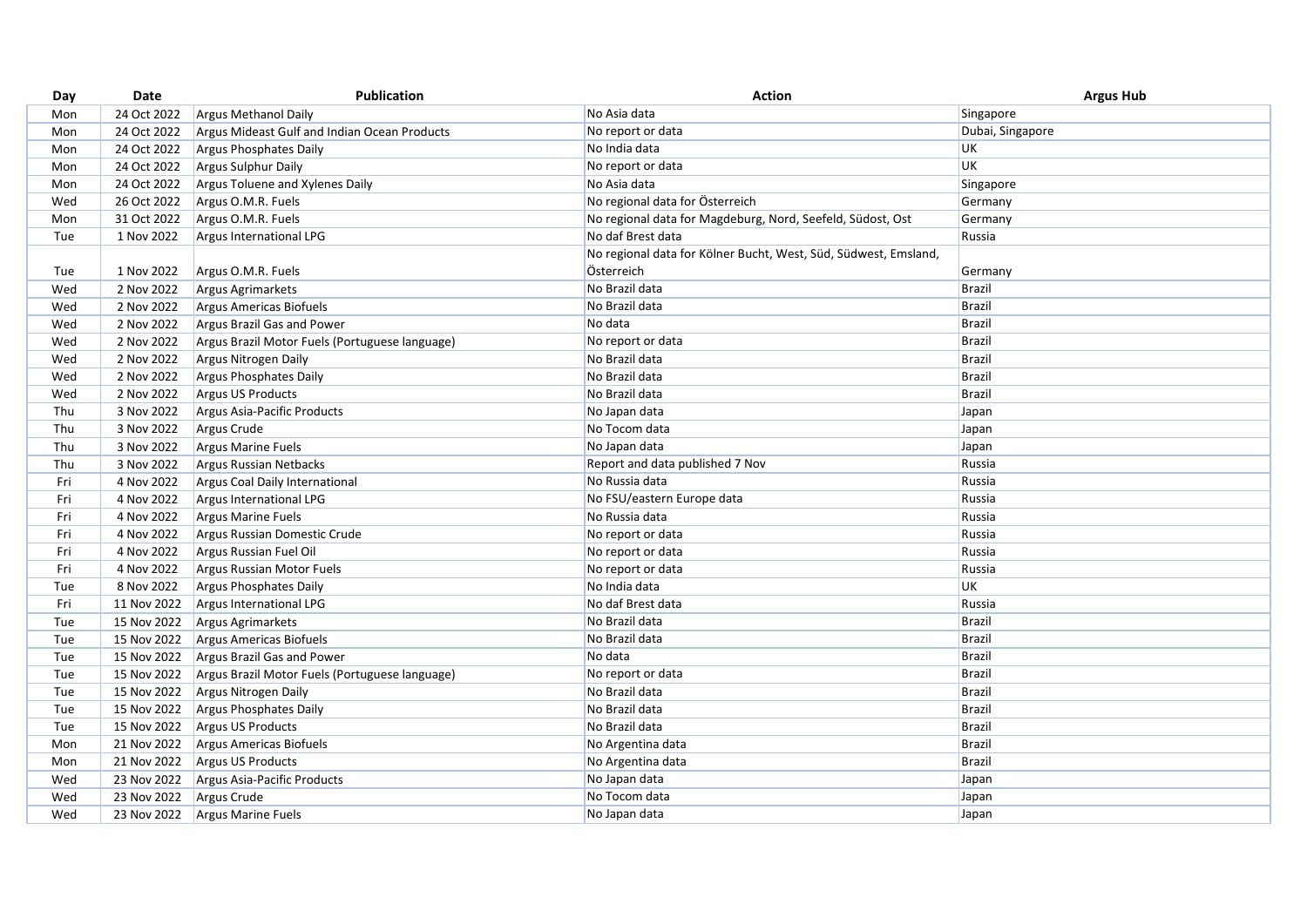| Day | Date        | <b>Publication</b>                                | Action                                  | <b>Argus Hub</b> |
|-----|-------------|---------------------------------------------------|-----------------------------------------|------------------|
| Thu | 24 Nov 2022 | Argus Air Daily                                   | No US data                              | <b>USA</b>       |
| Thu | 24 Nov 2022 | Argus Americas Biofuels                           | No report or data                       | Brazil, USA      |
| Thu | 24 Nov 2022 | Argus Americas Crude                              | No report or data                       | Canada, USA      |
| Thu | 24 Nov 2022 | Argus Asia-Pacific Products US West Coast Section | No report or data                       | <b>USA</b>       |
| Thu | 24 Nov 2022 | Argus Base Oils Daily Update                      | No US data                              | USA              |
| Thu | 24 Nov 2022 | Argus Benzene and Derivatives                     | US data published 23 Nov                | USA              |
| Thu | 24 Nov 2022 | Argus Benzene Daily                               | No US data                              | <b>USA</b>       |
| Thu | 24 Nov 2022 | Argus Biofuels                                    | No US data                              | <b>USA</b>       |
| Thu | 24 Nov 2022 | <b>Argus Coal Daily</b>                           | No report or data                       | <b>USA</b>       |
| Thu | 24 Nov 2022 | Argus Coal Daily International                    | No US data                              | USA              |
| Thu | 24 Nov 2022 | Argus Crude                                       | No US data                              | <b>USA</b>       |
| Thu | 24 Nov 2022 | Argus Ferrous Markets                             | No US data                              | <b>USA</b>       |
| Thu | 24 Nov 2022 | Argus Freight                                     | No US data                              | USA              |
| Thu | 24 Nov 2022 | Argus International LPG                           | No US data                              | <b>USA</b>       |
| Thu | 24 Nov 2022 | Argus Jet Fuel                                    | No US data                              | <b>USA</b>       |
| Thu | 24 Nov 2022 | Argus Marine Fuels                                | No North America and Latin America data | <b>USA</b>       |
| Thu | 24 Nov 2022 | Argus Metal Prices                                | No US data                              | USA              |
| Thu | 24 Nov 2022 | Argus Metals International                        | No US data                              | <b>USA</b>       |
| Thu | 24 Nov 2022 | <b>Argus Methanol Daily</b>                       | No US data                              | USA              |
| Thu | 24 Nov 2022 | Argus Mexico Fuel Markets                         | No report or data                       | USA              |
| Thu | 24 Nov 2022 | Argus Natural Gas Americas                        | No report or data                       | <b>USA</b>       |
| Thu | 24 Nov 2022 | Argus NGL Americas                                | No report or data                       | Canada, USA      |
| Thu | 24 Nov 2022 | Argus Nitrogen Daily                              | No US data                              | <b>US</b>        |
| Thu | 24 Nov 2022 | Argus North American Fertilizer                   | Report and data published 23 Nov        | USA              |
| Thu | 24 Nov 2022 | Argus North American Sulphur and Sulphuric Acid   | Report and data published 23 Nov        | <b>USA</b>       |
| Thu | 24 Nov 2022 | Argus Phosphates Daily                            | No US data                              | <b>US</b>        |
| Thu | 24 Nov 2022 | Argus Toluene and Xylenes Daily                   | No US data                              | USA              |
| Thu | 24 Nov 2022 | Argus US Electricity Datafile                     | No report or data                       | USA              |
| Thu | 24 Nov 2022 | Argus US Products                                 | No report or data                       | Brazil, USA      |
| Fri | 25 Nov 2022 | Argus Agrimarkets                                 | No China data                           | China            |
| Fri | 25 Nov 2022 | <b>Argus Air Daily</b>                            | No US data                              | <b>USA</b>       |
| Fri | 25 Nov 2022 | Argus Americas Asphalt                            | Report and data published 24 Nov        | <b>USA</b>       |
| Fri | 25 Nov 2022 | Argus Americas Base Oils                          | Report and data published 24 Nov        | <b>USA</b>       |
| Fri | 25 Nov 2022 | Argus Americas Biofuels                           | No report or data                       | Brazil, USA      |
| Fri | 25 Nov 2022 | Argus Americas Crude                              | No report or data                       | Canada, USA      |
| Fri | 25 Nov 2022 | Argus Asia-Pacific Products US West Coast Section | No report or data                       | USA              |
| Fri | 25 Nov 2022 | Argus Base Oils                                   | Report and data published 24 Nov        | USA              |
| Fri | 25 Nov 2022 | Argus Base Oils Daily Update                      | No US data                              | USA              |
| Fri | 25 Nov 2022 | Argus Benzene Daily                               | No US data                              | USA              |
| Fri |             | 25 Nov 2022 Argus Biofuels                        | No US data                              | <b>USA</b>       |
| Fri | 25 Nov 2022 | Argus Butadiene Asia Pac Supplement               | Report and data published 24 Nov        | <b>USA</b>       |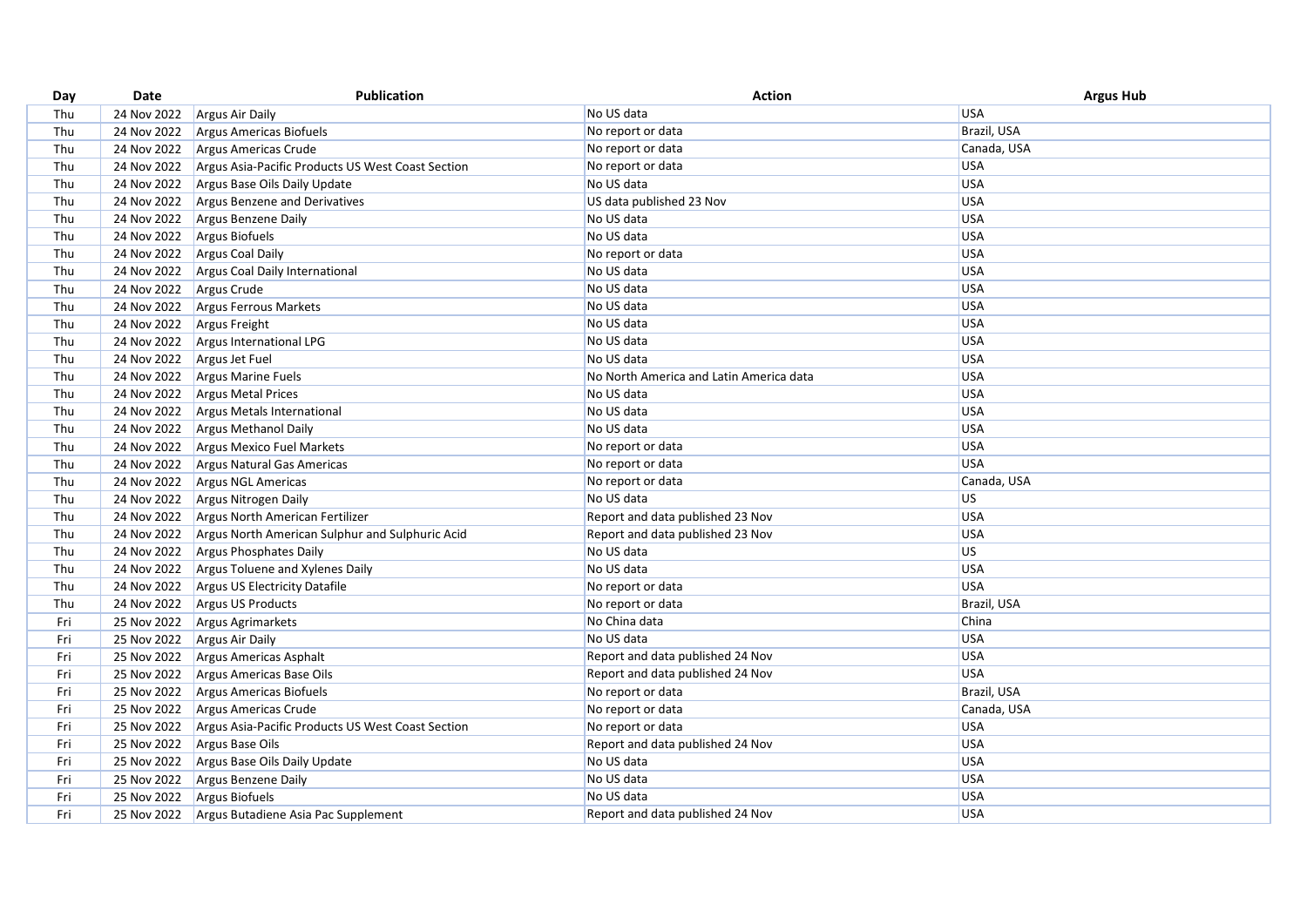| Day | Date        | <b>Publication</b>                            | <b>Action</b>                           | <b>Argus Hub</b>           |
|-----|-------------|-----------------------------------------------|-----------------------------------------|----------------------------|
| Fri | 25 Nov 2022 | Argus Chlor-alkali and Derivatives            | Report and data published 24 Nov        | <b>USA</b>                 |
| Fri | 25 Nov 2022 | Argus Coal Daily                              | No report or data                       | <b>USA</b>                 |
| Fri | 25 Nov 2022 | Argus Coal Daily International                | No US data                              | USA                        |
| Fri | 25 Nov 2022 | Argus Coal Daily: Weekly Price Bulletin       | Report and data published 24 Nov        | <b>USA</b>                 |
| Fri | 25 Nov 2022 | Argus Crude                                   | No US data                              | <b>USA</b>                 |
| Fri | 25 Nov 2022 | Argus Ferrous Markets                         | No US data                              | <b>USA</b>                 |
| Fri | 25 Nov 2022 | Argus Freight                                 | No US data                              | <b>USA</b>                 |
| Fri | 25 Nov 2022 | Argus Global Polyethylene                     | US data published 23 Nov                | <b>USA</b>                 |
| Fri | 25 Nov 2022 | Argus Global Polypropylene                    | US data published 23 Nov                | USA                        |
| Fri | 25 Nov 2022 | Argus Global Polyvinyl Chloride               | US data published 23 Nov                | USA                        |
| Fri | 25 Nov 2022 | Argus International LPG                       | No US data                              | USA                        |
| Fri | 25 Nov 2022 | Argus Jet Fuel                                | No US data                              | <b>USA</b>                 |
| Fri | 25 Nov 2022 | <b>Argus Latin Markets</b>                    | Report and data published 24 Nov        | <b>USA</b>                 |
| Fri | 25 Nov 2022 | Argus Marine Fuels                            | No North America and Latin America data | <b>USA</b>                 |
| Fri | 25 Nov 2022 | <b>Argus Metal Prices</b>                     | No US data                              | <b>USA</b>                 |
| Fri | 25 Nov 2022 | Argus Metals International                    | No US data                              | <b>USA</b>                 |
| Fri | 25 Nov 2022 | <b>Argus Methanol</b>                         | US data published 23 Nov                | <b>USA</b>                 |
| Fri | 25 Nov 2022 | Argus Methanol Daily                          | No US data                              | <b>USA</b>                 |
| Fri | 25 Nov 2022 | Argus Mexico Fuel Markets                     | No report or data                       | USA                        |
| Fri | 25 Nov 2022 | Argus Natural Gas Americas                    | No report or data                       | <b>USA</b>                 |
| Fri | 25 Nov 2022 | Argus NGL Americas                            | No report or data                       | Canada, USA                |
| Fri | 25 Nov 2022 | Argus Nitrogen Daily                          | No US data                              | US                         |
| Fri | 25 Nov 2022 | Argus Petroleum Transportation North Armerica | Report and data published 23 Nov        | USA                        |
| Fri | 25 Nov 2022 | Argus Phosphates Daily                        | No US data                              | <b>US</b>                  |
| Fri | 25 Nov 2022 | Argus Toluene and Xylenes Daily               | No US data                              | <b>USA</b>                 |
| Fri | 25 Nov 2022 | Argus Toluene, Xylenes and Isomers / PET      | US data published 23 Nov                | <b>USA</b>                 |
| Fri | 25 Nov 2022 | Argus US Electricity Datafile                 | No report or data                       | <b>USA</b>                 |
| Fri | 25 Nov 2022 | Argus US Products                             | No report or data                       | Brazil, USA                |
| Thu | 1 Dec 2022  | Argus Asia-Pacific Products                   | No Dubai data                           | Dubai                      |
| Thu | 1 Dec 2022  | <b>Argus Marine Fuels</b>                     | No Middle East data                     | Dubai                      |
| Thu | 1 Dec 2022  | Argus Mideast Gulf and Indian Ocean Products  | No Dubai data                           | Dubai                      |
| Fri | 2 Dec 2022  | Argus Asia-Pacific Products                   | No Dubai data                           | Dubai                      |
| Fri | 2 Dec 2022  | <b>Argus Marine Fuels</b>                     | No Middle East data                     | Dubai                      |
| Fri | 2 Dec 2022  | Argus Mideast Gulf and Indian Ocean Products  | No Dubai data                           | Dubai                      |
| Thu | 8 Dec 2022  | Argus Americas Biofuels                       | No Argentina data                       | Brazil                     |
| Thu | 8 Dec 2022  | Argus O.M.R. Fuels                            | No regional data for Österreich         | Germany                    |
| Thu | 8 Dec 2022  | <b>Argus US Products</b>                      | No Argentina data                       | <b>Brazil</b>              |
| Fri | 23 Dec 2022 | Argus Petroleum Transportation North Armerica | Report and data published 22 Dec        | <b>USA</b>                 |
| Mon | 26 Dec 2022 | Argus Agrimarkets                             | No report or data                       | UK, China, Ukraine, Brazil |
| Mon | 26 Dec 2022 | Argus Air Daily                               | No report or data                       | UK, USA                    |
| Mon | 26 Dec 2022 | <b>Argus Americas Biofuels</b>                | No report or data                       | Brazil, USA                |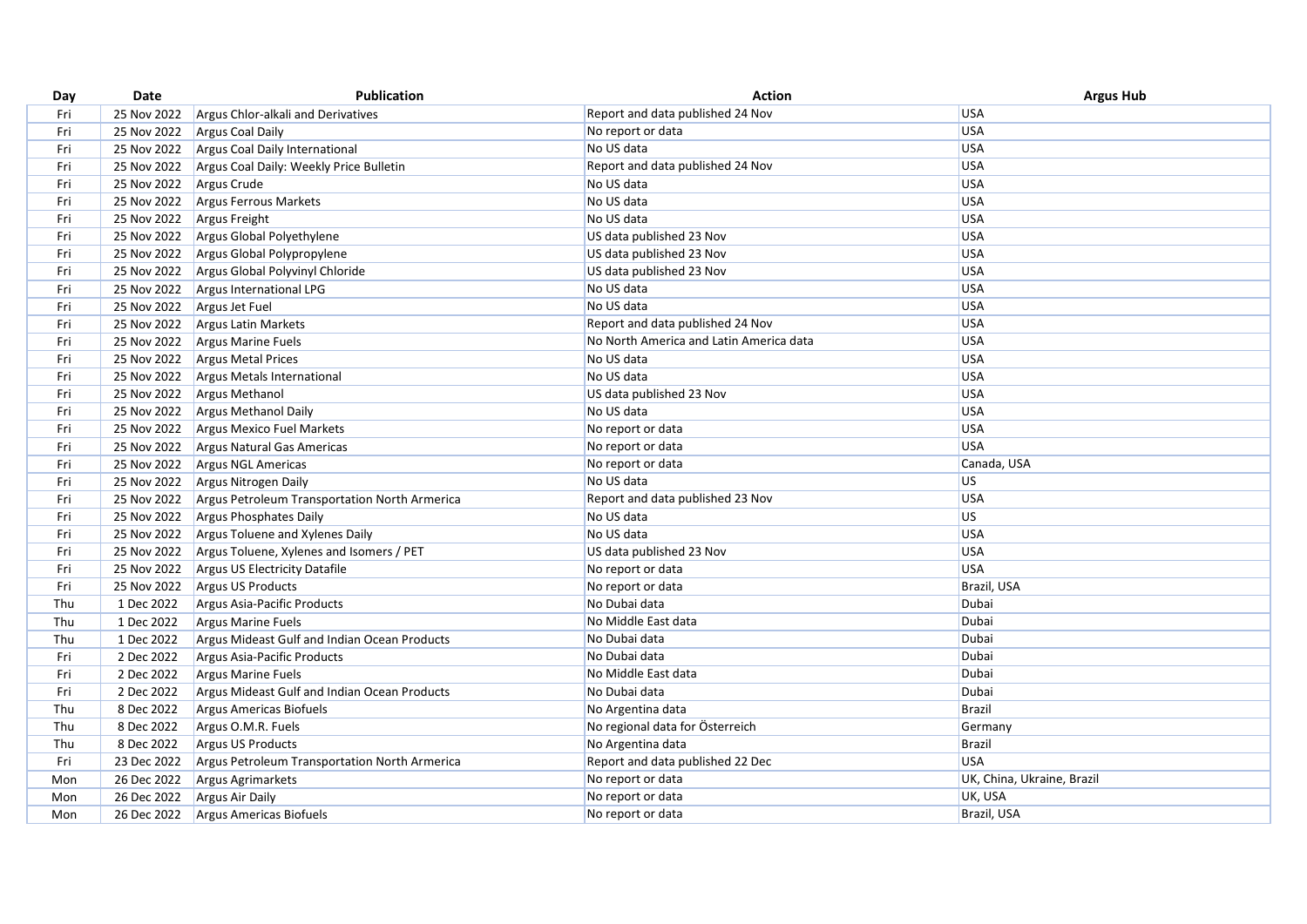| Day | Date        | Publication                                       | <b>Action</b>      | <b>Argus Hub</b>                                |
|-----|-------------|---------------------------------------------------|--------------------|-------------------------------------------------|
| Mon | 26 Dec 2022 | Argus Americas Crude                              | No report or data  | Canada, USA                                     |
| Mon | 26 Dec 2022 | Argus Ammonia Daily                               | No report or data  | <b>UK</b>                                       |
| Mon | 26 Dec 2022 | Argus Asia-Pacific LPG Market Bulletin            | No report or data  | China, Singapore                                |
| Mon | 26 Dec 2022 | Argus Asia-Pacific Products                       | No report or data  | China, Dubai, Japan, Singapore                  |
| Mon | 26 Dec 2022 | Argus Asia-Pacific Products US West Coast Section | No report or data  | <b>USA</b>                                      |
| Mon | 26 Dec 2022 | Argus Base Oils Daily Update                      | No report or data  | UK, USA                                         |
| Mon | 26 Dec 2022 | Argus Benzene Daily                               | No report or data  | Singapore, UK                                   |
| Mon | 26 Dec 2022 | Argus Biofuels                                    | No report or data  | UK, Singapore, USA, China                       |
| Mon | 26 Dec 2022 | Argus Bitumen Daily                               | No report or data  | Singapore                                       |
| Mon | 26 Dec 2022 | Argus Brazil Gas and Power                        | No report          | <b>Brazil</b>                                   |
| Mon | 26 Dec 2022 | Argus Brazil Motor Fuels                          | No report or data  | <b>Brazil</b>                                   |
| Mon | 26 Dec 2022 | Argus China Biofuels                              | No report          | China                                           |
| Mon | 26 Dec 2022 | Argus Coal Daily                                  | No report or data  | <b>USA</b>                                      |
| Mon | 26 Dec 2022 | Argus Coal Daily International                    | No report or data  | Russia, UK, USA, Singapore                      |
| Mon | 26 Dec 2022 | Argus Crude                                       | No report or data  | Canada, China, Japan, Singapore, UK, USA        |
| Mon | 26 Dec 2022 | Argus Crude Midday Update                         | No report or data  | Singapore                                       |
| Mon | 26 Dec 2022 | Argus European Electricity                        | No report or data  | <b>UK</b>                                       |
| Mon | 26 Dec 2022 | Argus European Emissions Markets                  | No report or data  | <b>UK</b>                                       |
| Mon | 26 Dec 2022 | Argus European Natural Gas                        | No report or data  | UK, Ukraine                                     |
| Mon | 26 Dec 2022 | Argus European Products                           | No report or data  | UK                                              |
| Mon | 26 Dec 2022 | Argus Ferrous Bulletin                            | No report or data  | Singapore                                       |
| Mon | 26 Dec 2022 | Argus Ferrous Markets                             | No report or data  | Singapore, UK, USA                              |
| Mon | 26 Dec 2022 | Argus Freight                                     | No report or data  | Singapore, UK, USA                              |
| Mon | 26 Dec 2022 | Argus International LPG                           | No report or data  | China, Russia, Singapore, UK, USA, Ukraine      |
| Mon | 26 Dec 2022 | Argus Jet Fuel                                    | No report or data  | Singapore, UK, USA                              |
| Mon | 26 Dec 2022 | Argus LNG Daily                                   | No report or data  | Singapore, UK                                   |
| Mon | 26 Dec 2022 | Argus Marine Fuels                                | No report or data  | China, Dubai, Japan, Russia, Singapore, UK, USA |
| Mon | 26 Dec 2022 | <b>Argus Metal Prices</b>                         | No report or data  | Singapore, UK, USA                              |
| Mon | 26 Dec 2022 | Argus Metals International                        | No report or data  | China, Singapore, UK, USA                       |
| Mon | 26 Dec 2022 | Argus Methanol Daily                              | No report or data  | China, Singapore, USA                           |
| Mon | 26 Dec 2022 | Argus Mexico Fuel Markets                         | No report or data  | <b>USA</b>                                      |
| Mon | 26 Dec 2022 | Argus Mideast Gulf and Indian Ocean Products      | No report or data  | Dubai, Singapore                                |
| Mon | 26 Dec 2022 | Argus Natural Gas Americas                        | No report or data  | <b>USA</b>                                      |
| Mon | 26 Dec 2022 | <b>Argus NGL Americas</b>                         | No report or data  | Canada, USA                                     |
| Mon | 26 Dec 2022 | Argus Nitrogen Daily                              | No report or data  | <b>UK</b>                                       |
| Mon | 26 Dec 2022 | Argus O.M.R. Fuels                                | No report or data  | Germany                                         |
| Mon | 26 Dec 2022 | Argus Phosphates Daily                            | No report or data  | UK                                              |
| Mon | 26 Dec 2022 | Argus Russian Netbacks                            | No report or data  | Russia                                          |
| Mon | 26 Dec 2022 | Argus Sulphur Daily                               | No report or data  | <b>UK</b>                                       |
| Mon | 26 Dec 2022 | Argus Toluene and Xylenes Daily                   | No Asia or US data | Singapore, USA                                  |
| Mon | 26 Dec 2022 | Argus Ukrainian Oil Products                      | No report or data  | Ukraine                                         |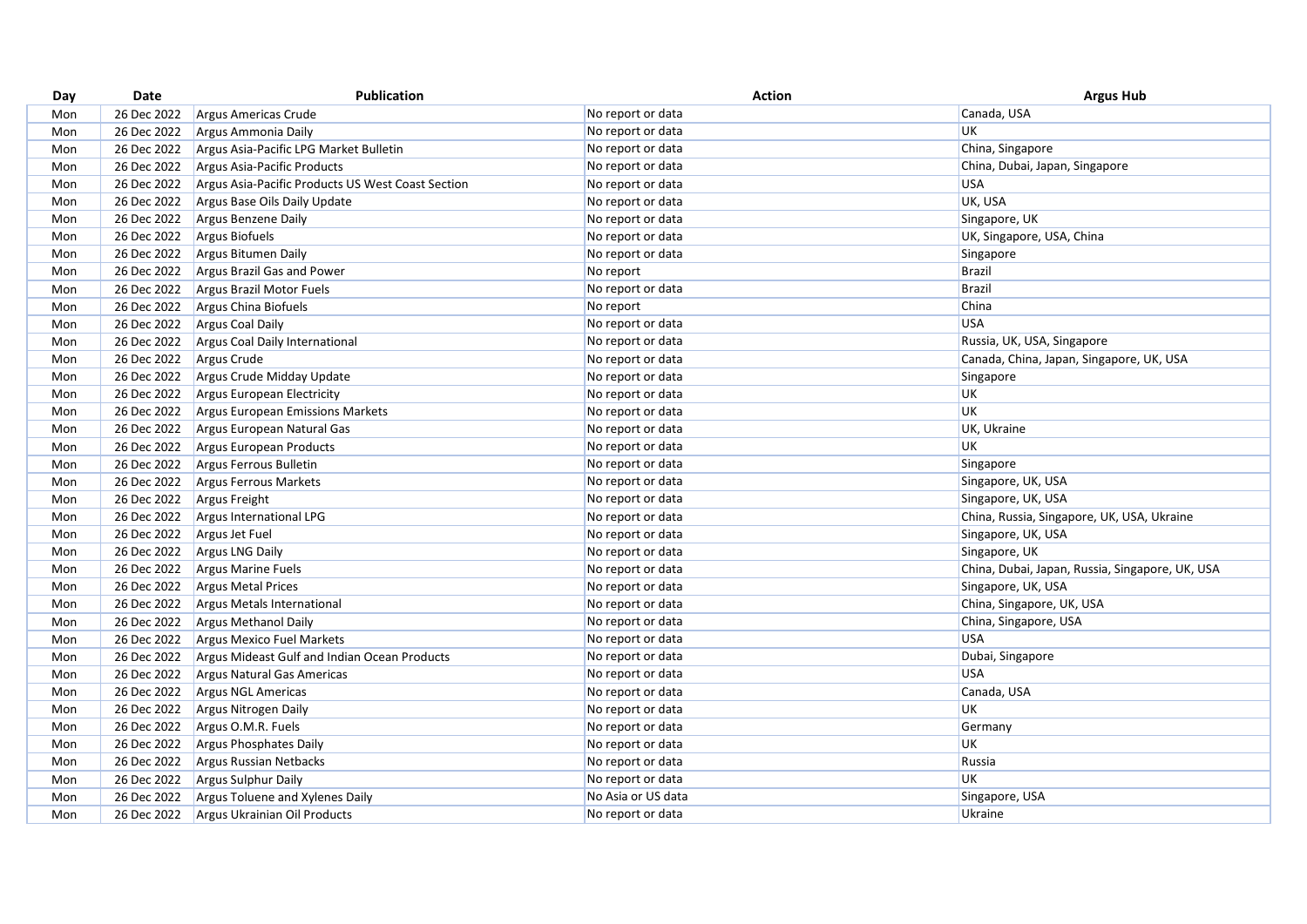| Day | Date        | <b>Publication</b>                                       | <b>Action</b>               | <b>Argus Hub</b>                 |
|-----|-------------|----------------------------------------------------------|-----------------------------|----------------------------------|
| Mon | 26 Dec 2022 | <b>Argus US Electricity Datafile</b>                     | No report or data           | <b>USA</b>                       |
| Mon | 26 Dec 2022 | Argus US Products                                        | No report or data           | Brazil, USA                      |
| Mon | 26 Dec 2022 | Argus West Africa Oil                                    | No report or data           | UK                               |
| Tue | 27 Dec 2022 | Argus Agrimarkets                                        | No Canada, UK or China data | UK, China                        |
| Tue | 27 Dec 2022 | Argus Air Daily                                          | No Europe data              | UK                               |
| Tue | 27 Dec 2022 | Argus Ammonia Daily                                      | No report or data           | UK                               |
| Tue | 27 Dec 2022 | Argus Base Oils Daily Update                             | No Asian or European data   | UK                               |
| Tue | 27 Dec 2022 | Argus Benzene Daily                                      | No Europe data              | UK                               |
| Tue | 27 Dec 2022 | Argus Biofuels                                           | No report or data           | UK, China                        |
| Tue | 27 Dec 2022 | Argus China Biofuels                                     | No report                   | China                            |
| Tue | 27 Dec 2022 | Argus Coal Daily International                           | No report or data           | Russia, UK, USA, Singapore       |
| Tue | 27 Dec 2022 | Argus Crude                                              | No UK data                  | UK                               |
| Tue | 27 Dec 2022 | Argus European Electricity                               | No report or data           | UK                               |
| Tue | 27 Dec 2022 | Argus European Emissions Markets                         | No report or data           | <b>UK</b>                        |
| Tue | 27 Dec 2022 | Argus European Natural Gas                               | No report or data           | UK, Ukraine                      |
| Tue | 27 Dec 2022 | Argus European Products                                  | No report or data           | <b>UK</b>                        |
| Tue | 27 Dec 2022 | Argus Ferrous Markets                                    | No UK data                  | UK                               |
| Tue | 27 Dec 2022 | Argus Freight                                            | No UK data                  | UK                               |
| Tue | 27 Dec 2022 | Argus International LPG                                  | No UK data                  | UK                               |
| Tue | 27 Dec 2022 | Argus Jet Fuel                                           | No UK data                  | UK                               |
| Tue | 27 Dec 2022 | Argus LNG Daily                                          | No UK data                  | UK                               |
| Tue | 27 Dec 2022 | Argus Marine Fuels                                       | No Europe or Africa data    | UK                               |
| Tue | 27 Dec 2022 | <b>Argus Metal Prices</b>                                | No UK data                  | UK                               |
| Tue | 27 Dec 2022 | Argus Metals International                               | No UK data                  | UK                               |
| Tue | 27 Dec 2022 | Argus Nitrogen Daily                                     | No report or data           | <b>UK</b>                        |
| Tue | 27 Dec 2022 | Argus Phosphates Daily                                   | No report or data           | UK                               |
| Tue | 27 Dec 2022 | Argus Russian Netbacks                                   | No report or data           | Russia                           |
| Tue | 27 Dec 2022 | Argus Sulphur Daily                                      | No report or data           | UK                               |
| Tue | 27 Dec 2022 | Argus West Africa Oil                                    | No report or data           | UK                               |
| Wed | 28 Dec 2022 | Argus Ammonia Daily                                      | No report or data           | UK                               |
| Wed | 28 Dec 2022 | Argus Nitrogen Daily                                     | No report or data           | UK                               |
| Wed | 28 Dec 2022 | Argus Phosphates Daily                                   | No report or data           | UK                               |
| Wed | 28 Dec 2022 | Argus Sulphur Daily                                      | No report or data           | UK                               |
| Wed | 28 Dec 2022 | <b>Energy Argus Petroleum Coke</b>                       | No report or data           | US, UK, Singapore, China, Russia |
| Thu | 29 Dec 2022 | Argus Ammonia                                            | No report or data           | <b>UK</b>                        |
| Thu | 29 Dec 2022 | Argus Ammonia Daily                                      | No report or data           | UK                               |
| Thu | 29 Dec 2022 | Argus Asia-Pacific Products                              | No Japan data               | Japan                            |
| Thu | 29 Dec 2022 | Argus Brazil Grains and Fertilizer                       | No data                     | <b>Brazil</b>                    |
| Thu | 29 Dec 2022 | Argus Brazil Grains and Fertilizer (Portuguese language) | No data                     | <b>Brazil</b>                    |
| Thu | 29 Dec 2022 | Argus Crude                                              | No Tocom data               | Japan                            |
| Thu | 29 Dec 2022 | <b>Argus Marine Fuels</b>                                | No Japan data               | Japan                            |